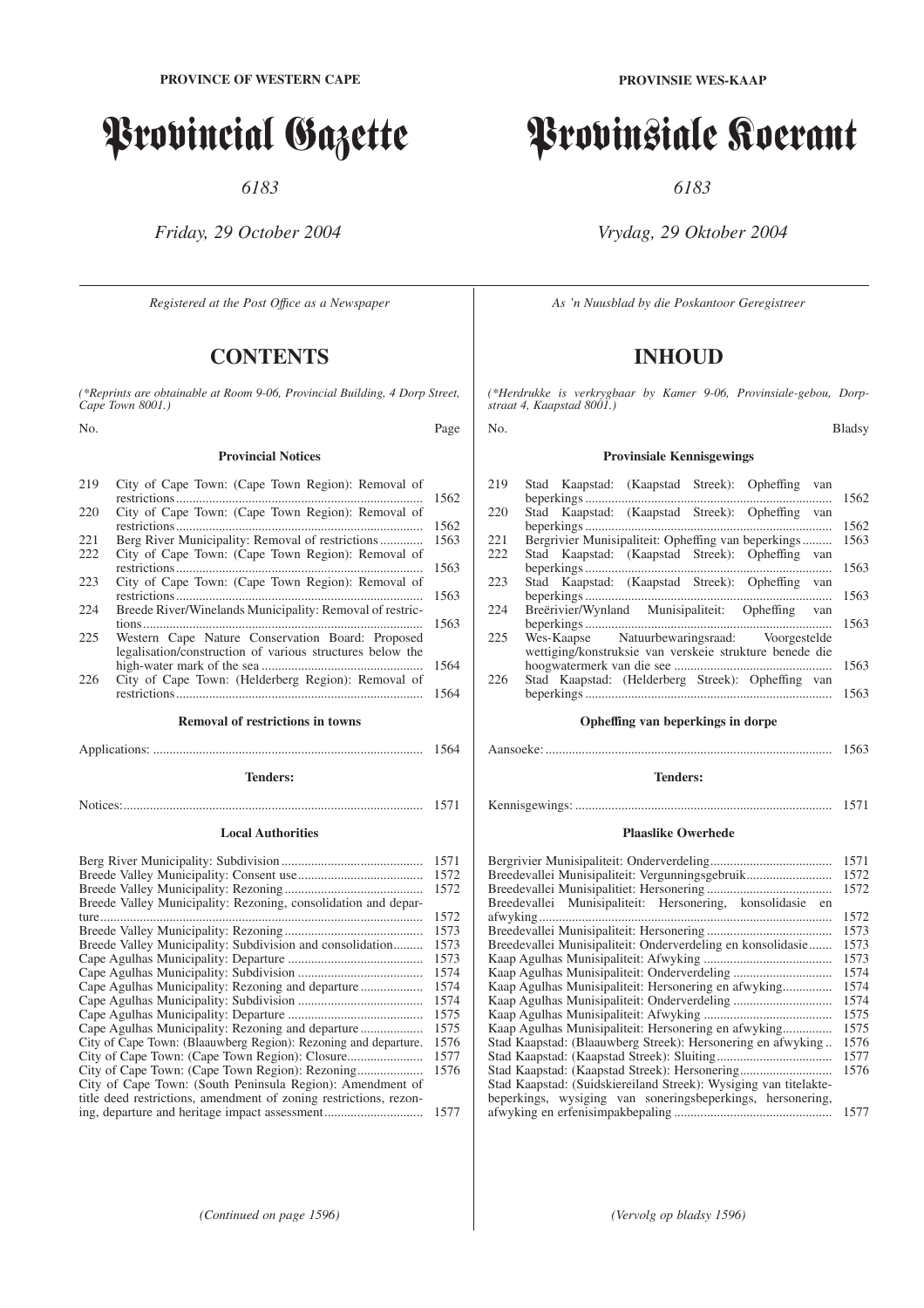#### **PROVINCIAL NOTICES**

The following Provincial Notices are published for general information.

G. A. LAWRENCE, DIRECTOR-GENERAL

Provincial Building, Wale Street, Cape Town.

P.N. 219/2004 29 October 2004

## CITY OF CAPE TOWN

#### CAPE TOWN ADMINISTRATION

## REMOVAL OF RESTRICTIONS ACT, 1967 (ACT 84 OF 1967)

Notice is hereby given that the Minister of Environmental Affairs and Development Planning, properly designated as competent authority in terms of paragraph (a) of State President Proclamation No. 160 of 31 October 1994, in terms of section 2(1) of the Removal of Restrictions Act, 1967 (Act 84 of 1967), and on application by the owner of Remainder Erf 910, Camps Bay, amends condition B.6A.1.(d) and the title condition as referred to in the endorsement on page 10, contained in Deed of Transfer T.8845 of 2003, to read as follows:

*Condition B.6A.1.(d):* "That not more than 60% of the area of this erf be built upon.''

*The title condition as referred to in the endorsement on page 10 in Deed of Transfer No. T.8845 of 2003:* ''That only two dwellings, together with such outbuildings, as are ordinarily required to be used therewith be erected on this erf.''

P.N. 220/2004 29 October 2004

# CITY OF CAPE TOWN

# CAPE TOWN ADMINISTRATION

#### REMOVAL OF RESTRICTIONS ACT, 1967 (ACT 84 OF 1967)

Notice is given that the Minister of Environmental Affairs and Development Planning, properly designated as competent authority in terms of paragraph (a) of State President Proclamation No. 160 of 31 October 1994, in terms of section 2(1) of the Removal of Restrictions Act, 1967 (Act 84 of 1967),

- (1) and on application by the owner of Remainder Erven 10 and 14 and Erven 11, 255 and 332, Clifton, amends the following conditions as contained in the following deeds of transfer:
- (a) Remainder Erf 10 (Deed of Transfer No. T.12547 of 2003)

Condition B.(6) is amended to read as follows: ''That on lots below Victoria Road, *no habitable portions* of the buildings are to be erected below *9 metres* contour.''

(b) Erven 11 and 255 (Deed of Transfer No. T.12545 of 2003)

Conditions 1.B.(6) and 2.B(6) is amended to read as follows: ''That on lots below Victoria Road, *no habitable portions* of the buildings are to be erected below 9 metres contour.

(c) Remainder Erf 14 (Deed of Transfer No. T.12546 of 2003)

Conditions D.(9) is amdned to read as follows: ''That on lots below Victoria Road, *no habitable portions* of the buildings are to be erected below *9 metres* contour.''

(2) and on application by the body corporate of The Sectional Titles Scheme Eventide SS No. 136/1987 the amendment of the following condition in the conveyancer's certificate to the above Scheme:

The amendment of conditioin I.D. 9. to read as follows: ''That on lots below Victoria Road, *no habitable portions* of the buildings are to be erected below *9 metres* contour.''

#### **PROVINSIALE KENNISGEWINGS**

Die volgende Provinsiale Kennisgewings word vir algemene inligting gepubliseer.

G. A. LAWRENCE, DIREKTEUR-GENERAAL

Provinsiale-gebou, Waalstraat,

Kaapstad.

P.K. 219/2004 29 Oktober 2004

## STAD KAAPSTAD

#### KAAPSTAD ADMINISTRASIE

#### WET OP OPHEFFING VAN BEPERKINGS, 1967 (WET 84 VAN 1967)

Kennis geskied hiermee dat die Minister van Omgewingsake en Ontwikkelingsbeplanning, behoorlik aangewys as bevoegde gesag ingevolge paragraaf (a) van Staatspresident Proklamasie Nr. 160 van 31 Oktober 1994 kragtens artikel 2(1) van die Wet op Opheffing van Beperkings, 1967 (Wet 84 van 1967), en op aansoek van die eienaar van Restant Erf 910, Kampsbaai, wysig voorwaarde B.6A.1.(d) en die voorwaarde soos verwys na die endossement op bladsy 10, soos vervat in Transportakte Nr. T.8845 van 2003, om soos volg te lees:

*Condition B.6A.1.(d):* ''That not more than 60% of the area of this erf be built upon.''

*The title condition as referred to in the endorsement on page 10 in Deed of Transfer No. T.8845 of 2003:* ''That only two dwellings, together with such outbuildings, as are ordinarily required to be used therewith be erected on this erf.''

P.K. 220/2004 29 Oktober 2004

# STAD KAAPSTAD

#### KAAPSTAD ADMINISTRASIE

#### WET OP OPHEFFING VAN BEPERKINGS, 1967 (WET 84 VAN 1967)

Kennis geskied dat die Minister van Omgewingsake en Ontwikkelingsbeplanning, behoorlik aangewys as bevoegde gesag ingevolge paragraaf (a) van Staatspresident Proklamasie Nr. 160 van 31 Oktober 1994 kragtens artikel 2(1) van die Wet op Opheffing van Beperkings, 1967 (Wet 84 van 1967),

- (1) en op aansoek van die eienaars van Restant Erwe 10 en 14 en Erwe 11 en 255, Clifton, wysig die volgende voorwaardes soos verskyn in die volgende titelaktes:
- (a) Restant Erf 10 (Transportakte Nr. T.12547 van 2003)

Die wysiging van voorwaarde B.(6) om soos volge te lees: ''That on lots below Victoria Road, *no habitable portions* of the buildings are to be erected below *9 metres* contour.''

(b) Erwe 11 en 255 (Transportakte Nr. T.12545 van 2003)

Die wysiging van voorwaarde 1.B.(6) en 2.B.(6) om soos volg te lees: ''That on lots below Victoria Road, *no habitable portions* of the buildings are to be erected below *9 metres* contour.''

(c) Restant Erf 14 (Transportakte Nr. T.12546 van 2003)

Die wysiging van voorwaarde D.(9) om soos volg te lees: ''That on lots below Victoria Road, *no habitable portions* of the buildings are to be erected below *9 metres* contour.''

(2) En op aansoek van die beheerliggaam van die Deeltitel Skema Eventide SS Nr. 136/1987: die wysiging van die volgende voorwaarde in die aktebesorgersertifikaat in bogenoemde skema.

Die wysiging van voorwaarde I.D. 9. om soos volg te lees: ''That on lots below Victoria Road, *no habitable portions* of the buildings are to be erected below *9 metres* contour.''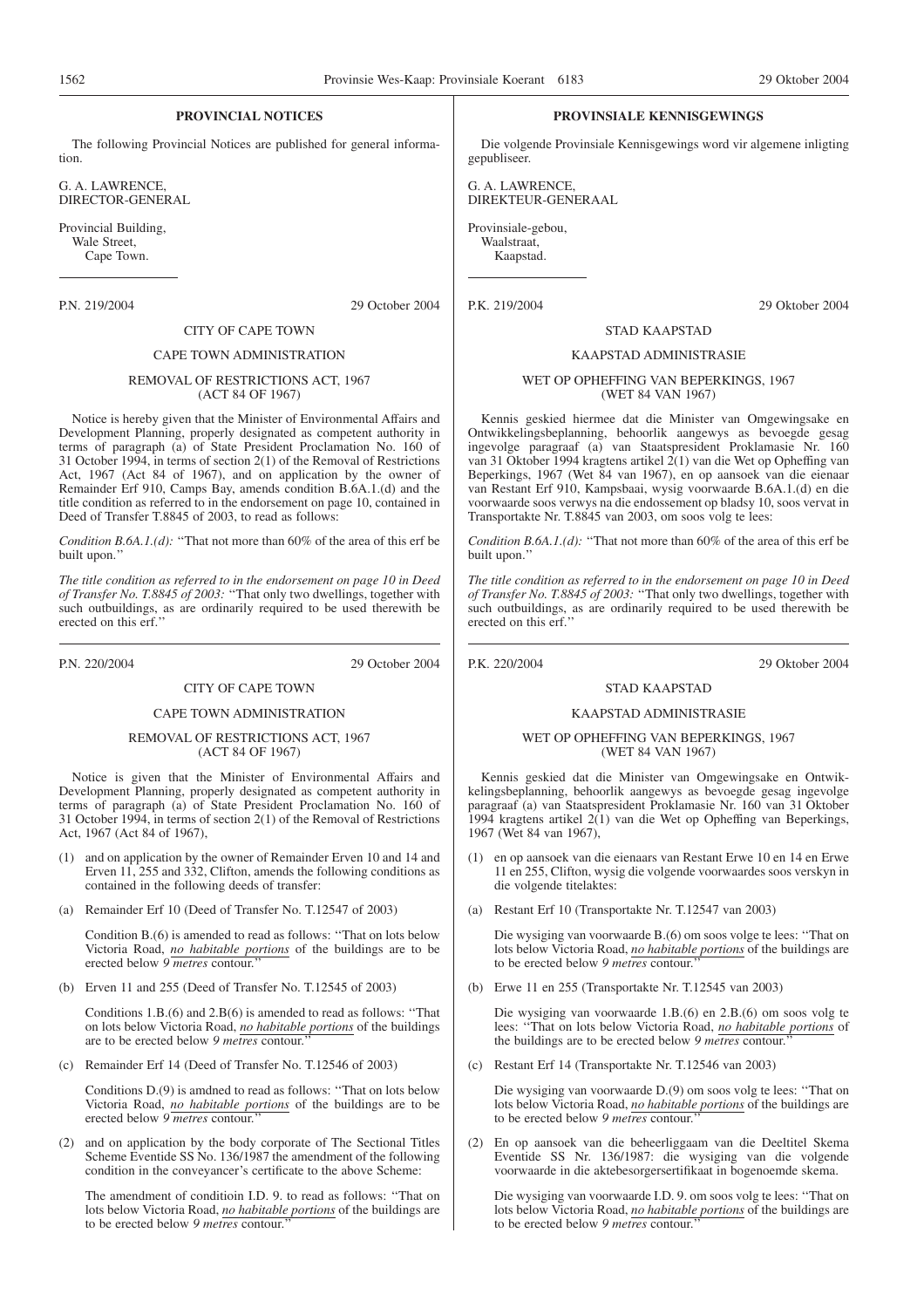P.N. 221/2004 29 October 2004

# BERG RIVER MUNICIPALITY

#### REMOVAL OF RESTRICTIONS ACT, 1967

I, Gerhard van Lille, in my capacity as acting Assistant Director in the Department of Environmental Affairs and Development Planning: Western Cape, acting in terms of the powers contemplated by section 2(1) of the Removal of Restrictions Act, 1967 (Act 84 of 1967), duly delegated to me in terms of section 1 of the Western Cape Delegation of Powers Law, 1994, and on application by the owner of Erf 364, Velddrif, removes conditions E.6.(a), (b), (c) and (d) in Deed Transfer No. T.115188 of 2003.

P.N. 222/2004 29 October 2004

# CITY OF CAPE TOWN

# CAPE TOWN ADMINISTRATION

#### REMOVAL OF RESTRICTIONS ACT, 1967

I, Gerhard van Lille, in my capacity as acting Assistant Director in the Department of Environmental Affairs and Development Planning: Western Cape, acting in terms of the powers contemplated by section  $2(\overline{1})$ of the Removal of Restrictions Act, 1967 (Act 84 of 1967), duly delegated to me in terms of section 1 of the Western Cape Delegation of Powers Law, 1994, and on application by the owner of Erf 1066, Fresnaye, removes condition B.(c) in Deed of Transfer No. T.59 of 1987.

P.N. 223/2004 29 October 2004

#### CITY OF CAPE TOWN

#### CAPE TOWN ADMINISTRATION

#### REMOVAL OF RESTRICTIONS ACT, 1967 (ACT 84 OF 1967)

I, Gerhard van Lille, in my capacity as acting Assistant Director in the Department of Environmental Affairs and Development Planning: Western Cape, acting in terms of the powers contemplated by section  $2(1)$ of the Removal of Restrictions Act, 1967 (Act 84 of 1967), duly delegated to me in terms of section 1 of the Western Cape Delegation of Powers Law, 1994, and on application by the owner of Erf 1516, Camps Bay, amends condition D.5.(d), contained in Deed of Transfer No. T.86314 of 2003, to read as follows:

''no building or structure or any portion thereof, except boundary walls and fences shall be erected nearer than 4,5 metres to the street line which forms a boundary to this erf nor within 3,15 metres to the rear or 1,57 metres of the lateral boundary common to any adjoining erf provided that with the consent of the Local Authority, any building not exceeding 3,15 metres in height, measured from the floor to the wall plate may be erected within the above prescribed rear space and within the above prescribed lateral space for a distance of 9,45 metres reckoned from the rear boundary. On consolidation of any two or more erven, this conditions shall apply to the consolidated erven as one erf.''

#### P.N. 224/2004 29 October 2004

#### BREEDE RIVER WINELANDS MUNICIPALITY

#### REMOVAL OF RESTRICTIONS ACT, 1967 (ACT 84 OF 1967)

I, Adam Cloete, in my capacity as Assistant Director in the Department of Environmental Affairs and Development Planning: Western Cape, acting in terms of the powers contemplated by section 2(1) of the Removal of Restrictions Act, 1967 (Act 84 of 1967), duly delegated to me in terms of section 1 of the Western Cape Delegation of Powers Law, 1994, and on application by the owner of Remainder Erf 583, Bonnievale, removes condition D.3.(a) contained in Deed of Transfer No. T.36387 of 1992 (now VA 2554 of 2003).

P.K. 221/2004 29 Oktober 2004

# MUNISIPALITEIT BERGRIVIER

#### WET OP OPHEFFING VAN BEPERKINGS, 1967

Ek, Gerhard van Lille, in my hoedanigheid as waarnemende Assistent-Direkteur in die Departement van Omgewingsake en Ontwikkelingsbeplanning: Wes-Kaap, handelende ingevolge die bevoegdheid beoog in artikel 2(1) van die Wet op Opheffing van Beperkings, 1967 (Wet 84 van 1967), behoorlik aan my gedelegeer ingevolge artikel 1 van die Wes-Kaapse Wet op die Delegasie van Bevoegdhede, 1994, en op aansoek van die eienaars van Erf 364, Velddrif, hef voorwaardes E.6.(a), (b), (c) en (d) in Transportakte Nr. T.115188 van 2003, op.

P.K. 222/2004 29 Oktober 2004

# STAD KAAPSTAD KAAPSTAD ADMINISTRASIE

#### WET OP OPHEFFING VAN BEPERKINGS, 1967

Ek, Gerhard van Lille, in my hoedanigheid as waarnemende Assistent-Direkteur in die Departement van Omgewingsake en Ontwikkelingsbeplanning: Wes-Kaap, handelende ingevolge die bevoegdheid beoog in artikel 2(1) van die Wet op Opheffing van Beperkings, 1967 (Wet 84 van 1967), behoorlik aan my gedelegeer ingevolge artikel 1 van die Wes-Kaapse Wet op die Delegasie van Bevoegdhede, 1994, en op aansoek van die eienaar van Erf 1066, Fresnaye, hef voorwaarde B.(c) in Transportakte Nr. T.59 van 1987, op.

P.K. 223/2004 29 Oktober 2004

#### STAD KAAPSTAD

#### KAAPSTAD ADMINISTRASIE

#### WET OP OPHEFFING VAN BEPERKINGS, 1967 (WET 84 VAN 1967)

Ek, Gerhard van Lille, in my hoedanigheid as waarnemende Assistent-Direkteur in die Departement van Omgewingsake en Ontwikkelingsbeplanning: Wes-Kaap, handelende ingevolge die bevoegdheid beoog in artikel 2(1) van die Wet op Opheffing van Beperkings, 1967 (Wet 84 van 1967), behoorlik aan my gedelegeer ingevolge artikel 1 van die Wes-Kaapse Wet op die Delegasie van Bevoegdhede, 1994, en op aansoek van die eienaar van Erf 1516, Kampsbaai, wysig voorwaarde D.5.(d) in Transportakte Nr. T.86314 van 2003, om soos volge te lees:

''no building or structure or any portion thereof, except boundary walls and fences shall be erected nearer than 4,5 metres to the street line which forms a boundary to this erf nor within 3,15 metres to the rear or 1,57 metres of the lateral boundary common to any adjoining erf provided that with the consent of the Local Authority, any building not exceeding 3,15 metres in height, measured from the floor to the wall plate may be erected within the above prescribed rear space and within the above prescribed lateral space for a distance of 9,45 metres reckoned from the rear boundary. On consolidation of any two or more erven, this conditions shall apply to the consolidated erven as one erf.''

#### P.K. 224/2004 29 Oktober 2004

#### MUNISIPALITEIT BREËRIVIER WYNLAND

#### WET OP OPHEFFING VAN BEPERKINGS, 1967 (WET 84 VAN 1967)

Ek, Adam Cloete, in my hoedanigheid as Assistent-Direkteur in die Departement van Omgewingsake en Ontwikkelingsbeplanning: Wes-Kaap, handelende ingevolge die bevoegdheid beoog in artikel  $2(1)$  van die Wet op Opheffing van Beperkings, 1967 (Wet 84 van 1967), behoorlik aan my gedelegeer ingevolge artikel 1 van die Wes-Kaapse Wet op die Delegasie van Bevoegdhede, 1994, en op aansoek van die eienaar van Restant Erf 583, Bonnievale, hef voorwaarde D.3.(a) vervat in Transportakte Nr. T.36387 van 1992 (nou VA 2554 van 2003), op.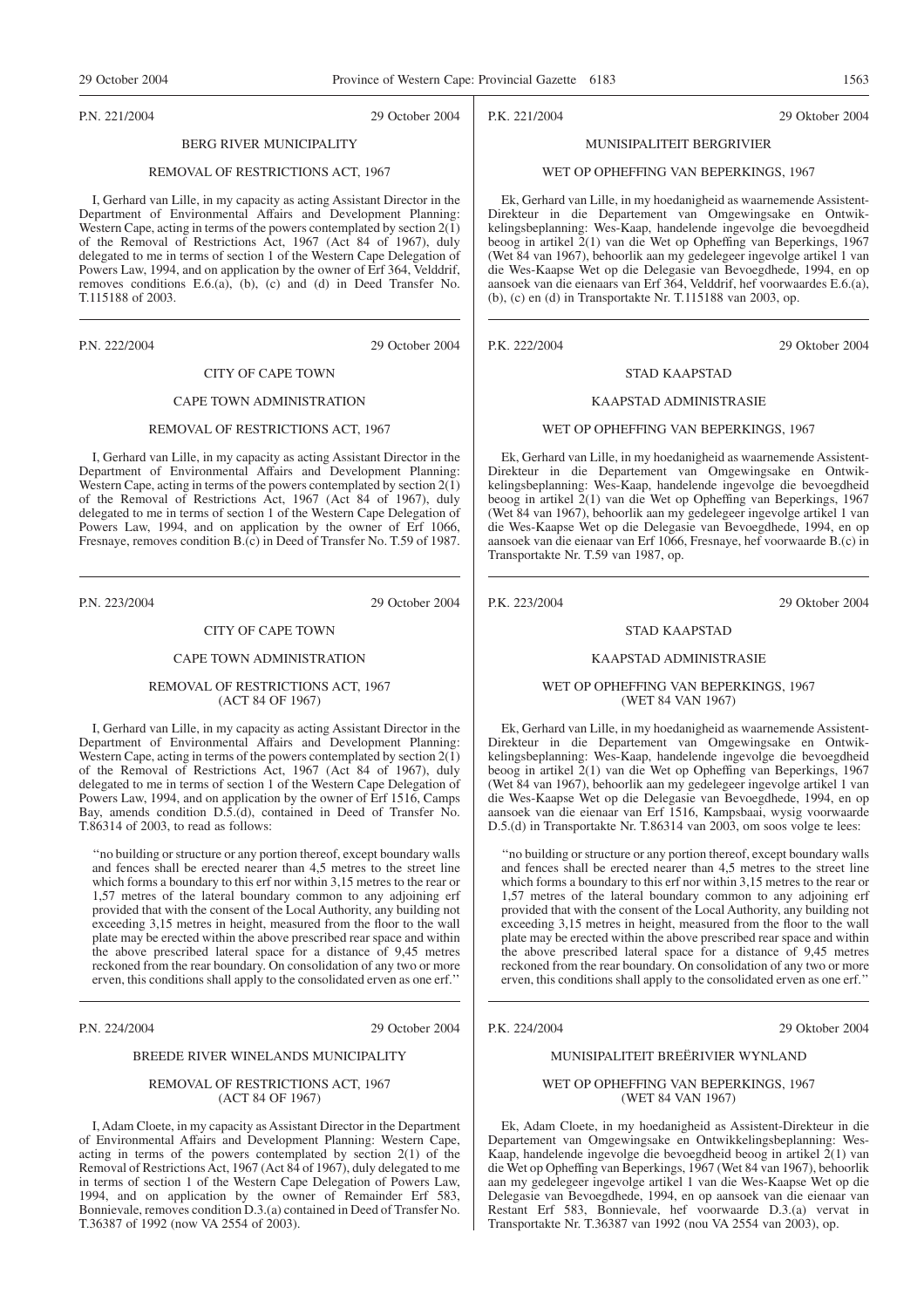P.N. 225/2004 29 October 2004

P.K. 225/2004 29 Oktober 2004

#### SEA-SHORE ACT, 1935 (ACT 21 OF 1935)

#### PROPOSED LEGALISATION/CONSTRUCTION OF VARIOUS STRUCTURES BELOW THE HIGH-WATER MARK

Notice is hereby given in terms of section 3(5) of the Sea-Shore Act, 1935 (Act 21 of 1935) that the Western Cape Nature Conservation Board proposes to enter into leases with the undermentioned in which provision is made for the proposed legalisation/construction of various structures below the high-water mark of a tidal river:

| Applicant                 | Erf No.<br>(Site) | <b>Structure</b>                         | <b>Purpose</b> | Town       | <b>River</b>           |
|---------------------------|-------------------|------------------------------------------|----------------|------------|------------------------|
| Mr P J Zink               | Erf16<br>Malagas  | Jetty                                    | Legalisation   | Swellendam | <b>Breede</b><br>River |
| Cederberg<br>Municipality | Erf 67            | Slipway $&$<br><b>Breakwater</b><br>wall | Construction   | Elands Bay |                        |

A locality sketch of the areas affected by the above-mentioned lies for inspection at the office of the Chief Executive Officer: Western Cape Nature Conservation Board, Room No. 516, Colonial Mutual Building, 106 Adderley Street, Cape Town.

Objections to the proposed leases must be lodged with the Chief Executive Officer, Private Bag X100, Cape Town, 8000, on or before 29 October 2004.

P.N. 226/2004 29 October 2004

# CITY OF CAPE TOWN

# HELDERBERG ADMINISTRATION

## REMOVAL OF RESTRICTIONS ACT, 1967 (ACT 84 OF 1967)

I, André John Lombaard, in my capacity as Assistant Director in the Department of Environmental Affairs and Development Planning: Western Cape, acting in terms of the powers contemplated by section  $2(\overline{1})$ of the Removal of Restrictions Act, 1967 (Act 84 of 1967), duly delegated to me in terms of section 1 of the Western Cape Delegation of Powers Law, 1994, and on application by the owners of Erf 4490, Somerset West, remove conditions C.3.(a), (b) and D.9. and 13 contained in Deed of Transfer No. T.17808 of 2004.

# BERG RIVER MUNICIPALITY

#### ERF 2051, LAAIPLEK

#### REMOVAL OF RESTRICTIONS ACT, 1967 (ACT 84 OF 1967)

Notice is hereby given in terms of Section 3(6) of the Removal of Restrictions Act, 1967 (Act 84 of 1967) that the undermentioned application has been received and is open to inspection at the office of the Municipal Manager, Berg River Municipality and any enquiries may be directed to Mr. W. Wagener, Head Planning and Development, P.O. Box 60 (13 Church Street) Piketberg 7320 at tel 022-9131126 or fax 022-9131380.

The application is also open to inspection at the office of the Director: Integrated Environmental Management: Region B2, Provincial Government of the Western Cape, at Room 604, 1 Dorp Street, Cape Town, from 08:00-12:30 and 13:00-15:30 (Monday to Friday). Telephonic enquiries in this regard may be made at 021-483 4589 or fax 021-483 4372.

Any objections, with full reasons therefore, should be lodged in writing at the office of the above-mentioned Director: Integrated Environmental Management: Region B2 at Private Bag X9086, Cape Town 8000, with a copy to the above-mentioned Municipal Manager on or before 29 November 2004, quoting the above Act and the objector's erf number. Any comments received after the aforementioned closing may be disregarded.

*Applicant:* Carrick Bend Investments 112 CC

*Nature of application:* Removal of restrictive title conditions applicable to Erf 2051, situated between River Street and Berg River, Laaiplek, to enable the owners to erect a dwelling on the property for residential purposes. The building line restrictions will be encroached.

MN 91/2004

STRANDWET, 1935 (WET 21 VAN 1935)

#### VOORGESTELDE WETTIGING/KONSTRUKSIE VAN VERSKEIE STRUKTURE BENEDE DIE HOOGWATERMERK

Ingevolge artikel 3(5) van die Strandwet, 1935 (Wet 21 van 1935) word hiermee bekend gemaak dat dit die Wes-Kaapse Natuurbewaringsraad se voorneme is om huurooreenkomste met die ondergenoemdes aan te gaan waarin voorsiening gemaak word vir die voorgestelde wettiging/konstruksie van verskeie strukture benede die hoogwatermerk van 'n getyrivier:

| <b>Applikant</b>            | Erf Nr.<br>(Ligging) | <b>Struktuur</b>                      | Doel        | Dorp       | <b>Rivier</b>     |
|-----------------------------|----------------------|---------------------------------------|-------------|------------|-------------------|
| Mnr P J Zink                | Erf 16<br>Malagas    | Aanlegsteier                          | Wettiging   | Swellendam | Breede-<br>rivier |
| Cederberg<br>Munisipaliteit | Erf 67               | Sleephelling<br>& Breek-<br>watermuur | Konstruksie | Elandsbaai |                   |

'n Liggingsplan van die gebiede wat deur die bogenoemde geraak word, lê ter insae by die kantoor van die Hoof Uitvoerende Beampte: Wes-Kaapse Natuurbewaringsraad, Kamernommer 516, Adderleystraat 106, Kaapstad.

Besware teen die voorgestelde huurooreenkomste moet by die Hoof Uitvoerende Beampte: Wes-Kaapse Natuurbewaringsraad, Privaatsak X100, Kaapstad, 8000, ingedien word voor of op 29 November 2004.

# STAD KAAPSTAD

# HELDERBERG ADMINISTRASIE

#### WET OP OPHEFFING VAN BEPERKINGS, 1967 (WET 84 VAN 1967)

Ek, André John Lombaard, in my hoedanigheid as Assistent-Direkteur in die Departement van Omgewingsake en Ontwikkelingsbeplanning: Wes-Kaap, handelende ingevolge die bevoegdheid beoog in artikel  $2(1)$ van die Wet op Opheffing van Beperkings, 1967 (Wet 84 van 1967), behoorlik aan my gedelegeer ingevolge artikel 1 van die Wes-Kaapse Wet op die Delegasie van Bevoegdhede, 1994, en op aansoek van die eienaar van Erf 4490, Somerset-wes, hef voorwaarde C.3.(a), (b) en D.9. en 13 vervat in Transportakte Nr. T.17808 van 2004, op.

#### BERGRIVIER MUNISIPALITEIT

#### ERF 2051, LAAIPLEK

#### WET OP OPHEFFING VAN BEPERKINGS, 1967 (WET 84 VAN 1967)

Kragtens artikel 3(6) van die Wet op Opheffing van Beperkings, 1967 (Wet 84 van 1967) word hiermee kennis gegee dat die onderstaande aansoek ontvang is en ter insae lê by die kantoor van die Munisipale Bestuurder, Bergrivier Munisipaliteit en enige navrae kan gerig word aan W. Wagener: Hoof Beplanning en Ontwikkeling, Posbus 60 (Kerkstraat 13), Piketberg 7320 tel. (022) 9131126 of faks (022) 9131380.

Die aansoek lê ook ter insae by die Kantoor van die Direkteur, Geïntegreerde Omgewingsbestuur: Streek B2, Provinsiale Regering van die Wes-Kaap, by Kamer 604, Dorpstraat 1, Kaapstad, vanaf 08:00-12:30 en 13:00-15:30 (Maandag tot Vrydag). Telefoniese navrae in hierdie verband kan gerig word aan 021-483 4589 en faksnommer 021-483 4372.

Enige besware, met die volledige redes daarvoor, moet skriftelik by die kantoor van die bogenoemde Direkteur: Geïntegreerde Omgewingsbestuur: Streek B2, Privaatsak X9086, Kaapstad, 8000 met 'n afskrif aan die bogenoemde Munisipale Bestuurder, ingedien word op of voor 29 November 2004 met vermelding van bogenoemde Wet en die beswaarmaker se erfnommer, enige kommentaar wat na die voorgemelde sluitingsdatum ontvang word, mag moontlik nie in ag geneem word nie.

*Aansoeker:* Carrick Bend Investments 112 CC

*Aard van Aansoek:* Opheffing van beperkende titelvoorwaardes van toepassing op Erf 2051, geleë tussen Rivierstraat en Bergrivier, Laaiplek, ten einde die eienaar in staat te stel om 'n woning op die eiendom op te rig, vir residensiële doeleindes. Die boulynbeperkings sal oorskry word.

MK 91/2004

P.K. 226/2004 29 Oktober 2004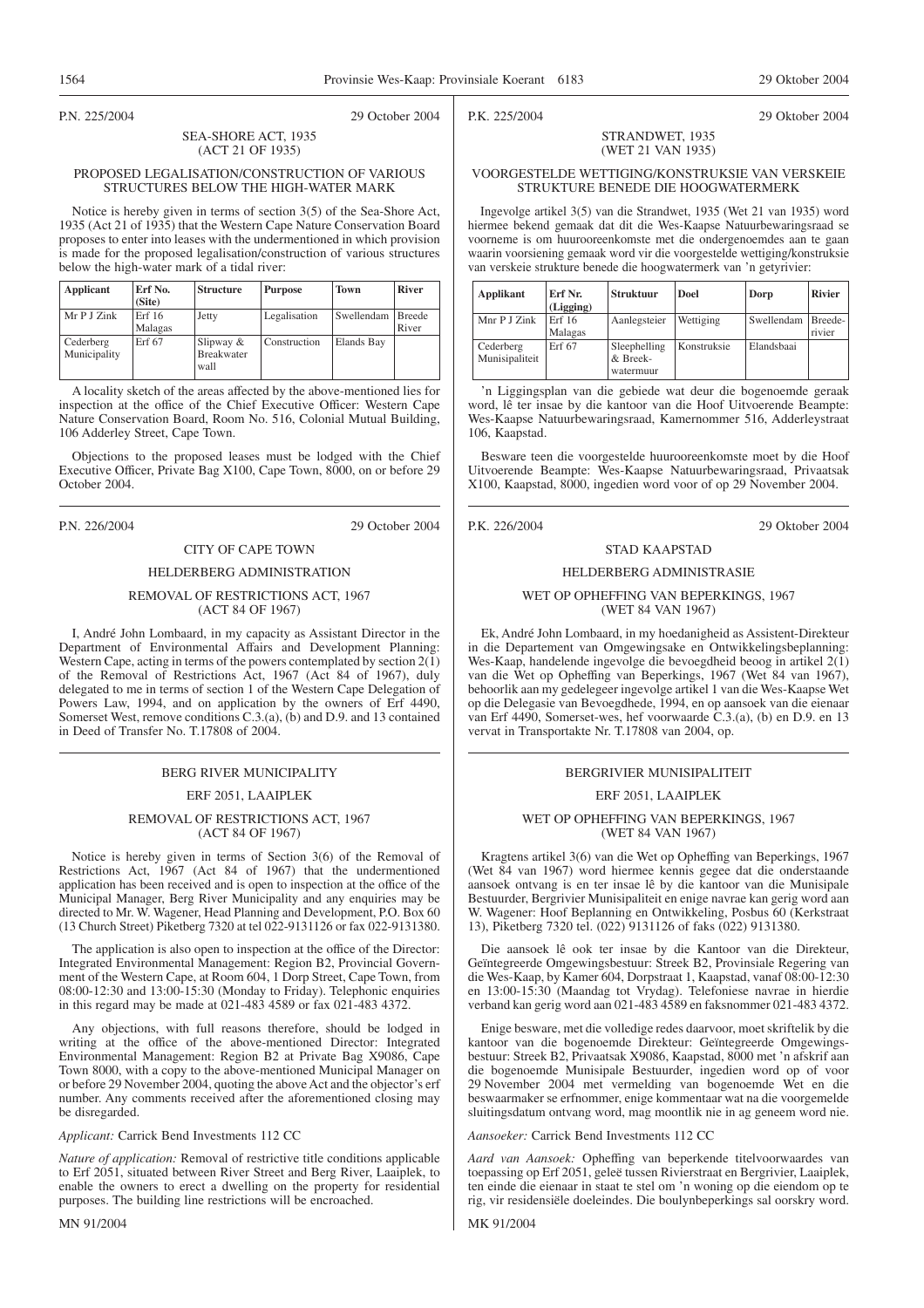#### BERG RIVER MUNICIPALITY

# ERF 2052, LAAIPLEK

#### REMOVAL OF RESTRICTIONS ACT, 1967 (ACT 84 OF 1967)

Notice is hereby given in terms of Section 3(6) of the Removal of Restrictions Act, 1967 (Act 84 of 1967) that the undermentioned application has been received and is open to inspection at the office of the Municipal Manager, Berg River Municipality and any enquiries may be directed to Mr. W. Wagener, Head Planning and Development, P.O. Box 60 (13 Church Street) Piketberg 7320 at tel 022-9131126 or fax 022-9131380.

The application is also open to inspection at the office of the Director: Integrated Environmental Management: Region B2, Provincial Government of the Western Cape, at Room 604, 1 Dorp Street, Cape Town, from 08:00-12:30 and 13:00-15:30 (Monday to Friday). Telephonic enquiries in this regard may be made at 021-483 4589 or fax 021-483 4372.

Any objections, with full reasons therefore, should be lodged in writing at the office of the above-mentioned Director: Integrated Environmental Management, Region B2 at Private Bag X9086, Cape Town 8000, with a copy to the above-mentioned Municipal Manager on or before 29 November 2004, quoting the above Act and the objector's erf number. Any comments received after the aforementioned closing may be disregarded.

#### *Applicant:* J.J. Steenkamp & J.C. Steenkamp

*Nature of application:* Removal of restrictive title conditions applicable to Erf 2052, situated between River Street and Berg River, Laaiplek, to enable the owners to erect a dwelling on the property for residential purposes. The building line restrictions will be encroached.

MN 89/2004

#### BERG RIVER MUNICIPALITY

#### APPLICATION FOR CONSENT USE (ADDITIONAL DWELLING UNIT): ERF 2053, LAAIPLEK

#### LAND USE PLANNING ORDINANCE, 1985 (ORDINANCE 15 OF 1985)

#### REMOVAL OF RESTRICTIONS ACT, 1967 (ACT 84 OF 1967)

Notice is hereby given in terms of section 4.7 of the Council's Zoning Scheme compiled in terms of the Land Use Planning Ordinance, 1985 (Ordinance 15 of 1985) as well as Section 3(6) of the Removal of Restrictions Act, 1967 (Act 84 of 1967) that the undermentioned application has been received and is open to inspection at the office of the Municipal Manager, Berg River Municipality and any enquiries may be directed to Mr. W. Wagener, Head Planning and Development, P.O. Box 60 (13 Church Street) Piketberg 7320 at tel 022-9131128 or fax 022-9131380.

The application is also open to inspection at the office of the Director: Integrated Environmental Management: Region B2, Provincial Government of the Western Cape, at Room 604, 1 Dorp Street, Cape Town, from 08:00-12:30 and 13:00-15:30 (Monday to Friday). Telephonic enquiries in this regard may be made at 021-483 4589 or fax 021-483 4372.

Any objections, with full reasons therefore, should be lodged in writing at the office of the above-mentioned Director: Integrated Environmental Management: Region B2 at Private Bag X9086, Cape Town 8000, with a copy to the above-mentioned Municipal Manager on or before 29 November 2004, quoting the above Act and the objector's erf number. Any comments received after the aforementioned closing may be disregarded.

#### *Applicant:* RM Petersen

*Nature of application:* Removal of restrictive title conditions applicable to Erf 2053, situated between River Street and Berg River, Laaiplek, to enable the owners to erect a dwelling on the property for residential purposes. The building line restrictions will be encroached.

Consent in order to erect an Additional Dwelling Unit.

MN 90/2004

#### BERGRIVIER MUNISIPALITEIT

# ERF 2052, LAAIPLEK

#### WET OP OPHEFFING VAN BEPERKINGS, 1967 (WET 84 VAN 1967)

Kragtens artikel 3(6) van die Wet op Opheffing van Beperkings, 1967 (Wet 84 van 1967) word hiermee kennis gegee dat die onderstaande aansoek ontvang is en ter insae lê by die kantoor van die Munisipale Bestuurder, Bergrivier Munisipaliteit en enige navrae kan gerig word aan W. Wagener: Hoof Beplanning en Ontwikkeling, Posbus 60 (Kerkstraat 13), Piketberg 7320 tel. (022) 9131126 of faks (022) 9131380.

Die aansoek lê ook ter insae by die Kantoor van die Direkteur, Geïntegreerde Omgewingsbestuur: Streek B2, Provinsiale Regering van die Wes-Kaap, by Kamer 604, Dorpstraat 1, Kaapstad, vanaf 08:00-12:30 en 13:00-15:30 (Maandag tot Vrydag). Telefoniese navrae in hierdie verband kan gerig word aan 021-483 4589 en faksnommer 021-483 4372.

Enige besware, met die volledige redes daarvoor, moet skriftelik by die kantoor van die bogenoemde Direkteur: Geïntegreerde Omgewingsbestuur: Streek B2, Privaatsak X9086, Kaapstad, 8000 met 'n afskrif aan die bogenoemde Munisipale Bestuurder, ingedien word op of voor 29 November 2004 met vermelding van bogenoemde Wet en die beswaarmaker se erfnommer. Enige kommentaar wat na die voorgemelde sluitingsdatum ontvang word, mag moontlik nie in ag geneem word nie.

*Aansoeker:* J.J. Steenkamp & J.C. Steenkamp

*Aard van Aansoek:* Opheffing van beperkende titelvoorwaardes van toepassing op Erf 2052, geleë tussen Rivierstraat en Bergrivier, Laaiplek, ten einde die eienaar in staat te stel om 'n woning op die eiendom op te rig, vir residensiële doeleindes. Die boulynbeperkings sal oorskry word.

MK 89/2004

#### BERGRIVIER MUNISIPALITEIT

AANSOEK OM VERGUNNING (ADDISIONELE WOONEENHEID): ERF 2053, LAAIPLEK

ORDONNANSIE OP GRONDGEBRUIKBEPLANNING, 1985 (ORDONNANSIE 15 VAN 1985)

#### WET OP OPHEFFING VAN BEPERKINGS, 1967 (WET 84 VAN 1967)

Kragtens klousule 4.7 van die Raad se Soneringskema soos opgestel ingevolge die Ordonnansie op Grondgebruikbeplanning, 1985 (Ordonnansie 15 van 1985) asook kragtans artikel 3(6) van die Wet op Opheffing van Beperkings, 1967 (Wet 84 van 1967) word hiermee kennis gegee dat die onderstaande aansoek ontvang is en ter insae lê by die kantoor van die Munisipale Bestuurder, Bergrivier Munisipaliteit en enige navrae kan gerig word aan W. Wagener: Hoof Beplanning en Ontwikkeling, Posbus 60 (Kerkstraat 13), Piketberg 7320 tel. (022) 9131125 of faks (022) 9131380.

Die aansoek lê ook ter insae by die Kantoor van die Direkteur, Geïntegreerde Omgewingsbestuur: Streek B2, Provingiale Regering van die Wes-Kaap, by Kamer 604, Dorpstraat 1, Kaapstad, vanaf 08:00-12:30 en 13:00-15:30 (Maandag tot Vrydag). Telefoniese navrae in hierdie verband kan gerig word aan 021-483 4589 en faksnommer 021-483 4372.

Enige besware, met die volledige redes daarvoor, moet skriftelik by die kantoor van die bogenoemde Direkteur: Geïntegreerde Omgewingsbestuur: Streek B2, Privaatsak X9086, Kaapstad, 8000 met 'n afskrif aan die bogenoemde Munisipale Bestuurder, ingedien word op of voor 29 November 2004 met vermelding van bogenoemde Wet en die beswaarmaker se erfnommer. Enige kommentaar wat na die voorgemelde sluitingsdatum ontvang word, mag moontlik nie in ag geneem word nie.

*Aansoeker:* RM Petersen

*Aard van Aansoek:* Opheffing van beperkende titelvoorwaardes van toepassing op Erf 2053, geleë tussen Rivierstraat en Bergrivier, Laaiplek, ten einde die eienaar in staat te stel om 'n woning op die eiendom op te rig, vir residensiële doeleindes. Die boulynbeperkings sal oorskry word.

Vergunning om 'n Addisionele Wooneenheid op te rig.

MK 90/2004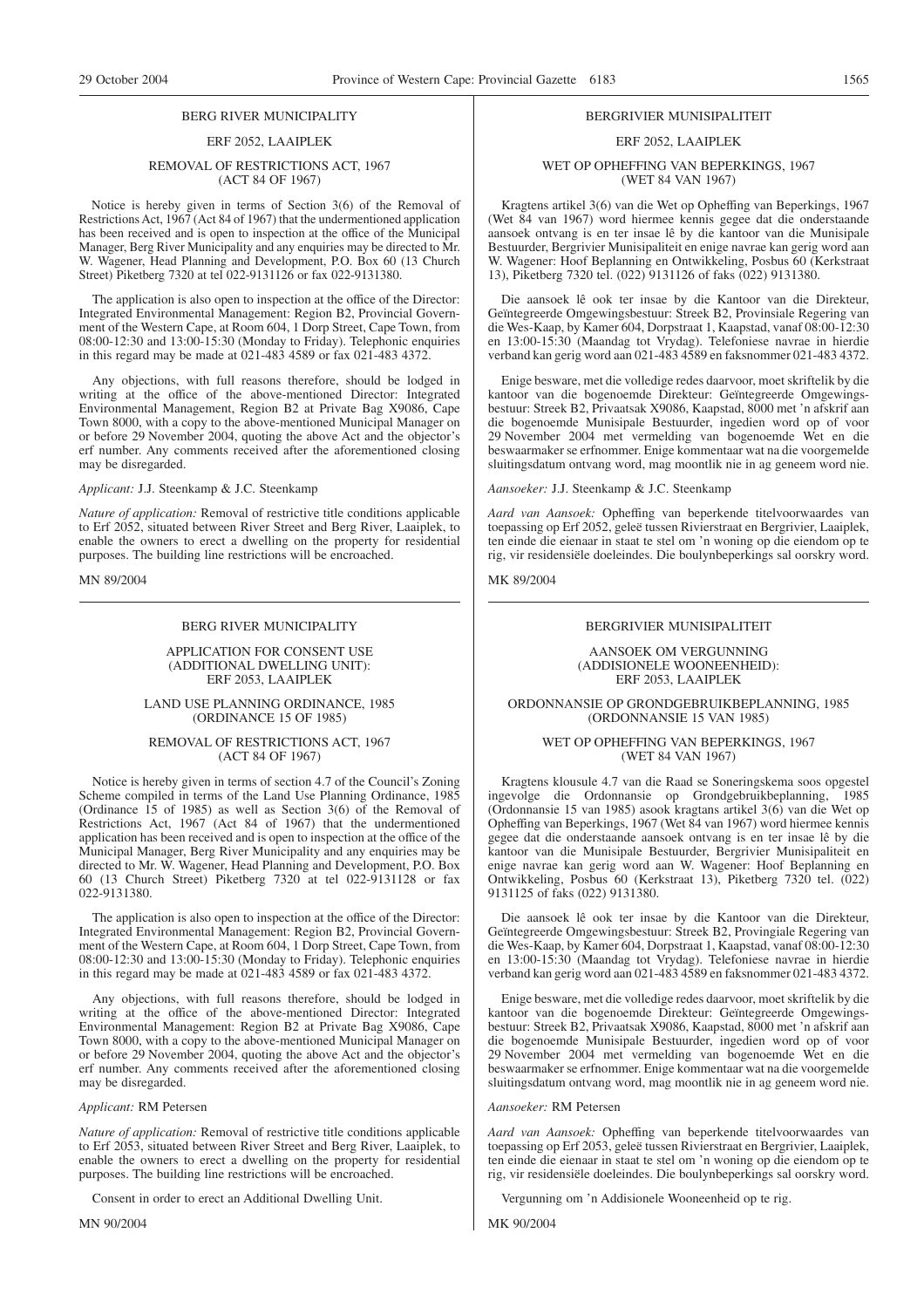#### BERG RIVER MUNICIPALITY

# ERF 2049, LAAIPLEK

#### REMOVAL OF RESTRICTIONS ACT, 1967 (ACT 84 OF 1967)

Notice is hereby given in terms of section 3(6) of the Removal of Restrictions Act, 1967 (Act 84 of 1967) that the undermentioned application has been received and is open to inspection at the office of the Municipal Manager, Berg River Municipality and any enquiries may be directed to Mr. W. Wagener, Head Planning and Development, P.O. Box 60 (13 Church Street) Piketberg 7320 at tel 022-9131126 or fax 022-9131380.

The application is also open to inspection at the office of the Director: Integrated Environmental Management: Region B2, Provincial Government of the Western Cape, at Room 604, 1 Dorp Street, Cape Town, from 08:00-12:30 and 13:00-15:30 (Monday to Friday). Telephonic enquiries in this regard may be made at 021-483 4589 or fax 021-483 4372.

Any objections, with full reasons therefore, should be lodged in writing at the office of the above-mentioned Director Integrated Environmental Management: Region B2 at Private Bag X9086, Cape Town 8000, with a copy to the above-mentioned Municipal Manager on or before 29 November 2004, quoting the above Act and the objector's erf number. Any comments received after the aforementioned closing may be disregarded.

*Applicant:* JH Vos & RG Ellis

*Nature of application:* Removal of restrictive title conditions applicable to Erf 2049, situated between River Street and Berg River, Laaiplek, to enable the owners to erect a dwelling on the property for residential purposes. The building line restrictions will be encroached.

MN 92/2004

#### CITY OF CAPE TOWN (BLAAUWBERG REGION)

#### REMOVAL OF RESTRICTIONS: ERVEN 3886 AND 3887, MILNERTON AT TABLE VIEW

Notice is hereby given in terms of section 3(6) of the Removal of Restrictions Act, 1967 (Act 84 of 1967) that the undermentioned application has been received and is open for inspection at the office of the City Manager, Milpark Centre, cnr Koeberg Road and Ixia Street, Milnerton (PO Box 35, Milnerton 7435) and at the office of the Director: Land Development Management, Provincial Administration of the Western Cape, Room 604, 1 Dorp Street, Cape Town from 08:00-12:30 (Monday to Friday). Telephonic enquiries in this regard may be made at (021) 483-3098 and the Directorate's fax number is (021) 483-4372.

Any objections, with full reasons, should be lodged in writing at the office of the abovementioned Director: Land Development Management, Private Bag X9086, Cape Town 8000, with a copy to the abovementioned local authority on or before 6 Decemebr 2004, quoting the above Act and the objector's erf number.

*Erven 3886 and 3887, Milnerton at Table View*

*Ref:* LC3886/7T

#### *Applicant:* W Groenewald

*Nature of application:* Removal of restrictive title conditions applicable to Erven 3886 and 3887, Erica Road, Milnerton at Table View to enable the owners to erect an office on the property. The building lines will be encroached upon.

WA Mgoqi, City Manager

#### BERGRIVIER MUNISIPALITEIT

# ERF 2049, LAAIPLEK

WET OP OPHEFFING VAN BEPERKINGS, 1967 (WET 84 VAN 1967)

Kragtans artikel 3(6) van die Wet op Opheffing van Beperkings, 1967 (Wet 84 van 1967) word hiermee kennis gegee dat die onderstaande aansoek ontvang is en ter insae lê by die kantoor van die Munisipale Bestuurder, Bergrivier Munisipaliteit en enige navrae kan gerig word aan W. Wagener: Hoof Beplanning en Ontwikkeling, Posbus 60 (Kerkstraat 13), Piketberg 7320 tel. (022) 9131126 of faks (022) 9131380.

Die aansoek lê ook ter insae by die Kantoor van die Direkteur, Geïntegreerde Omgewingsbestuur: Streek B2, Provinsiale Regering van die Wes-Kaap, by Kamer 604, Dorpstraat 1, Kaapstad, vanaf 08:00-12:30 en 13:00-15:30 (Maandag tot Vrydag). Telefoniese navrae in hierdie verband kan gerig word aan 021-483 4589 en faksnommer 021-483 4372.

Enige besware, met die volledige redes daarvoor, moet skriftelik by die kantoor van die bogenoemde Direkteur: Geïntegreerde Omgewingsbestuur: Streek B2, Privaatsak X9086, Kaapstad, 8000 met 'n afskrif aan die bogenoemde Munisipale Bestuurder, ingedien word op of voor 29 November 2004 met vermelding van bogenoemde Wet en die beswaarmaker se erfnommer. Enige kommentaar wat na die voorgemelde sluitingsdatum ontvang word, mag moontlik nie in ag geneem word nie.

#### *Aansoeker:* JH Vos & RG Ellis

*Aard van Aansoek:* Opheffing van beperkende titelvoorwaardes van toepassing op Erf 2049, geleë tussen Rivierstraat en Bergrivier, Laaiplek, ten einde die eienaar in staat te stel om 'n woning op die eiendom op te rig, vir residensiële doeleindes. Die boulynbeperkings sal oorskry word.

MK 92/2004

#### STAD KAAPSTAD (BLAAUWBERG-STREEK)

#### OPHEFFING VAN BEPERKINGS: ERWE 3886 EN 3887, MILNERTON TE TABLE VIEW

Kennis geskied hiermee ingevolge artikel 3(6) van die Wet op Opheffing van Beperkings, 1967 (Wet 84 van 1967) dat die onderstaande aansoek ontvang is en by die Stadsbestuurder, Milpark-sentrum, h.v. Koebergweg en Ixiastraat, Milnerton (Posbus 35, Milnerton 7435) en by die kantoor van die Direkteur: Grondontwikkelingsbestuur, Provinsiale Administrasie van die Wes-Kaap Kamer 604, Dorpstraat 1, Kaapstad vanaf 08:00-12:30 (Maandag tot Vrydag) ter insae lê. Telefoniese navrae kan gerig word aan (021) 483-3098 en die Direktoraat se faksnommer is (021) 483-4372.

Enige besware, met redes, moet skriftelik voor 6 Desember 2004 ingedien word by die kantoor van bogenoemde Direkteur: Grondontwikkelingsbestuur, Privaat Sak X9086, Kaapstad 8000, met 'n afskrif aan bogenoemde plaaslike owerheid, met vermelding van bogenoemde Wet en die beswaarmaker se erfnommer.

*Erwe 3886 en 3887, Milnerton te Table View*

*Verw:* LC3886/7T

*Aansoeker:* W Groenewald

*Aard van aansoek:* Opheffing van beperkende titelvoorwaardes van toepassing op erwe 3886 en 3887, Ericaweg, Milnerton te Table View ten einde die eienaars in staat te stel om 'n kantoor op die perseel op te rig. Die boulyne sal oorskry word.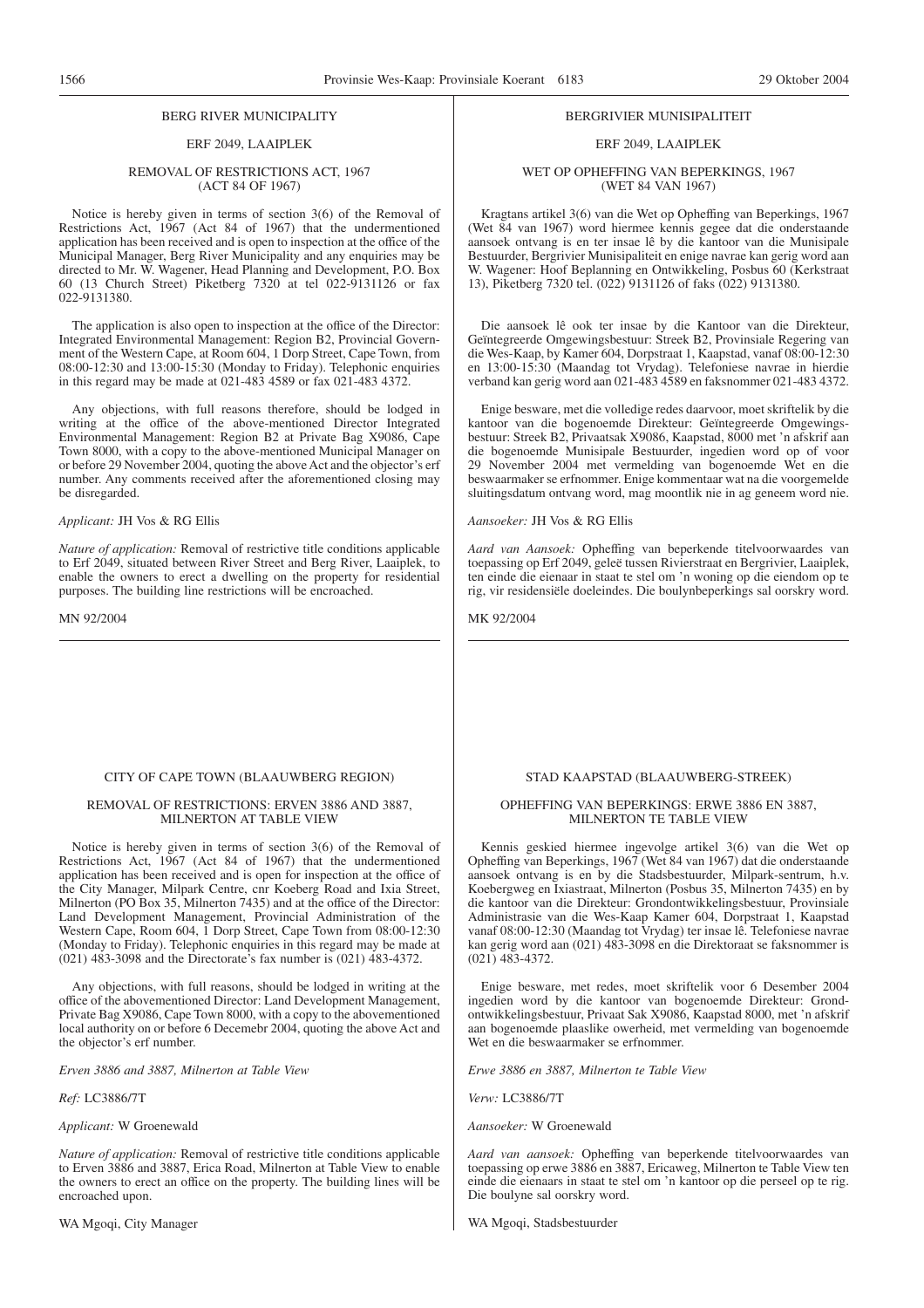#### CITY OF CAPE TOWN (BLAAUWBERG REGION)

#### REMOVAL OF RESTRICTIONS: ERF 4379, MILNERTON AT TABLE VIEW

Notice is hereby given in terms of section 3(6) of the Removal of Restrictions Act, 1967 (Act 84 of 1967) that the undermentioned application has been received and is open for inspection at the office of the City Manager, Milpark Centre, cnr Koeberg Road and Ixia Street, Milnerton (PO Box 35, Milnerton 7435) and at the office of the Director: Land Development Management, Provincial Administration of the Western Cape, Room 604, 1 Dorp Street, Cape Town from 08:00-12:30 (Monday to Friday). Telephonic enquiries in this regard may be made at (021) 483-3098 and the Directorate's fax number is (021) 483-4372.

Any objections, with full reasons, should be lodged in writing at the office of the abovementioned Director: Land Development Management, Private Bag X9086, Cape Town 8000, with a copy to the abovementioned local authority on or before 6 Decemebr 2004, quoting the above Act and the objector's erf number.

*Erf 4379, Milnerton at Table View*

*Ref:* LC4379T

*Applicant:* Kinwin Properties CC

*Nature of application:* Removal of restrictive title conditions applicable to Erf 4379, Milnerton at 3 Crinum Road, Table View to enable the owner to erect a second dwelling unit on the property. The building lines and coverage will be encroached upon.

WA Mgoqi, City Manager

# CITY OF CAPE TOWN (CAPE TOWN REGION)

#### REMOVAL OF RESTRICTIONS, REZONING AND DEPARTURES: ERVEN 29 AND 30, CLIFTON

Notice is hereby given in terms of Section 3(6) of the Removal of Restrictions Act no 84 of 1967 and Sections 17(2) and 15(2)(a) of the Land Use Planning Ordinance no 15 of 1985 that the undermentioned application has been received and is open for inspection at the office of the Manager: Land Use Management, City of Cape Town, 14th Floor, Civic Centre, Hertzog Boulevard, Cape Town, from 08:30 to 12:30 (Monday to Friday) and at the office of the Director: Land Development Management, Department of Environmental Affairs & Development Planning, Provincial Government of the Western Cape, at Room 10-12, 27 Wale Street, Cape Town from 08:00-12:30 and 13:00-15:30 (Monday to Friday). Any objections or comments with full reasons, must be lodged in writing at the office of the abovementioned Director: Land Development Management, Private Bag X9086, Cape Town 8000, with a copy to the Manager: Land Use Management, City of Cape Town, PO Box 4529, Cape Town 8000, or faxed to (021) 421-1963 on or before the closing date, quoting, the above Act and Ordinance, the belowmentioned reference number, and the objector's erf and phone numbers and address. Objections and comments may also be hand-delivered to the abovementioned street addresses by no later than the closing date. If your response is not sent to these addresses and/or fax number, and if, as a consequence it arrives late, it will be deemed to be invalid. The closing date for objections and comments is 29 November 2004.

*File ref:* LM 1918 (61520)

*Owner:* Conlan C

*Erven:* 29 & 30 Clifton

*Address:* 3 Victoria Road, Clifton

*Nature of application:* Amendment of restrictive title conditions applicable to Erf 30 and Remainder Erf 29, No 3 Victoria Road, Clifton, to enable the owner to consolidate the two erven to erect a seven storey block of flats, comprising seven flats, with a parking bay for each flat, on the property. The street building line restriction and coverage will be encroached.

This application includes the rezoning and departures for the property to enable rezoning from Intermediate Residential Use Zone to General Residential Use, Sub-zone R4, to permit a block of seven flats.

Departures from the Zoning Scheme Regulations have been applied for, relating to setbacks.

WA Mgoqi, City Manager

# STAD KAAPSTAD (BLAAUWBERG-STREEK)

#### OPHEFFING VAN BEPERKINGS: ERF 4379, MILNERTON TE TABLE VIEW

Kennis geskied hiermee ingevolge artikel 3(6) van die Wet op Opheffing van Beperkings, 1967 (Wet 84 van 1967) dat die onderstaande aansoek ontvang is en by die Stadsbestuurder, Milpark-sentrum, h.v. Koebergweg en Ixiastraat, Milnerton (Posbus 35, Milnerton 7435) en by die kantoor van die Direkteur: Grondontwikkelingsbestuur, Provinsiale Administrasie van die Wes-Kaap Kamer 604, Dorpstraat 1, Kaapstad vanaf 08:00-12:30 (Maandag tot Vrydag) ter insae lê. Telefoniese navrae kan gerig word aan (021) 483-3098 en die Direktoraat se faksnommer is (021) 483-4372.

Enige besware, met redes, moet skriftelik voor 6 Desember 2004 ingedien word by die kantoor van bogenoemde Direkteur: Grondontwikkelingsbestuur, Privaat Sak X9086, Kaapstad 8000, met 'n afskrif aan bogenoemde plaaslike owerheid, met vermelding van bogenoemde Wet en die beswaarmaker se erfnommer.

*Erf 4379, Milnerton te Table View*

*Verw:* LC4379T

*Aansoeker:* Kinwin Properties BK

*Aard van aansoek:* Opheffing van beperkende titelvoorwaardes van toepassing op erf 4379, Milnerton te Crinumweg 3, Table View ten einde die eienaar in staat te stel om 'n tweede wooneenheid op die perseel op te rig. Die boulyne en dekking sal oorskry word.

WA Mgoqi, Stadsbestuurder

# STAD KAAPSTAD (KAAPSTAD-STREEK)

#### OPHEFFING VAN BEPERKINGS, HERSONERING EN AFWYKINGS: ERWE 29 EN 30, CLIFTON

Kennis geskied hiermee ingevolge artikel 3(6) van die Wet op Opheffing van Beperkings (Wet 84/1967) en artikels 17(2) en 15(2)(a) van die Ordonnansie op Grondgebruikbeplanning (nr 15 van 1985) dat die onderstaande aansoek ontvang is en tussen 08:00-12:30 (Maandag tot Vrydag) ter insae beskikbaar is by die kantoor van die Bestuurder: Grondgebruikbestuurtak, Stad Kaapstad, 14de Verdieping, Toringblok, Burgersentrum, Hertzog-boulevard 12, Kaapstad 8001, en by die kantoor van die Direkteur: Grondontwikkelingsbestuur, Departement Omgewingsake en Ontwikkelingsbeplanning, Provinsiale Regering van die Wes-Kaap, in kamer 10-12, Waalstraat 27, Kaapstad vanaf 08:00-12:30 en 13:00-15:30 (Maandag tot Vrydag). Enige besware of kommentaar, met die volledige redes daarvoor, moet skriftelik ingedien word by die kantoor van bogenoemde Direkteur: Grondontwikkelingsbestuur, Privaat Sak X9086, Kaapstad 8000, met 'n afskrif aan die kantoor van die Bestuurder: Grondbestuurstak, Stad Kaapstad, Posbus 4529, Kaapstad 8000 of gefaks na (021) 421-1963 voor of op die sluitingsdatum, met vermelding van bogenoemde Wet en die beswaarmaker se erf- en telefoonnommer en adres. Besware en kommentaar kan ook per hand afgelewer word by bogenoemde straatadresse teen nie later nie as die sluitingsdatum. Indien u reaksie nie na hierdie adresse en/of faksnommer gestuur word nie en gevolglik laat ontvang word, sal dit ongeldig geag word. Die sluitingsdatum vir besware en kommentaar is 29 November 2004.

*Lêer verw:* LM 1918 (61520)

*Eienaar:* Conlan C

*Erwe:* 29 & 30 Clifton

*Adres:* Victoriaweg 3, Clifton

*Aard van aansoek:* Wysiging van beperkende titelvoorwaardes van toepassing op erf 30 en restant erf 29, Victoriaweg 3, Clifton, om die eienaar in staat te stel om die twee erwe te konsolideer ten einde 'n blok woonstelle van sewe verdiepings hoog en wat uit sewe woonstelle bestaan, elk met 'n parkeerplek, op die eiendom op te rig. Die straatboulynbeperking en dekking sal oorskry word.

Hierdie aansoek sluit in die hersonering en afwykings vir die eiendom ten einde die hersonering van intermediêre residensiële-gebruiksone na algemeen-residensiëlegebruiksone, subsone R4, moontlik te maak om 'n blok van sewe woonstelle toe te laat.

Daar is aansoek gedoen om afwykings van die soneringskemaregulasies wat inspringings betref.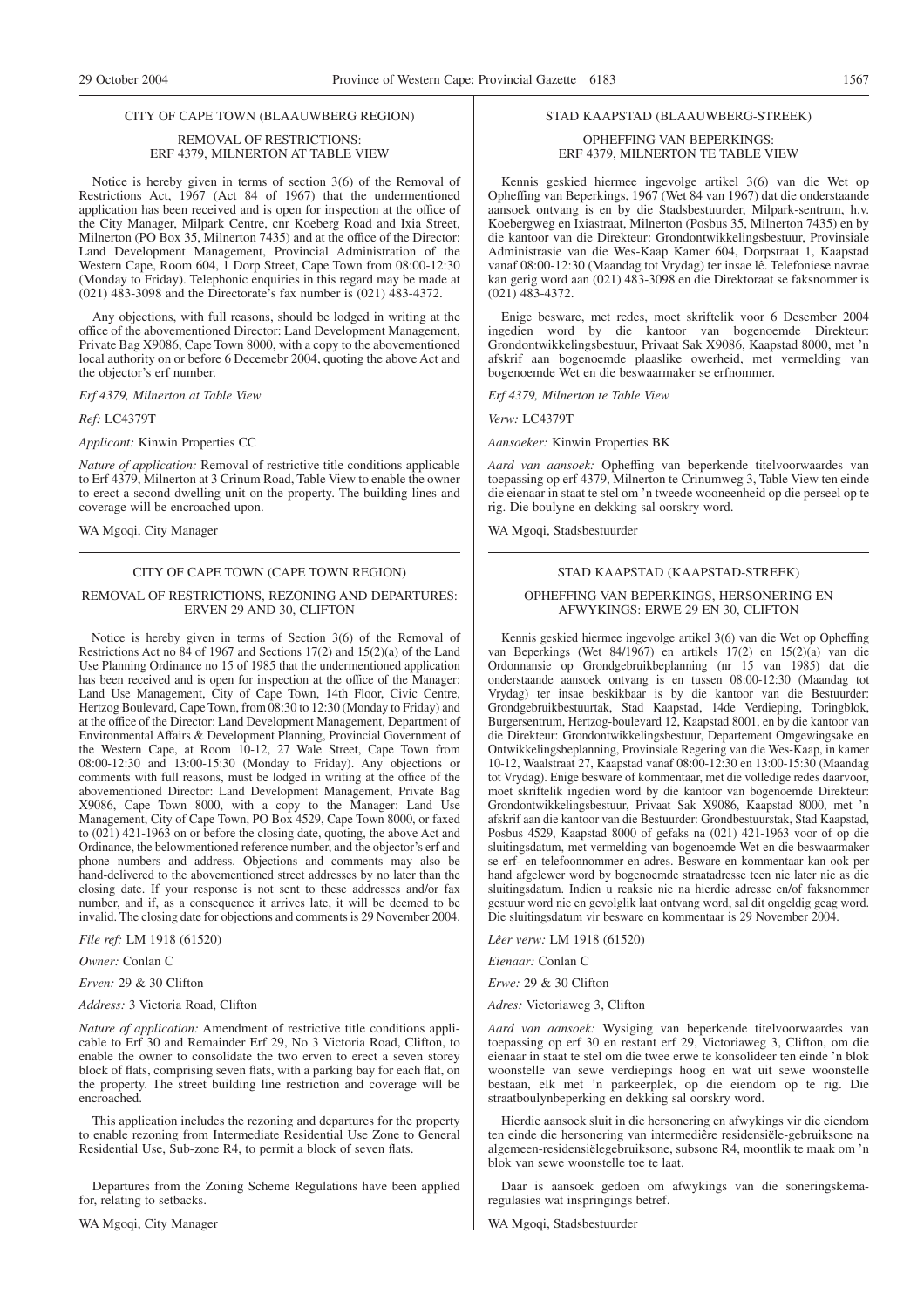#### CITY OF CAPE TOWN (SOUTH PENINSULA REGION)

#### REMOVAL OF RESTRICTIONS AND SUBDIVISION: ERF 35, CNR BORDEAUX AND HOHENHORT AVENUE, CONSTANTIA

1) Removal of Restrictions Act, 1967 (Act 84 of 1967): Notice is hereby given in terms of Section 3(6) of the above Act that the undermentioned application has been received and is open to inspection at the office of the City Manager, City of Cape Town, South Peninsula Region, 1st Floor, 3 Victoria Road, Plumstead from 08:00-12:30 (Monday to Friday), enquiries Ms D Samaai (tel. (021) 710-8249). This application is also open for inspection at the offices of the Director: Integrated Environmental Management, region B1, Provincial Government of the Western Cape, 6 Floor, Room 601, Utilitas Building, 1 Dorp Street, Cape Town from 08:00-12:30 and 13:00-15:30 (Monday to Friday). Telephonic enquiries in this regard may be made at (021) 483-8783 and the Directorate's fax number is (021) 483-4372.

Any objections, with full reasons, should be lodged in writing at the office of the abovementioned Director: Integrated Environmental Management, region B1 at Private Bag X9086, Cape Town 8000, with a copy to the abovementioned City Manager at Private Bag X5, Plumstead 7800 or forwarded to fax (021) 710-8283 on or before 6 December 2004, quoting the above Act and the objector's erf number. Any comments received after the aforementioned closing date may be disregarded. This application may also be viewed at the Alphen Centre, Constantia.

*Applicant:* Biff Lewis Geomatics (on behalf of JMB Trust)

*Ref:* E17/2/2/2/AC 10/ERF 35 (PAWC)

*Nature of application:* Removal of restrictive title conditions applicable to Erf 35, corner of Bordeaux and Hohenort Avenues, Constantia to enable the owners to subdivide the property into two portions (Portion A  $\pm$  4 000 m<sup>2</sup> and Portion B  $\pm$  4 166 m<sup>2</sup>) for single residential purposes.

*2) Land Use Planning Ordinance No 15 of 1985:* Notice is hereby given in terms of Section 24(2) of the abovementioned Ordinance that the undermentioned application is being considered. Opportunity is given for public participation in respect of proposals under consideration by the Council. Any comment or objection together with reasons, must be lodged in writing, preferably by registered mail, with reference quoted, to the City Manager, Private Bag X5, Plumstead 7801 or forwarded to fax (021) 710-8283 by no later than 6 December 2004.

Details are available for inspection from 08:00-12:30 at the City of Cape Town, South Peninsula Region 1st Floor, 3 Victoria Road, Plumstead 7800 (tel. (021) 710-8249 — enquiries: D Samaai). The application may also be viewed at the Alphen Centre.

*Property:* Erf 35 corner of Bordeaux and Hohenhort Avenue, Constantia as shown on locality plan no: SPM-CON-1078.

*Nature of application:* To subdivide the property into two portions (Portion A  $\pm$  4 000 m<sup>2</sup> and Portion B  $\pm$  4 166 m<sup>2</sup>) for single residential purposes.

#### *Ref:* LUM/16/35

In terms of Section 21(4) of the Municipal Systems Act, Act 32 of 2000 any person who cannot write may come during office hours to the above office and will be assisted to transcribe their comment or representations.

#### STAD KAAPSTAD (SUIDSKIEREILAND-STREEK)

#### OPHEFFING VAN BEPERKINGS EN ONDERVERDELING: ERF 35, H.V. BORDEAUX- EN HOHENHORTLAAN, CONSTANTIA

1) Wet op die Opheffing van Beperkings, 1967 (Wet 84 van 1967): Kennis geskied hiermee ingevolge artikel 3(6) van die bogenoemde Wet dat die ondergenoemde aansoek ontvang is en ter insae beskikbaar is by die kantoor van die Stadsbestuurder, Stad Kaapstad, Eerste Verdieping, Victoriaweg 3, Plumstead tussen 08:30-12:30 (Maandag tot Vrydag). Navrae: me D Samaai, tel. (021) 710-8249). Hierdie aansoek is ook ter insae beskikbaar by die kantoor van die Direkteur: Geïntegreerde Omgewingsbestuur, Streek B1, Wes-Kaapse Provinsiale Regering, 6de Verdieping, Kamer 601, Utilitasgebou, Dorpstraat 1, Kaapstad, van 08:00-12:30 en 13:00-15:30 (Maandag tot Vrydag). Telefoniese navrae kan gerig word aan (021) 483-8783 en die direktoraat se faksnommer is (021) 483-4372.

Enige besware, met volledige redes, moet skriftelik ingedien word by die kantoor van die bogenoemde Direkteur: Geïntegreerde Omgewingsbestuur: Streek B1, Privaat Sak X9086, Kaapstad 8000, met 'n afskrif aan die bogenoemde Stadsbestuurder by Privaat Sak X5, Plumstead 7800 of faks (021) 710-8283, op of voor 6 Desember 2004 met verwysing na die bogenoemde Wet en die beswaarmaker se erfnommer. Enige kommentaar wat na die voorgenoemde sluitingsdatum ontvang word, mag buite rekening gelaat word. Hierdie aansoek kan ook by die Alphen-sentrum, Constantia besigtig word.

*Aansoeker:* Biff Lewis Geomatics (namens JMB Trust)

*Verw:* E17/2/2/2/AC 10/ERF 35 (PAWK)

*Aard van aansoek:* Opheffing van beperkende titelvoorwaardes van toepassing op erf 35, hoek van Bordeaux- en Hohenortlaan, Constantia om die eienaars in staat te stel om die eiendom in twee gedeeltes te onderverdeel (gedeelte A  $\pm$  4 000 m<sup>2</sup> en gedeelte B  $\pm$  4 166 m<sup>2</sup>) vir enkelresidensiële doeleindes.

*2) Ordonnansie op Grondgebruikbeplanning, nr 15 van 1985:* Kennis geskied hiermee ingevolge artikel 24(2) van bogenoemde Ordonnansie dat die onderstaande aansoek oorweeg word. Geleentheid word gebied vir openbare deelname ten opsigte van die voorstelle wat deur die Raad oorweeg word. Enige kommentaar of beswaar, met redes en gemelde verwysing, moet skriftelik, verkieslik per aangetekende pos, ingedien word by die Stadsbestuurder, Privaat Sak X5, Plumstead 7801 of faks (021) 710-8283 voor of op 6 Desember 2004.

Besonderhede is ter insae beskikbaar by die Stad Kaapstad, 1ste Verdieping, Victoriaweg 3, Plumstead (tel (021) 710-8249) — navrae: D Samaai. Die aansoek kan ook by die Alphen-sentrum, Constantia besigtig word.

*Eiendom:* Erf 35, hoek van Bordeaux- en Hohenhortlaan, Constantia soos aangetoon op liggingsplan nr: SPM-CON-1078.

*Aard van aansoek:* Onderverdeling van die eiendom in twee gedeeltes (gedeelte A  $\pm$  4 000 m<sup>2</sup> en gedeelte B  $\pm$  4 166 m<sup>2</sup>) vir enkelresidensiële doeleindes.

*Verw:* LUM/16/35

Ingevolge artikel 21(4) van die Wet op Munisipale Stelsels, Wet 32 van 2000, mag enige persoon wat nie kan skryf nie gedurende kantoorure na die bogenoemde kantoor kom waar hy/sy gehelp sal word om sy/haar kommentaar of vertoë op skrif te stel.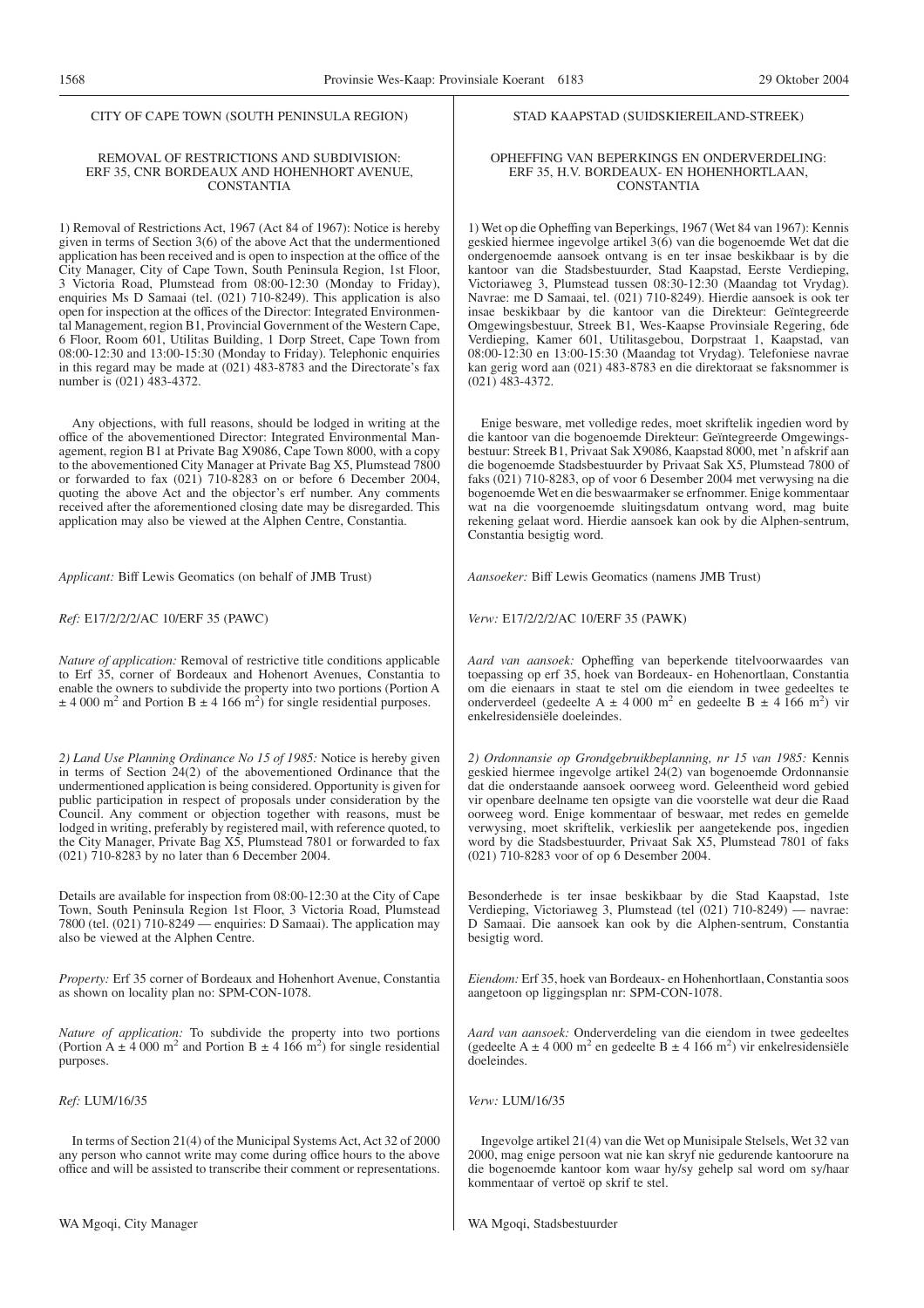#### CITY OF CAPE TOWN (SOUTH PENINSULA REGION)

#### REMOVAL OF RESTRICTIONS: ERF 2298, SIMON'S TOWN

Notice is hereby given in terms of Section 3(6) of the Removal of Restrictions Act 84 of 1967 that the undermentioned application has been received by P.G.W.C and details are open for inspection from 08:00- 12:30 at the office of the Director: Development Services, City of Cape Town, 1st Floor, cnr Victoria Road & Main Road, Plumstead (tel. (021) 710-9308) and at the Simon's Town Public Library. Details are also open for inspection at the office of the Director: Land Development Management, Provincial Government of the Western Cape, at Room 601, 27 Wale Street, Cape Town from 08:00-12:30 and 13:00-15:30 (Monday to Friday). Enquiries, tel. (021) 483-3009 or fax (021) 483-4372.

Any objections, with full reasons, should be lodged in writing at the office of the abovementioned Director: Land Development Management, Private Bag X9086, Cape Town 8000, with a full copy to the abovementioned local authority addressed to: City Manager, Private Bag X5, Plumstead 7801 (or forwarded to fax (021) 710-8283) by no later than Monday, 29 November 2004, quoting the above Act and the objectors erf number. In terms of Section 21(4) of the Municipal Systems Act, Act 32 of 2000 any person who cannot write may come in during office hours to the local authority and will be assisted to transcribe his/hers comment or representations. Please note that any letters of objection already submitted in response to the previous advertising of this application will be taken into account.

*Applicant:* Kritzinger & Co (acting on behalf of Provestor Thirteen CC)

*Ref:* LUM/67/2298 (vol.2)

*Property concerned:* Erf 2298 Simon's Town (Boulders Beach Guesthouse), situated at 4 Boulders Place, Simon's Town.

*Nature of application:* Removal of restrictive title conditions A (ii) 1; A (ii) 2 and B (ii) as contained in Deed of Transfer No. 17958/1996, applicable to Erf 2298, 4 Boulders Place, Simon's Town, to enable the owner to operate a guest-house on the property and to serve liquor to guests.

WA Mgoqi, City Manager

# DRAKENSTEIN MUNICIPALITY

#### REMOVAL OF RESTRICTIONS ACT, 1967 (ACT 84 OF 1967)

## SUBDIVISION OF ERF 5694, HERMITAGE STREET, PAARL

Notice is hereby given in terms of Section 3(6) of the above Act that the undermentioned application has been received and can be viewed at the office of the Head: Planning and Economic Development, Drakenstein Municipality, Berg River Boulevard, Paarl, and any enquiries can be directed to Mr J Pekeur at telephone (021) 807-4808 or fax at (021) 872-8054.

The application can also be viewed at the office of the Director: Integrated Environmental Management (Region A), Provincial Government of the Western Cape, at Room 203, Utilitas Building, 1 Dorp Street, Cape Town, from 8:00-12:30 and 13:00-15:30 (Monday to Friday). Telephone enquiries in this regard can be made at (021) 483-8780 and the Directorate's fax number is  $(021)$  483-3633.

Any objections, with full reasons therefor, should be lodged in writing at the office of the above mentioned Director: Integrated Environmental Management, Private Bag X9086, Cape Town, 8000, with a copy to the Municipal Manager, Drakenstein Municipality, P O Box 81, Paarl, 7622, by not later than, Monday, 6 December 2004, quoting the above Act as well and objector's erf number. No late objections will be considered.

*Applicant Nature of Application*

M and N Abrahams Removal of restrictive title conditions applicable to Erf 5694, Hermitage Street, Paarl, to enable the owner to subdivide the property into two portions namely Portion  $1$  ( $\pm$ 429 m<sup>2</sup>) and the Remainder ( $\pm$ 285 m<sup>2</sup>) for single residential purposes.

15/4/1 (5694)P J J H Carstens, Municipal Manager

#### STAD KAAPSTAD (SUIDSKIEREILAND-STREEK)

# OPHEFFING VAN BEPERKINGS: ERF 2298, SIMONSTAD

Kennis geskied hiermee ingevolge artikel 3(6) van die Wet op Opheffing van Beperkings, 1967 dat die ondergenoemde aansoek deur die PRWK ontvang is en ter insae beskikbaar is by die kantoor van die Direkteur: Ontwikkelingsdienste, Stad Kaapstad, Eerste Verdieping, hoek van Victoriaweg en Hoofweg, Plumstead, tel. (021) 710-9308, en by die openbare biblioteek in Simonstad. Besonderhede is ook ter insae beskikbaar by die kantoor van die Direkteur: Grondontwikkelingsbestuur, Wes-Kaapse Provinsiale Regering, Kamer 601, Waalstraat 27, Kaapstad, van 08:00-12:30 en 13:00-15:30 (Maandag tot Vrydag). Telefoniese navrae kan gerig word aan (021) 483-3009 en die direktoraat se faksnommer is (021) 483-4372.

Enige besware, met volledige redes, moet skriftelik ingedien word by die kantoor van die bogenoemde Direkteur: Grondontwikkelingsbestuur, Privaat Sak X9086, Kaapstad 8000, met 'n volledige afskrif aan die bogenoemde plaaslike owerheid, gerig aan die Stadsbestuurder, Privaat Sak X5, Plumstead 7801 (of faks (021) 710-8283) teen nie later nie as Maandag, 29 November 2004, met verwysing na die bogenoemde Wet en die beswaarmaker se erfnommer. Ingevolge artikel 21(4) van die Wet op Munisipale Stelsels, Wet 32 van 2000, mag enige persoon wat nie kan skryf nie gedurende kantoorure na die bogenoemde kantoor kom waar hy/sy gehelp sal word om sy/haar kommentaar of vertoë op skrif te stel. Let asseblief daarop dat enige briewe van beswaar wat reeds ingedien is in reaksie op die vorige advertensie van hierdie aansoek, wel in aanmerking geneem sal word.

*Aansoeker:* Kritzinger & Co (namens Provestor Thirteen BK)

*Verw:* LUM/67/2298 (vol.2)

*Eiendom betrokke:* Erf 2298 Simonstad (Boulders Beach Guest-house), geleë te Boulders Plek 4, Simonstad.

*Aard van aansoek:* Opheffing van beperkende titelvoorwaardes A (ii) 1; A (ii) 2 en B (ii) soos vervat in transportakte nr 17958/1996, van toepassing op erf 2298, Boulders Plek 4, Simonstad, om die eienaar in staat te stel om 'n gastehuis op die eiendom te bedryf en drank aan gaste te bedien.

WA Mgoqi, Stadsbestuurder

#### DRAKENSTEIN MUNISIPALITEIT

#### WET OP OPHEFFING VAN BEPERKINGS, 1967 (WET 84 VAN 1967)

## ONDERVERDELING VAN ERF 5694, HERMITAGESTRAAT

Kragtens Artikel 3(6) van bostaande Wet word hiermee kennis gegee dat die onderstaande aansoek ontvang is en ter insae is by die kantoor van die Hoof: Beplanning en Ekonomiese Ontwikkeling, Drakenstein Munisipaliteit, Bergrivier Boulevard, Paarl, en enige navrae kan gerig word aan Mnr J Pekeur by telefoon (021) 807-4808 of faks (021) 872-8054.

Die aansoek is ook ter insae by die kantoor van die Direkteur: Geïntegreerde Omgewingsbestuur (Streek A), Provinsiale Regering van die Wes-Kaap, by Kamer 203, Utilitas Gebou, Dorpstraat 1, Kaapstad, vanaf 8:00-12:30 en 13:00-15:30 (Maandag tot Vrydag). Telefoniese navrae in hierdie verband kan gerig word aan (021) 483-8780 en die Direktoraat se faksnommer is  $(021)$  483-3633.

Enige besware met die volledige redes daarvoor moet skriftelik by die kantoor van bogenoemde Direkteur: Geïntegreerde Omgewingsbestuur, Privaatsak X9086, Kaapstad, 8000, met 'n afskrif aan die Munisipale Bestuurder, Drakenstein Munisipaliteit, Posbus 1, Paarl, 7622, ingedien word teen nie later nie as Maandag, 6 Desember 2004 met vermelding van bogenoemde Wet en die beswaarmaker se erfnommer. Geen laat besware sal oorweeg word nie.

#### *Aansoeker Aard van Aansoek*

M en N Abrahams Opheffing van beperkende titelvoorwaardes van toepassing op Erf 5694, Hermitagestraat, Paarl ten einde die eienaar in staat te stel om die eiendom in twee gedeeltes, naamlik Gedeelte 1 ( $\pm$ 429 m<sup>2</sup>) en Restant ( $\pm$ 285 m<sup>2</sup>) te onderverdeel vir enkelwoon doeleindes.

15/4/1 (5694)P J J H Carstens, Munisipale Bestuurder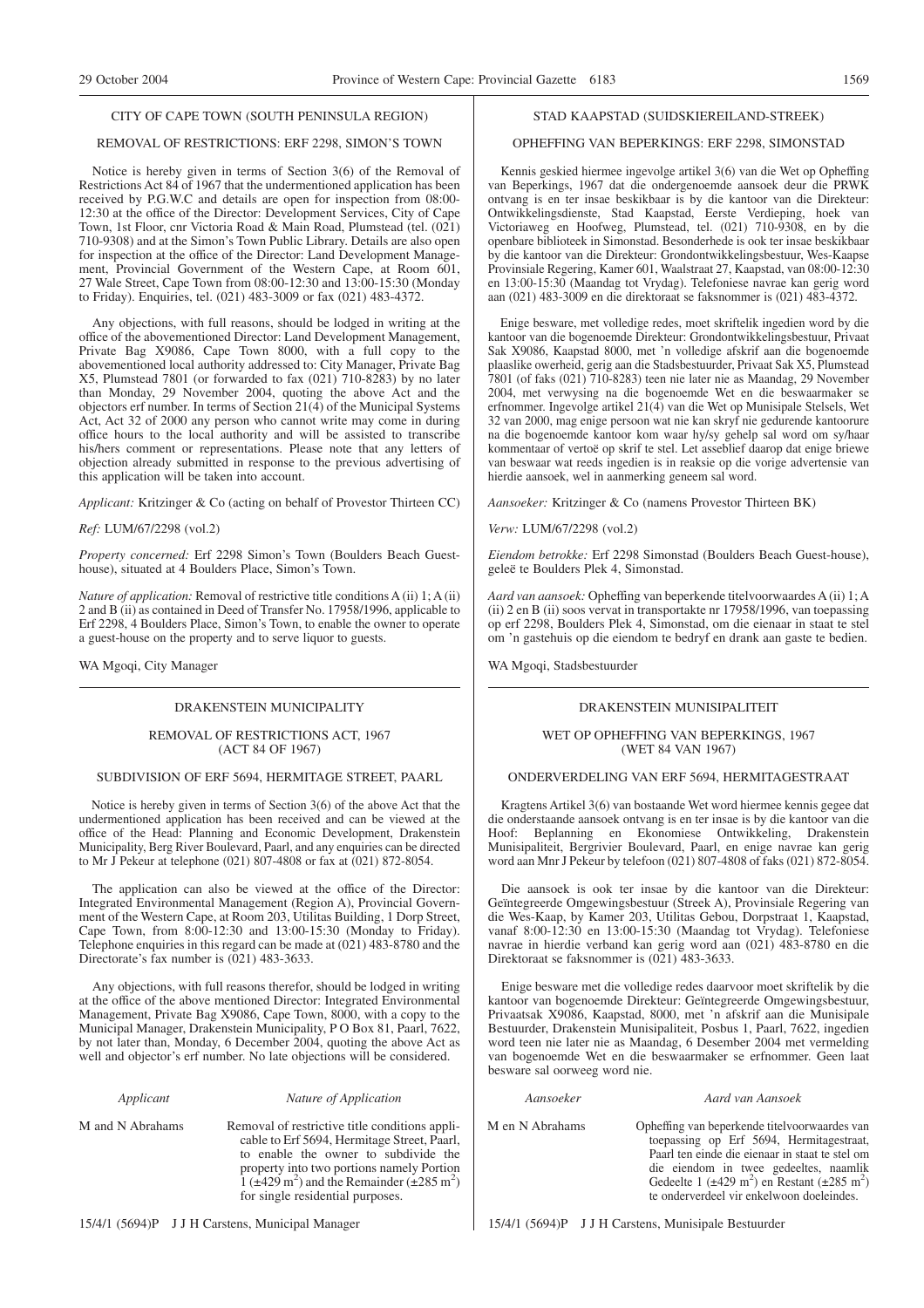#### STELLENBOSCH MUNICIPALITY

# REMOVAL OF RESTRICTIONS ACT, 1967 (ACT 84 OF 1967)

#### ERF 920, 6 WELGEVALLEN STREET, STELLENBOSCH

It is hereby notified in terms of Section 3(6) of Act 84 of 1967 that the under-mentioned application has been received and is open for inspection at the office of the Chief Town Planner, Department of Planning and Economic Development Services, Town Hall, Plein Street, Stellenbosch from 08:00-13:00 (Monday to Friday) and at the office of the Director: Land Development Management, Provincial Government of the Western Cape, at Room 601, 27 Wale Street, Cape Town from 08:00-12:30 and 13:00-15:30 (Monday to Friday). Telephone enquiries in this regard may be made at (021) 4834173 and the Directorate's fax number is (021) 4833633.

Any objections with full reasons therefore, should be lodged in writing at the office of the above-mentioned Director: Land Development Management, Private Bag X 9086, Cape Town, 8000, with a copy to the Municipal Manager, P O Box 17, Stellenbosch on or before 2004-12-07 quoting the above Act and the objector's erf number.

*Applicant:* Berendine Sippel Family Trust

*Nature of Application:* Removal of restrictive title conditions applicable to Erf 920, 6 Welgevallen Street, Stellenbosch, to enable the owner to subdivide the property into two portions (Erf 13581  $\pm 600$  m<sup>2</sup> and Remainder  $\pm 1$  432 m<sup>2</sup>).

Acting Municipal Manager

Notice number 153

File 6/2/2/5 Erf 920

#### CITY OF CAPE TOWN (TYGERBERG REGION)

# REMOVAL OF RESTRICTIONS: ERF 1489, PAROW

Notice is hereby given in terms of Section 3(6) of the Removal of Restrictions Act, 1967 (Act 84 of 1967) that the undermentioned application has been received and is open to inspection at PG:WC, Room 601(E), 27 Wale Street, Cape Town from 08:00-12:30 and 13:30-15:30 (Monday to Friday) and in room 313, Third Floor, Parow Municipal Offices, Voortrekker Road, Parow. Any objections, with full reasons, should be lodged in writing at the office of the abovementioned Director: Land Development Management, Private Bag X9086, Cape Town 8000, with a copy to the City Manager: City of Cape Town: Tygerberg Administration: Central Service Area, PO Box 11, Parow 7500 on or before 29 November 2004, quoting the above Act and the objector's erf number. Any comment received after the aforementioned closing date may be disregarded.

*Applicant:* Blignaut & Rommelaere (on behalf of JP Tenner)

*Nature of application:* Removal of restrictive title conditions applicable to Erf 1489, De Grendel Road, Parow, to enable the owner to develop the property with a Sectional Title Group Housing Scheme, consisting of 4 (four) residential dwelling units. (T/CE 18/6/13/7)

#### MUNISIPALITEIT STELLENBOSCH

WET OP OPHEFFING VAN BEPERKINGS, 1967 (WET 84 VAN 1967)

#### ERF 920, WELGEVALLENSTRAAT 6, STELLENBOSCH

Kragtens Artikel 3(6) van bostaande Wet word hiermee kennis gegee dat die onderstaande aansoek ontvang is en ter insae lê by die kantoor van die Hoofstadsbeplanner, Departement Beplanning en Ekonomiese Ontwikkelingsdienste, Stadhuis, Pleinstraat, Stellenbosch, vanaf 08:00- 13:00, en by die kantoor van die Direkteur: Grondontwikkelingsbestuur, Provinsiale Regering van die Wes-Kaap, by Kamer 601, Waalstraat 27, Kaapstad, vanaf 08:00-12:30 en 13:00-15:30 (Maandag tot Vrydag). Telefoniese navrae in hierdie verband kan gerig word aan (021) 4834173 en die Direktoraat se faksnammer is (021) 4833633.

Enige besware, met die volledige redes daarvoor, moet skriftelik by die kantoor van bogenoemde Direkteur: Grondontwikkelingsbestuur, Privaatsak X 9086, Kaapstad, 8000, met 'n afskrif aan die Munisipale Bestuurder, Posbus 17, Stellenbosch ingedien word op of voor 2004-12-07 met vermelding van bogenoemde Wet en beswaarmaker se erfnommer.

*Aansoeker:* Berendine Sippel Familie Trust

*Aard van Aansoek:* Opheffing van 'n beperkende titelvoorwaarde van toepassing op Erf 920, Welgevallenstraat 6, Stellenbosch, ten einde die eienaar in staat te stel om die eiendom in twee dele onder te verdeel (Erf 13581,  $\pm 600$  m<sup>2</sup> en restant  $\pm 1$  432 m<sup>2</sup>).

Waarnemende Munisipale Bestuurder

Kennisgewingnommer 153

Lêer 6/2/2/5 Erf 920

#### STAD KAAPSTAD (TYGERBERG-STREEK)

# OPHEFFING VAN BEPERKINGS: ERF 1489, PAROW

Kragtens artikel 3(6) van die Wet op Opheffing van Beperkings, 1967 (Wet 84 van 1967) word hiermee kennis gegee dat onderstaande aansoek deur die PG:WK ontvang is en ter insae lê by kamer 601 (E), Waalstraat 27, Kaapstad vanaf 08:00-12:30 en 13:30-15:30 (Maandag tot Vrydag) en in kamer 317, Derde Verdieping, Parow Munisipale Kantoor, Voortrekkerweg, Parow. Enige besware, met die volledige redes daarvoor, moet skriftelik by die kantoor van die bogenoemde Direkteur: Grondontwikkelingsbestuur, Privaat Sak X9086, Kaapstad 8000, met 'n afskrif aan die Stadsbestuurder: Stad Kaapstad: Tygerberg Administrasie: Diensarea Sentraal, Posbus 11, Parow 7500 ingedien word op of voor 29 November 2004 met vermelding van bogenoemde Wet en beswaarmaker se erfnommer. Enige kommentaar wat na die voorgemelde sluitingsdatum ontvang word, mag moontlik nie in ag geneem word nie.

*Aansoeker:* Blignaut & Rommelaere (namens JP Tenner)

*Aard van aansoek:* Opheffing van beperkende titelvoorwaardes van toepassing op Erf 1489, De Grendelweg, Parow ten einde die eienaar in staat te stel om die eiendom te ontwikkel met 'n Deeltitel-groepsbehuisingskema wat uit 4 (vier) residensiële wooneenhede bestaan. (T/CE 18/6/13/7)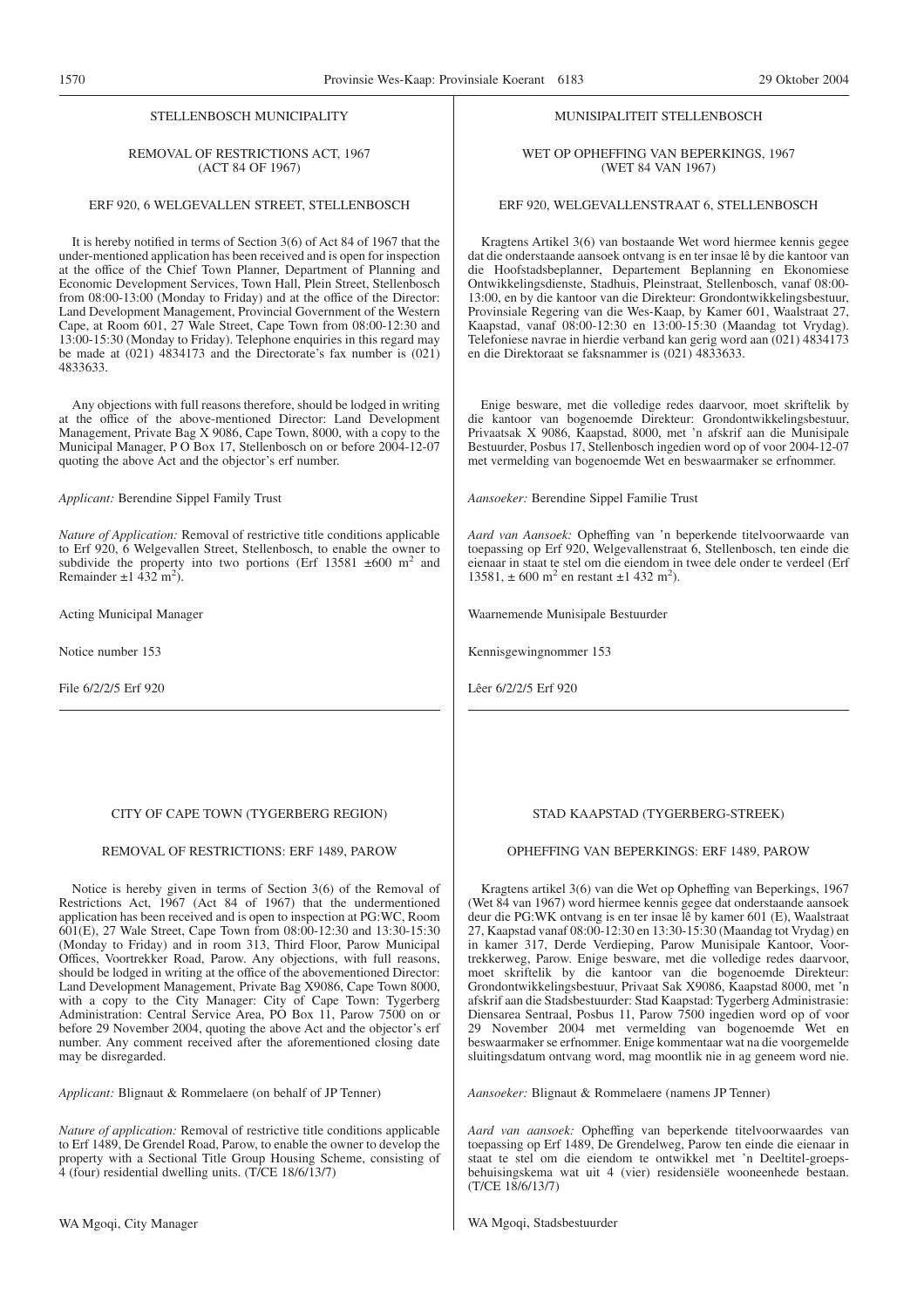# HERMANUS ADMINISTRATION

#### REMOVAL OF RESTRICTIONS ACT, 1967 (ACT 84 OF 1967)

Notice is hereby given in terms of Section 3(6) of the above Act that the undermentioned application has been received and is open to inspection at the office of the Municipal Manager, Overstrand, and any enquiries can be directed to L Bruiners, P O Box 20, Hermanus, 7200, (028) 313-8179 and fax at number (028) 312-1894. The application is also open to inspection at the office of the Director, Integrated Environmental Management, Provincial Government of the Western Cape, at Room 601, 1 Dorp Street, Cape Town, from 08:00-12:30 and 13:00-15:30 (Monday to Friday). Telephone enquiries in this regard may be made at (021) 483-4634 and the Directorate's fax number is (021) 48304372. Any objections, with full reasons therefor, should be lodged in writing at the office of the above-mentioned Director: Integrated Environmental Management, Private Bag X9086, Cape Town, 8000, with a copy to the above-mentioned Municipal Manager, on or before 3 December 2003, quoting the above Act and the objector's erf number. Any comments received after the aforementioned closing date may be disregarded.

*Applicant Nature of Application*

Irish Ashman (on behalf of M<sub>L</sub> Steyn) Removal of restrictive title conditions applicable to Erf 7000, 298 Ninth Street, Hermanus, to enable the owner to erect a carport on the property.

J F Koekemoer, Municipal Manager, Municipal Offices, Hermanus.

Notice No. 105/2004

#### **TENDERS**

**N.B.** Tenders for commodities/services, the estimated value of which exceeds R20 000, are published in the Government Tender Bulletin, which is obtainable from the Government Printer, Private Bag X85, Pretoria, on payment of a subscription.

#### BERG RIVER MUNICIPALITY

APPLICATION FOR SUBDIVISION: PORTION 5 OF FARM 73, WAGENBOOMSRIVIER, PIKETBERG

#### LAND USE PLANNING ORDINANCE, 1985 (ORDINANCE 15 OF 1985)

Notice is hereby given in terms of Section 24 of the Land Use Planning Ordinance, 1985 (Ordinance 15 of 1985) that the undermentioned application has been received and is open to inspection at the office of the Municipal Manager, Berg River Municipality and any enquiries may be directed to Mr. W. Wagener, Head Planning and Development, P.O. Box 60 (13 Church Street) Piketberg 7320 at tel (022) 9131126 or fax (022) 9131380.

Any objections, with full reasons therefore, must be lodged in writing at the office of the Municipal Manager on or before 29 November 2004, quoting the above Ordinance and the objector's erf number.

*Applicant:* Mr. & Ms. De Vries

*Nature of application:* Subdivision of portion 5 of Farm 73, Wagenboomsrivier, Piketberg into two portion namely Portion 1  $(\pm 12 \text{ ha})$  and Portion 2 (remainder) (±203 ha).

MN 94/2004 29 October 2004 10945

#### OVERSTRAND MUNISIPALITEIT

# HERMANUS ADMINISTRASIE

WET OP OPHEFFING VAN BEPERKINGS, 1967 (WET 84 VAN 1967)

Kragtens Artikel 3(6) van bostaande Wet word hiermee kennis gegee dat die onderstaande aansoek ontvang is en ter insae is by die kantoor van die Munisipale Bestuurder, Overstrand, en enige navrae kan gerig word aan L Bruiners, Posbus 20, Hermanus, 7200, (028) 313-8179 en by faksnommer (028) 312-1894. Die aansoek lê ook ter insae by die kantoor van die Direkteur Geïntegreerde Omgewingsbestuur, Provinsiale Regering van die Wes-Kaap, by Kamer 601, Dorpstraat 1, Kaapstad, vanaf 08:00-12:30 en 13:-15:30 (Maandag to Vrydag). Telefoniese navra in hierdie verband kan gerig word aan (021) 483-4634 en die Direktoraat se faksnommer is (021) 483-4372. Enige besware, met die volledige redes daarvor, moet skriftelik by die kantoor van die bogenoemde Direkteur: Geïntegreerde Omgewingsbestuur, Privaatsak X9086, Kaapstad, 8000, met 'n afskrif aan die bogenoemde Munisipale Bestuurder, ingedien word op of voor 3 Desember 2004 met vermelding van bogenoemde Wet en die beswaarmaker se erfnommer. Enige kommentaar wat na die voorgemelde sluitingsdatum ontvang word, mag moontlik nie in ag geneem word nie.

*Aansoeker Aard van Aansoek*

Irish Ashman (namens Z C Gibson)

Opheffing van 'n beperkende titelvoorwaarde van toepassing op Erf 7000, Negendestraat 298, Hermanus, om die eienaar in staat te stel om 'n motorafdak op die eiendom op te rig.

J F Koememoer, Munisipale Bestuurder, Munisipale Kantoor, Hermanus.

Kennisgewing no. 105/2004

#### **TENDERS**

**L.W.** Tenders vir kommoditeite/dienste waarvan die beraamde waarde meer as R20 000 beloop, word in die Staatstenderbulletin gepubliseer wat by die Staatsdrukker, Privaatsak X85, Pretoria, teen betaling van 'n intekengeld verkrygbaar is.

# **NOTICES BY LOCAL AUTHORITIES EXECUTES KENNISGEWINGS DEUR PLAASLIKE OWERHEDE**

#### BERGRIVIER MUNISIPALITEIT

AANSOEK OM ONDERVERDELING: GEDEELTE 6 VAN PLAAS 73, WAGENBOOMSRIVIER, PIKETBERG

#### ORDONNANSIE OP GRONDGEBRUIKBEPLANNING, 1985 (ORDONNANSIE 15 VAN 1985)

Kragtens Artikel 24 van die Ordonnansie op Grondgebruikbeplanning, 1985 (Ordonnansie 15 van 1985) word hiermee kennis gegee dat die onderstaande aansoek ontvang is en ter insae lê by die kantoor van die Munisipale Bestuurder, Bergrivier Munisipaliteit en enige navrae kan gerig word aan W. Wagener: Hoof Beplanning en Ontwikkeling, Posbus 60 (Kerkstraat 13), Piketberg 7320 tel. (022) 9131126 of faks (022) 9131380.

Enige besware, met die volledige redes daarvoor, moet skriftelik by die kantoor van die Munisipale Bestuurder, ingedien word op of voor 29 November 2004 met vermelding van bogenoemde Ordonnansie on die beswaarmaker se erfnommer.

*Aansoeker:* Mnr. & Me. De Vries

*Aard van Aansoek:* Onderverdeling van Gedeelte 5 van Plaas 73, Wagenboomsrivier, Piketberg in twee gedeeltes naamlik Gedeelte 1 (±12) ha) en Gedeelte 2 (restant) (±203 ha).

MK 94/2004 29 Oktober 2004 10945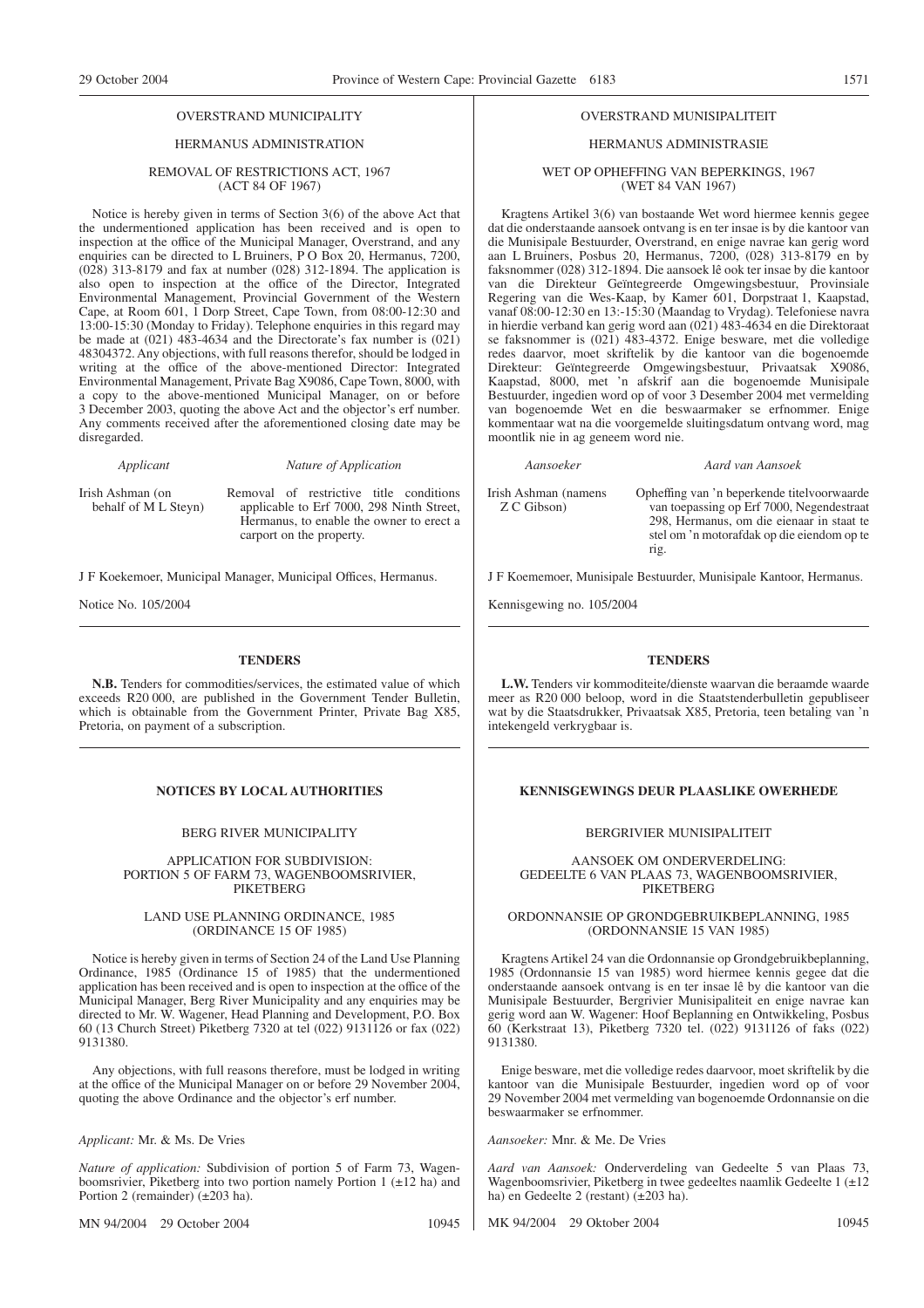# BREEDE VALLEY MUNICIPALITY

#### APPLICATION FOR CONSENT USE ERF 5505, 113 ROUX ROAD, WORCESTER

Notice is hereby given in terms of Section 17(2)(a) of the Land Use Planning Ordinance 1985 (Ordinance 15 of 1985) that an application has been received for the consent use of erf 5505, 113 Roux Road, Worcester (Residential Zone 1) in order to allow the owner to operate a guest-house.

Full particulars regarding the application are available at the office of the Director: Corporate Services, Room 213 (Mr. Bennett Hlongwana) Tel. No. 023 3482621, Civic Centre, Baring Street, Worcester.

Written objections, if any, should be addressed to the Municipality Manager, Private Bag X3046, Worcester, 6849 and must reach the undersigned on or before 29 November 2004.

A.A. Paulse, Municipal Manager

Notice No. 136/2004 29 October 2004 10946

#### BREEDE VALLEY MUNICIPALITY

#### APPLICATION FOR REZONING ERF 20162, PORTION OF ERF 731, PORTER STREET, WORCESTER

Notice is hereby given in terms of Section 17(2)(a) of the Land Use Planning Ordinance 1985 (Ordinance 15 of 1985) that an application has been received for the rezoning of erf 20162, Portion of erf 731 Porter Street, Worcester from Residential Zone I to Business Zone I in order to allow the owner to operate shops and offices.

Full particulars regarding the application are available at the office of the Director: Corporate Services, Room 213 (Mr. Bennett Hlongwana) Tel. No. 023 3482621, Civic Centre, Baring Street, Worcester.

Written objections, if any, should be addressed to the Municipal Manager, Private Bag X3046, Worcester, 6849 and must reach the undersigned on or before 29 November 2004.

A.A. Paulse, Municipal Manager

Notice No. 135/2004 29 October 2004 10947

#### BREEDE VALLEY MUNICIPALITY

#### APPLICATION FOR REZONING, CONSOLIDATION AND DEPARTURE ERVEN 971, 972 AND 973, 53B FAIRBAIRN STREET, WORCESTER

Notice is hereby given in terms of Section 15  $\&$  17(2)(a) of the Land Use Planning Ordinance 1985 (Ordinance 15 of 1985) that an application has been received for the rezoning, consolidation and departure of erven 971, 972 and 973, 53b Fairbairn Street, Worcester, from (Residential Zone I to Business Zone II) in order to allow the owner to operate a curio shop, art gallery and tea garden.

Full particulars regarding the application are available at the office of the Director: Corporate Services, Room 213 (Mr. Bennett Hlongwana) Tel. No. 023 3482621, Civic Centre, Baring Street, Worcester.

Written objections, if any, should be addressed to the Municipal Manager, Private Bag X3046, Worcester, 6849 and must reach the undersigned on or before 29 November 2004.

A.A. Paulse, Municipal Manager

Notice No. 137/2004 29 October 2004 10948

A.A. Paulse, Munisipale Bestuurder

Kennisgewing Nr. 137/2004 29 Oktober 2004 10948

# BREEDEVALLEI MUNISIPALITEIT

AANSOEK OM VERGUNNINGSGEBRUIK VAN ERF 5505, ROUXWEG 113, WORCESTER

Kennis geskied hiermee ingevolge die bepalings van Artikel 17(2)(a) van die Ordonnansie op Grondgebruikbeplanning 1985 (Ordonnansie 15 van 1985) dat 'n aansoek ontvang is waarin goedkeuring versoek word om vergunningsgebruik van erf 5505 Rouxweg 113, Worcester (Residensiëlesone I) ten einde die eienaar in staat te stel om 'n gastehuis te bedryf.

Volledige besonderhede van die aansoek as beskikbaar in die kantoor van die Direkteur: Korporatiewe Dienste, Kamer 213, Burgersentrum, Baringstraat, Worcester (Mr. Bennett Hlongwana) Tel. No. 023 3482621.

Besware, indien enige moet skriftelik gerig word aan die Munisipale Bestuurder, Privaatsak X3046, Worcester 6849 om die ondergetekende te bereik voor of op 29 November 2004.

A.A. Paulse, Munisipale Bestuurder

Kennisgewing Nr. 136/2004 29 Oktober 2004 10946

#### BREEDEVALLEI MUNISIPALITEIT

AANSOEK OM HERSONERING VAN ERF 20162, GEDEELTE VAN ERF 731, PORTERSTRAAT, WORCESTER

Kennis geskied hiermee ingevolge die bepalings van Artikel 17(2)(a) van die Ordonnansie op Grondgebruikbeplanning 1985 (Ordonnansie 15 van 1985) dat 'n aansoek ontvang is waarin goedkeuring versoek word om die hersonering van erf 20162, Gedeelte van erf 731, Porterstraat, Worcester vanaf Residensieel sone I na Sakesone I ten einde die eienaar in staat te stel om kantore en 'n winkel te bedryf.

Volledige besonderhede van die aansoek is beskikbaar in die kantoor van die Direkteur: Korporatiewe Dienste, Kamer 213, Burgersentrum, Baringstraat, Worcester (Mr. Bennett Hlongwana) Tel. No. 023 3482621.

Besware, indien enige moet skriftelik gerig word aan die Munisipale Bestuurder, Privaatsak X3046, Worcester 6849 om die ondergetekende te bereik voor of op 29 November 2004.

A.A. Paulse, Munisipale Bestuurder

Kennisgewing Nr. 135/2004 29 Oktober 2004 10947

#### BREEDEVALLEI MUNISIPALITEIT

#### AANSOEK OM HERSONERING, KONSOLIDASIE EN AFWYKENDE GEBRUIK VAN ERWE 971, 972 EN 973, FAIRBAIRNSTRAAT 53B, WORCESTER

Kennis geskied hiermee ingevolge die bepalings van Artikel 15 & 17(2)(a) van die Ordonnansie op Grondgebruikbeplanning 1985 (Ordonnansie 15 van 1985) dat 'n aansoek ontvang is waarin goedkeuring versoek word om die hersonering, konsolidasie en afwykendegebruik van erwe 971, 972 en 973, Fairbairnstraat 53b. Worcester van (Residensieel sone I na Sakesone II) ten einde die eienaar in staat te stel om 'n geskenkwinkel, kunsgallery en teetuin te bedryf.

Volledige besonderhede van die aansoek is beskikbaar in die kantoor van die Direkteur: Korporatiewe Dienste, Kamer 213, Burgersentrum, Baringstraat, Worcester (Mr. Bennett Hlongwana) Tel. No. 023 3482621.

Besware, indien enige moet skriftelik gerig word aan die Munisipale Bestuurder, Privaatsak X3046, Worcester 6849 om die ondergetekende te bereik voor of op 29 November 2004.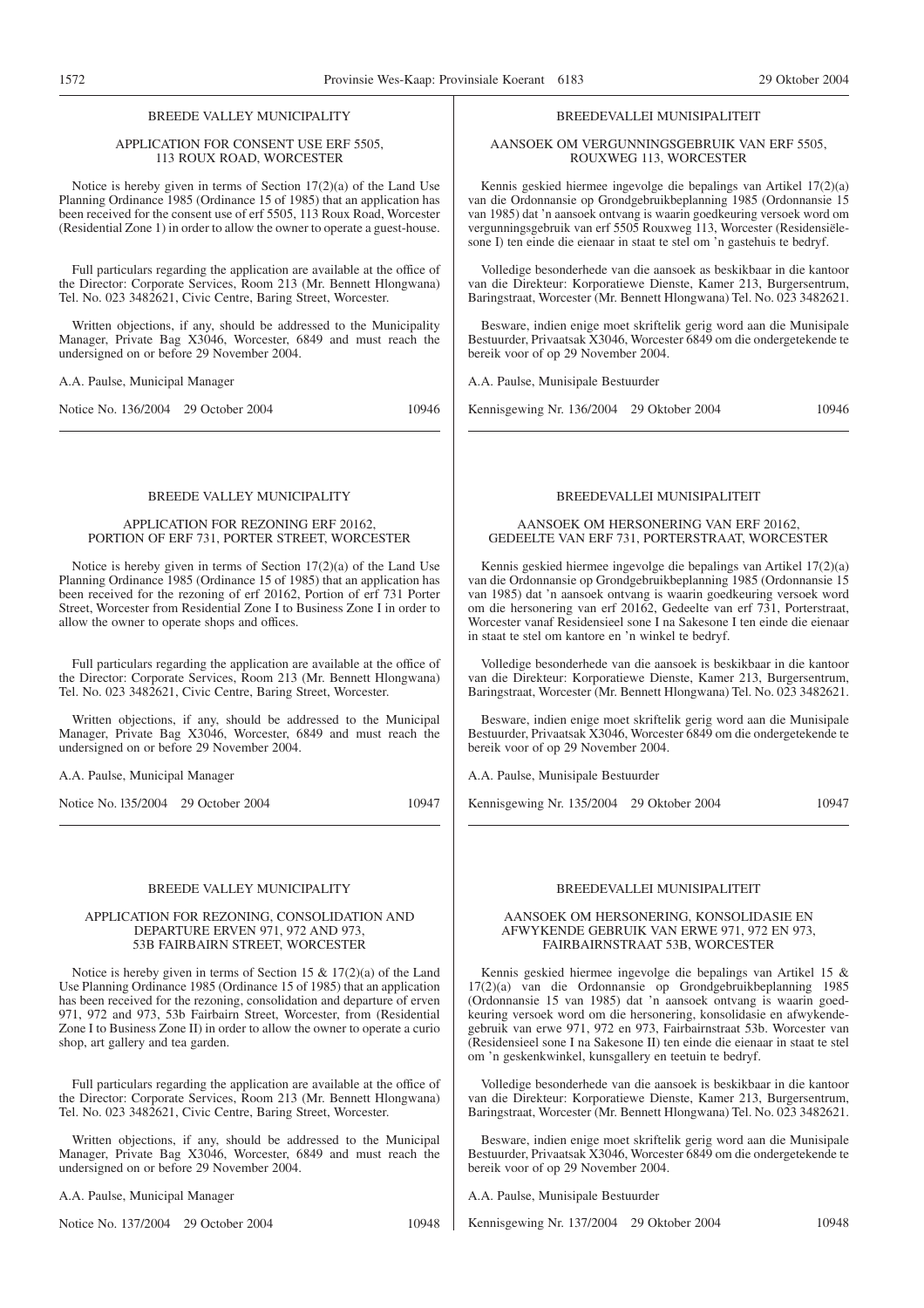## BREEDE VALLEY MUNICIPALITY

#### APPLICATION FOR REZONING ERF 1964, STATION ROAD, DE DOORNS

Notice is hereby given in terms of Section 17(2)(a) of the Land Use Planning Ordinance 1985 (Ordinance 15 of 1985) that an application has been received for the rezoning of erf 1964 Station Road, De Doorns from Transport Zone II to Business Zone II in order to allow the owner to erect shops and general stores.

Full particulars regarding the application are available at the office of the Director: Corporate Services, Room 213 (Mr. Bennett Hlongwana) Tel. No. 023 3482621, Civic Centre, Baring Street, Worcester.

Written objections, if any, should be addressed to the Municipal Manager, Private Bag X3046, Worcester, 6849 and must reach the undersigned on or before 29 November 2004.

A.A. Paulse, Municipal Manager

Notice No. 134/2004 29 October 2004 10949

#### BREEDE VALLEY MUNICIPALITY

#### APPLICATION FOR SUBDIVISION AND CONSOLIDATION: PORTION 140 OF THE FARM HARTEBEESTERIVIER NO. 306, WORCESTER

Notice is hereby given in terms of Section 24(2)(a) of the Land Use Planning Ordinance 1985 (Ordinance 15 of 1985) that an application has been received for the subdivision and consolidation of portion 140 of the Farm Hartebeesterivier No. 306, Worcester.

Full particulars regarding the application are available at the office of the Director: Corporate Services, Room 213 (Mr. Bennett Hlongwana) Tel. No. 023 3482621, Civic Centre, Baring Street, Worcester.

Written objections, if any, should be addressed to the Municipal Manager, Private Bag X3046, Worcester, 6849 and must reach the undersigned on or before 29 November 2004.

A.A. Paulse, Municipal Manager

Notice No. 133/2004 29 October 2004 10950

#### CAPE AGULHAS MUNICIPALITY

#### DEPARTURE: ERF 4163, 18 GOLF STREET, BREDASDORP

Notice is hereby given in terms of the Land Use Planning Ordinance 1985 (No 15 of 1985) that Council has received an application from Ms ME Prinsloo in order to construct a second dwelling ''Granny flat'' on the property.

Further particulars are available for inspection in the office of the undersigned during office hours and written objections, if any, must reach him not later than 29 November 2004.

K Jordaan, Municipal Manager, P O Box 51, Bredasdorp, 7280.

#### BREEDEVALLEI MUNISIPALITEIT

#### AANSOEK OM HERSONERING VAN ERF 1964, STASIEWEG, DE DOORNS

Kennis geskied hiermee ingevolge die bepalings van Artikel 17(2)(a) van die Ordonnansie op Grondgebruikbeplanning 1985 (Ordonnansie 15 van 1985) dat 'n aansoek ontvang is waarin goedkeuring versoek word om die hersonering van erf 1964, Stasieweg, De Doorns vanaf Vervoersone II na Sakesone II ten einde die eienaar in staat te stel om 'n nuwe winkel en algemene handelaars onderneming op te rig.

Volledige besonderhede van die aansoek is beskikbaar in die kantoor van die Direkteur: Korporatiewe Dienste, Kamer 213, Burgersentrum, Baringstraat, Worcester (Mr. Bennett Hlongwana) Tel. No. 023 3482621.

Besware, indien enige moet skriftelik gerig word aan die Munisipale Bestuurder, Privaatsak X3046, Worcester 6849 om die ondergetekende te bereik voor of op 29 November 2004.

A.A. Paulse, Munisipale Bestuurder

Kennisgewing Nr. 134/2004 29 Oktober 2004 10949

#### BREEDEVALLEI MUNISIPALITEIT

#### AANSOEK OM ONDERVERDELING EN KONSOLIDASIE: GEDEELTE 140 VAN DIE PLAAS HARTEBEESTERIVIER NR. 306, WORCESTER

Kennis geskied hiermee ingevolge die bepalings van Artikel 24(2)(a) van die Ordonnansie op Grondgebruikbeplanning 1985 (Ordonnansie 15 van 1985) dat 'n aansoek om die onderverdeling en konsolidasie van Gedeelte 140 van die Plaas Hartebeesterivier Nr. 306, Worcester (Landbousone I) ontvang is.

Volledige besonderhede van die aansoek is beskikbaar in die kantoor van die Direkteur: Korporatiewe Dienste, Kamer 213, Burgersentrum, Baringstraat, Worcester (Mr. Bennett Hlongwana) Tel. No. 023 3482621.

Besware, indien enige moet skriftelik gerig word aan die Munisipale Bestuurder, Privaatsak X3046, Worcester 6849 om die ondergetekende te bereik voor of op 29 November 2004.

A.A. Paulse, Munisipale Bestuurder

Kennisgewing Nr. 133/2004 29 Oktober 2004 10950

#### MUNISIPALITEIT KAAP AGULHAS

#### AFWYKING: ERF 4163, GOLFSTRAAT 18, BREDASDORP

Kennis geskied hiermee ingevolge die Ordonnansie op Grondgebruikbeplanning, 1985 (Nr 15 van 1985) dat die Raad 'n aansoek ontvang het van me ME Prinsloo ten einde 'n tweede woning ''Ouma woonstel'' op die erf te bou.

Verdere besonderhede van bogenoemde lê ter insae in die kantoor van die ondergetekende en skriftelike besware, indien enige, met hom nie later as 29 November 2004 bereik nie.

K Jordaan, Munisipale Bestuurder, Posbus 51, Bredasdorp, 7280.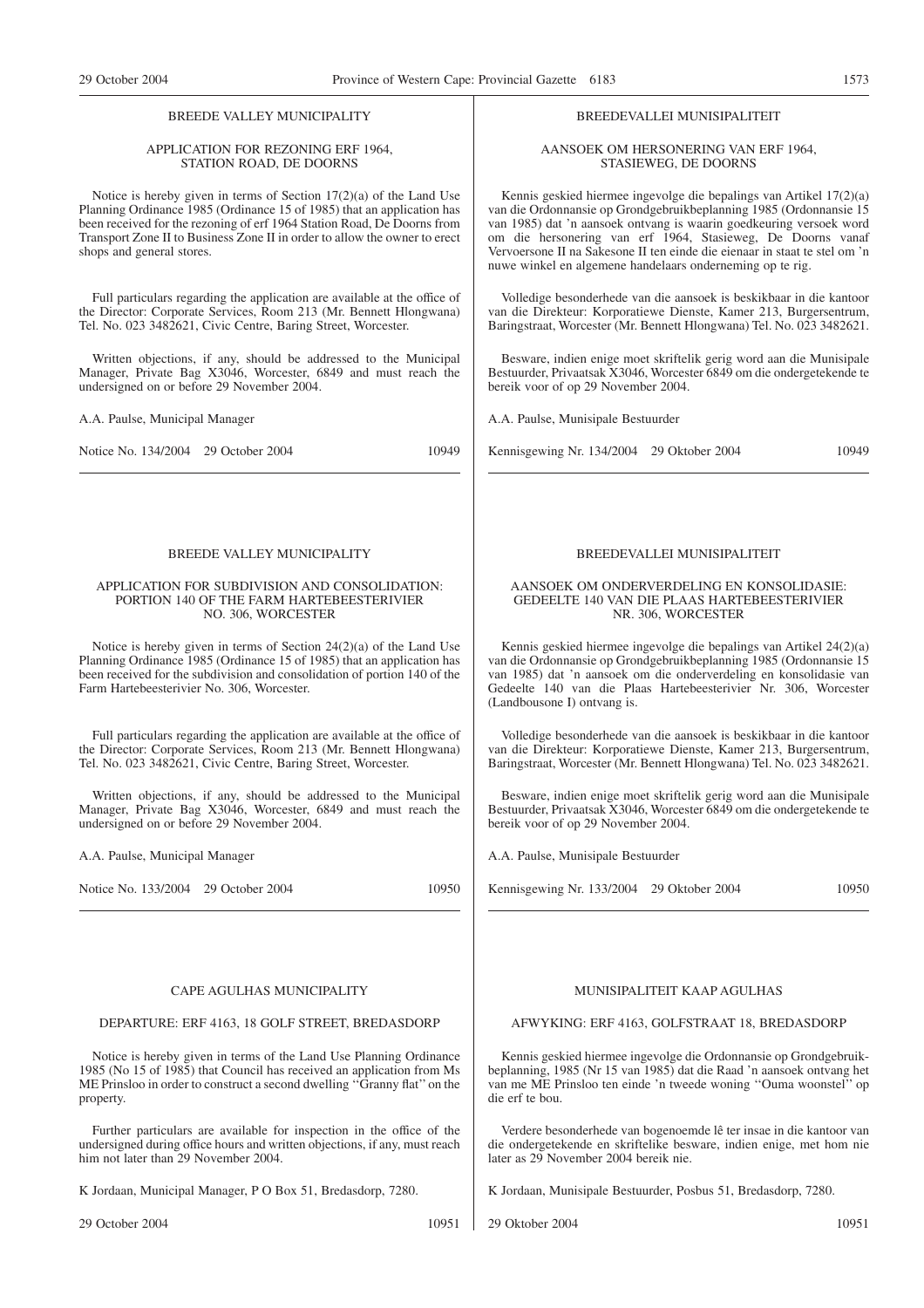# CAPE AGULHAS MUNICIPALITY

#### APPLICATION FOR SUBDIVISION: ERF 873, 5 ERICA STREET, NAPIER

Notice is hereby given in terms section 24 of the Land Use Planning Ordinance, 1985 (Ordinance no. 15 of 1985) that Council has received an application for the subdivision of erf 873, Napier into two portions of approximately  $\pm$  877 m<sup>2</sup> en 1 363 m<sup>2</sup>.

In terms of section 21(4) of the Local Government Act: Municipal Systems, 2000 (Act 32 of 2000) notice is hereby given that persons who cannot read or write may request that an employee at any of the reception offices of the Cape Agulhas Municipality assist in the formulation and writing of input, comments or objections.

Further particulars are available for inspection in the office of the undersigned during office hours and written objections, if any, must reach him not later than 29 November 2004.

K Jordaan, Municipal Manager, P O Box 51, Bredasdorp, 7280.

29 October 2004 10952

# CAPE AGULHAS MUNICIPALITY

#### REZONING AND DEPARTURE: ERF 4117, 6 WATERKANT STREET, BREDASDORP

Notice is hereby given in terms of section 15 and 17 of the Ordinance on Land Use Planning 1985 (No 15 of 1985) that Council has received an application for rezoning and departure of erf 4117, 6 Waterkant Street, Bredasdorp in order to rezone to group housing zone, to construct 8 dwellings on the property, as well as a relaxation of the 3 meter building line and less open spaces.

In terms of section 21(4) of the Local Government Act: Municipal Systems, 2000 (Act 32 of 2000) notice is hereby given that persons who cannot read or write may request that an employee at any of the reception offices of the Cape Agulhas Municipal Council assist in the formulation and writing of input, comments or objections.

Further particulars are available for inspection in the office of the undersigned during office hours and written objections, if any, must reach him not later than 29 November 2004.

K Jordaan, Municipal Manager, P O Box 51, Bredasdorp, 7280.

29 October 2004 10953

#### CAPE AGULHAS MUNICIPALITY

#### APPLICATION FOR SUBDIVISION: ERF 3399, LANGEFONTEIN ROAD, BREDASDORP

Notice is hereby given in terms section 24 of the Land Use Planning Ordinance, 1985 (Ordinance no. 15 of 1985) that Council has received an application for the subdivision of grouphousing Erf 3399, Bredasdorp into 14 residential units.

In terms of section 21(4) of the Local Government Act: Municipal Systems, 2000 (Act 32 of 2000) notice is hereby given that persons who cannot read or write may request that an employee at any of the reception offices of the Cape Agulhas Municipality assist in the formulation and writing of input, comments or objections.

Further particulars are available for inspection in the office of the undersigned during office hours and written objections, if any, must reach him not later than 29 November 2004.

K Jordaan, Municipal Manager, P O Box 51, Bredasdorp, 7280.

29 October 2004 10954

#### MUNISIPALITEIT KAAP AGULHAS

#### AANSOEK OM ONDERVERDELING: ERF 873, ERICALAAN 5, NAPIER

Kennis geskied hiermee ingevolge artikel 24 van die Ordonnansie op Grondgebruikbeplanning, 1985 (Ordonnansie no. 15 van 1985) dat die Raad 'n aansoek ontvang het vir die onderverdeling van erf 873, Napier in twee gedeeltes van ongeveer  $\pm$  877 m<sup>2</sup> en 1 363 m<sup>2</sup>.

Ingevolge artikel 21(4) van die Wet op Plaaslike Regering: Munisipale Stelsels, 2000 (Wet 32 van 2000) word kennis gegee dat persone wat nie kan lees of skryf nie enige munisipale personeellid by enige ontvangskantoor van die Raad te Kaap Agulhas kan nader vir hulpverlening om u kommentaar, beswaar of inset op skrif te stel.

Verdere besonderhede van bogenoemde lê ter insae in die kantoor van die ondergetekende en skriftelike besware, indien enige, moet hom nie later as 29 November 2004 bereik nie.

K Jordaan, Munisipale Bestuurder, Posbus 51, Bredasdorp, 7280.

29 Oktober 2004 10952

# MUNISIPALITEIT KAAP AGULHAS

#### HERSONERING EN AFWYKING: ERF 4117, WATERKANTSTRAAT 6, BREDASDORP

Kennis geskied hiermee ingevolge artikel 15 en 17 van die Ordonnansie op Grondgebruikbeplanning, 1985 (Nr 15 van 1985) dat die Raad 'n aansoek ontvang het vir die hersonering en afwyking van erf 4117, Waterkantstraat 6, Bredasdorp ten einde die eiendom te hersoneer na groepbehuisingsone 8 wooneenhede op die erf op te rig, 'n verslapping van die 3 meter boulyn aan Erf 822 en vir minder oop ruimtes.

Ingevolge artikel 21(4) van die Wet op Plaaslike Regering: Munisipale Stelsels, 2000 (Wet 32 van 2000) word kennis gegee dat persone wat nie kan skryf nie enige munisipale personeellid by enige ontvangskantore van die Raad te Kaap Agulhas kan nader vir hulpverlening om u kommentaar, beswaar of inset op skrif te stel.

Verdere besonderhede van bogenoemde lê ter insae in die kantoor van die ondergetekende en skriftelike besware, indien enige, moet hom nie later as 29 November 2004 bereik nie.

K Jordaan, Munisipale Bestuurder, Posbus 51, Bredasdorp, 7280.

29 Oktober 2004 10953

# MUNISIPALITEIT KAAP AGULHAS

#### AANSOEK OM ONDERVERDELING: ERF 3399, LANGEFONTEINWEG, BREDASDORP

Kennis geskied hiermee ingevolge artikel 24 van die Ordonnansie op Grondgebruikbeplanning, 1985 (Ordonnansie no. 15 van 1985) dat die Raad 'n aansoek ontvang het vir die onderverdeling van groepsbehuisings Erf 3399, Bredasdorp in 14 wooneenhede.

Ingevolge artikel 21(4) van die Wet op Plaaslike Regering: Munisipale Stelsels, 2000 (Wet 32 van 2000) word kennis gegee dat persone wat nie kan lees of skryf nie enige munisipale personeellid by enige ontvangskantoor van die Raad te Kaap Agulhas kan nader vir hulpverlening om u kommentaar, beswaar of inset op skrif te stel.

Verdere besonderhede van bogenoemde lê ter insae in die kantoor van die ondergetekende en skriftelike besware, indien enige, moet hom nie later as 29 November 2004 bereik nie.

K Jordaan, Munisipale Bestuurder, Posbus 51, Bredasdorp, 7280.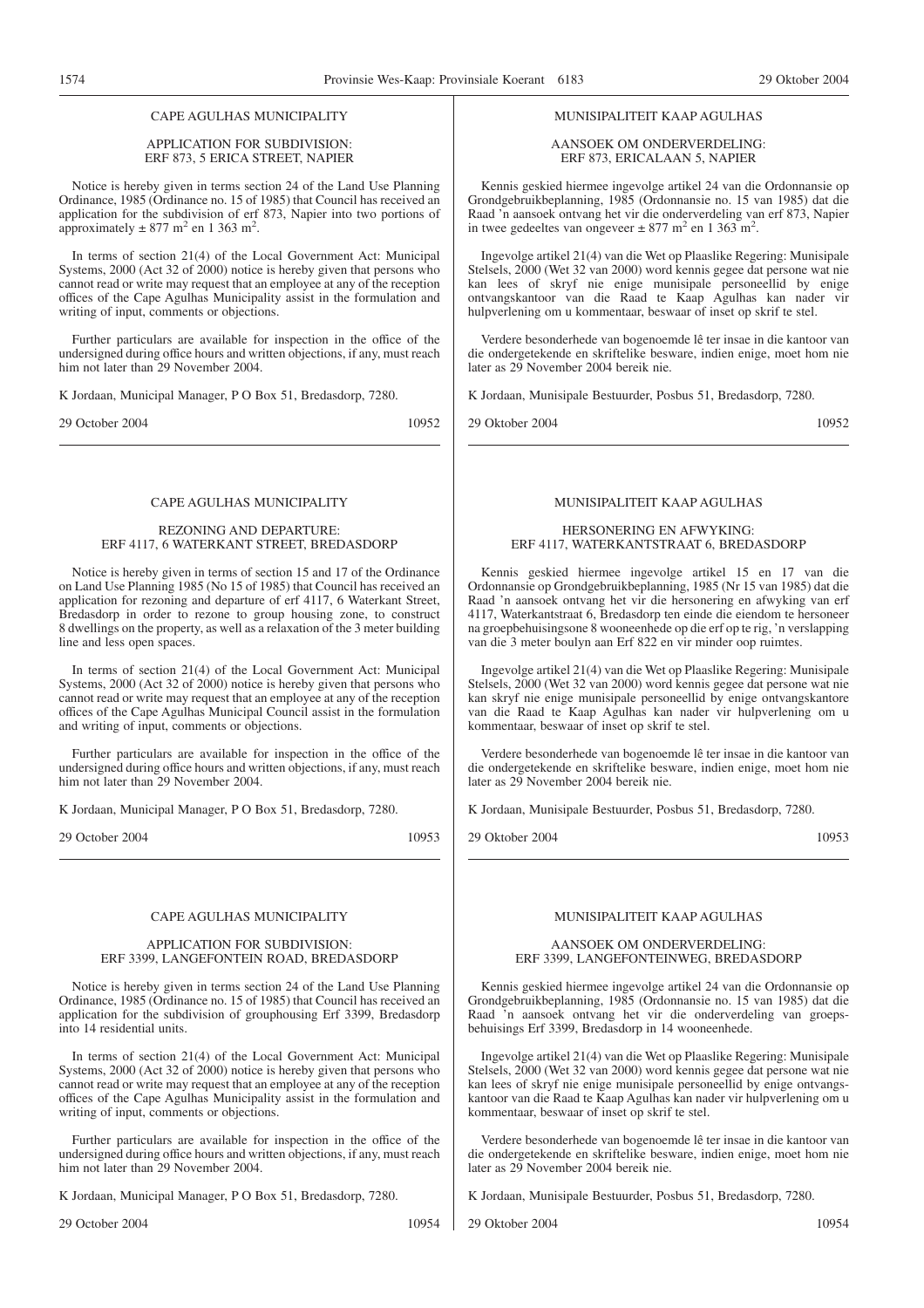# CAPE AGULHAS MUNICIPALITY

#### DEPARTURE, EXISTING MTN MAST ON THE REMAINDER OF PORTION 55 (A PORTION OF PORTION 22) OF THE FARM PAAPEKUILFONTIEN NR. 281, BREDASDORP

Notice is hereby given in terms of section 15 of the Ordinance on Land Use Planning 1985 (No 15 of 1985) that Council has received an application from MTN for a departure in order to legalise an existing 42 meter mast on the remainder of portion 55 Paapekuilfontien Nr. 281, Bredasdorp.

In terms of section 21(4) of the Local Government Act: Municipal Systems, 2000 (Act 32 of 2000) notice is hereby given that persons who cannot read or write may request that an employee at any of the reception offices of the Cape Agulhas Municipal Council assist in the formulation and writing of input, comments or objections.

Further particulars are available for inspection in the office of the undersigned during office hours and written objections, if any, must reach him not later than 22 November 2004.

K Jordaan, Municipal Manager, P O Box 51, Bredasdorp, 7280.

29 October 2004 10955

#### CAPE AGULHAS MUNICIPALITY

#### REZONING AND DEPARTURE (ORDINANCE NO. 15 of 1985) AND REMOVAL OF RESTRICTIONS ACT, 1967 (ACT 84 OF 1967): ERF 1261, c/o VAN DER STEL STREET AND MARINE DRIVE, STRUISBAAI

Notice is hereby given in terms of the Land Use Planning Ordinance, 1985 (Ordinance no. 15 of 1985) that Council has received an application for the rezoning and departure of erf 1251, Struisbaai.

Notice is hereby given in terms of section 3(6) of the above Act that the under-mentioned application has been received and is open to inspection at the office of the Municipal Manager, Cape Agulhas Municipality, and any enquiries may be directed to Mr K Jordaan, Municipal Manager, Cape Agulhas Municipality, P O Box 51, Dirkie Uys Street, Bredasdorp, telephone number 028-4251919 and facsimile number 028-4251019.

The application is also open to inspection at the office of the Director, Land Development Management, Provincial Government of the Western Cape, at Room 601, 1 Dorp Street, Cape Town, from 08:00-12:30 and 13:00-15:30 (Monday to Friday). Telephonic enquiries in this regard may be made at 021-4833009 and the Directorate's fax number is 021-4834372.

Any objections, with full reasons therefore, should be lodged in writing at the office of the above-mentioned Director: Land Development Management at Private Bag X9086, Cape Town, 8000, with a copy to the above-mentioned Municipal Manager on or before 22 November 2004, quoting the above Act and the objector's erf number. Any comments received after the aforementioned closing date may be disregarded.

#### *Applicant Nature of Application*

NuPlan Africa (on behalf of Ravenscoe properties 272 CC)

Rezoning, departure and removal of restrictive title condition applicable to Erf 1251, c/o Van der Stel Street and Marine Drive, Struisbaai, to enable the owners to erect four sectional-title residential units on the property.

# MUNISIPALITEIT KAAP AGULHAS

AFWYKING: BESTAANDE MTN MASPAAL OP DIE RESTANT VAN GEDEELTE 55 ('N GEDEELTE VAN GEDEELTE 22) VAN DIE PLAAS PAAPEKUILFONTEIN NR 281, BREDASDORP

Kennis geskied hiermee ingevolge artikel 15 van die Ordonnansie op Grondgebruikbeplanning, 1985 (Nr 15 van 1985) dat die Raad 'n aansoek van MTN ontvang het vir 'n afwyking ten einde 'n bestaande 42 meter maspaal op die Restant van Gedeelte 55 Paapekuilfontein Nr. 281, Bredasdorp te wettig.

Ingevolge artikel 21(4) van die Wet op Plaaslike Regering: Munisipale Stelsels, 2000 (Wet 32 van 2000) word kennis gegee dat persone wat nie kan skryf nie enige munisipale personeellid by enige ontvangskantore van die Raad te Kaap Agulhas kan nader vir hulpverlening om u kommentaar, beswaar of inset op skrif te stel.

Verdere besonderhede van bogenoemde lê ter insae in die kantoor van die ondergetekende en skriftelike besware, indien enige, moet hom nie later as 22 November 2004 bereik nie.

K Jordaan, Munisipale Bestuurder, Posbus 51, Bredasdorp, 7280.

29 Oktober 2004 10955

#### MUNISIPALITEIT KAAP AGULHAS

#### HERSONERING EN AFWYKING (ORDONNANSIE NO. 15 VAN 1985) EN WET OP OPHEFFING VAN BEPERKINGS, 1967 (WET 84 VAN 1967): ERF 1251, h/v VAN DER STELSTRAAT EN MARINERYLAAN, STRUISBAAI

Kennis geskied hiermee ingevolge die Ordonnansie op Grondgebruikbeplanning, 1985 (Ordonnansie no. 15 van 1985) dat die Raad 'n aansoek ontvang het vir die hersonering en afwyking van erf 1251, Struisbaai.

Kragtens artikel 3(6) van bostaande Wet word hiermee kennis gegee dat die onderstaande aansoek ontvang is en ter insae lê by die kantoor van die Munisipale Bestuurder, Kaap Agulhas Munisipaliteit, en enige navrae kan gerig word aan mnr K Jordaan, Munisipale Bestuurder, Posbus 51, Dirkie Uysstraat, Bredasdorp, 7280, telefoonnommer 028-4251919 en faksnommer 028-4251019.

Die aansoek lê ook ter insae by die Kantoor van die Direkteur, Grondontwikkelingsbestuur, Provinsiale Regering van die Wes-Kaap, by kamer 601, Dorpstraat 1, Kaapstad, vanaf 08:00-12:30 en 13:00-15:30 (Maandag tot Vrydag). Telefoniese navrae in hierdie verband kan gerig word aan 021-4833009 en die Direktoraat se faksnommer is 021-4834372.

Enige besware, met die volledige redes daarvoor, moet skriftelik by die kantoor van die bogenoemde Direkteur: Grondontwikkelingsbestuur, Privaatsak X9086, Kaapstad, 8000, met 'n afskrif aan die bogenoemde Munisipale Bestuurder, ingedien word op of voor 22 November 2004 met vermelding van bogenoemde Wet en die beswaarmaker se erfnommer. Enige kommentaar wat na die voorgemelde sluitingsdatum ontvang word, mag moontlik nie in ag geneem word nie.

#### *Aansoeker Aard van Aansoek*

NuPlan Africa (namens Ravenscoe Properties 272 CC)

Hersonering, afwyking en opheffing van beperkende titelvoorwaardes van toepassing op Erf 1251, h/v Van der Stelstraat en Marinerylaan, Struisbaai, ten einde die eienaars in staat te stel om vier deeltitel wooneenhede op die eiendom op te rig.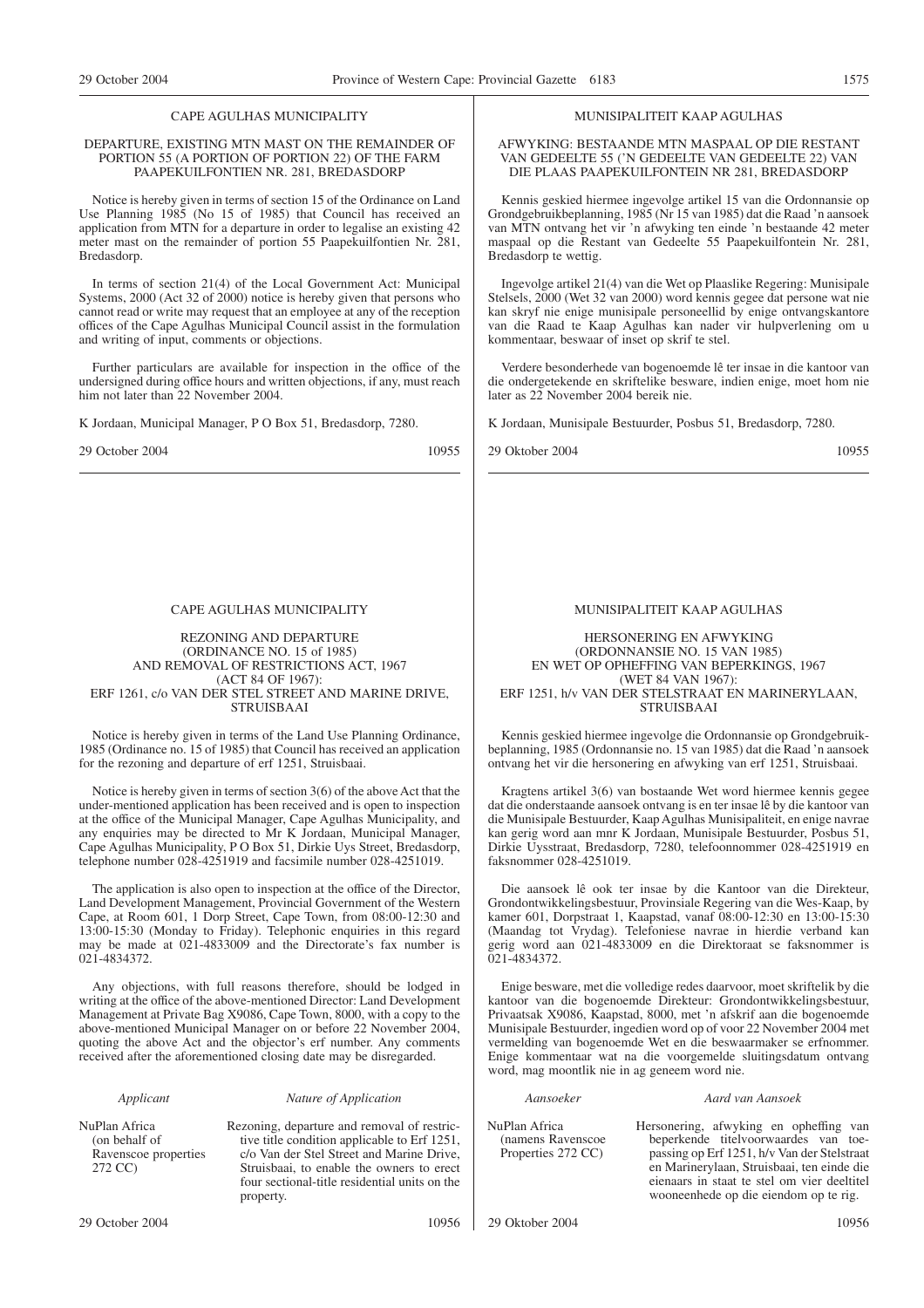#### CITY OF CAPE TOWN (BLAAUWBERG REGION)

# REZONING AND DEPARTURE: ERF 854, BLOUBERGSTRAND

It is hereby notified that the undermentioned application has been received by the City of Cape Town and is open for inspection at the Town Planning Department, Milpark Centre, cnr Koeberg Road and Ixia Street, Milnerton. Any objection, with full reasons, should be lodged in writing with the City Manager, PO Box 35, Milnerton 7435, by no later than 19 November 2004, quoting the objector's erf number.

## *Ref no:* LC854BB

*Nature of application:* The proposed rezoning of Erf 854, Bloubergstrand (approx. 4 140 m2 in extent) situated on Flores Street and bounded by Otto du Plessis Drive, from Single Residential to General Residential to develop 29 residential units. In addition, departures in terms of Section 15(1)(a)(i) of the Land Use Planning Ordinance (no 15 of 1985) have also been applied for to permit a coverage of 46% in lieu of the prescribed 35% and a departure from the 6 m building line required on all property boundaries to 4,5 m.

*Applicant:* Nu Plan Africa on behalf of De Goede Hoop Development Company

WA Mgoqi, City Manager

29 October 2004 10957

#### CITY OF CAPE TOWN (CAPE TOWN REGION)

# REZONING:

#### ERVEN 64234, 64240 & 64241, CAPE TOWN AT KENILWORTH

Notice is hereby given in terms of Section 17(2)(a) of the Land Use Planning Ordinance no 15 of 1985 that the undermentioned application has been received and is open for inspection at the office of the Manager: Land Use Management, City of Cape Town, 14th Floor, Civic Centre, Hertzog Boulevard, Cape Town, from 08:30 to 12:30 (Monday to Friday). Any objections and/or comments, with full reasons, must be submitted in writing, quoting the relevant reference number, the objector's street and postal address and contact telephone numbers to the Manager: Land Use Management, PO Box 4529, Cape Town 8000, or hand-delivered to the abovementioned address, or faxed to (021) 421-1963 or e-mailed to trevor.upsher@capetown.gov.za on or before the closing date. If your response is not sent to these addresses or fax number, and if, as a consequence it arrives late, it will be deemed to be invalid. For any further information, contact Mr M Thekiso, tel. (021) 400-5342.

The closing date for objections and comments is 29 November 2004.

*Erven 64234, 64240 and 64241, Cape Town at Kenilworth*

*File ref:* LM 1926 (61662)

*Applicant:* Planning Partners

*Erven:* 64234, 64240 & 64241 Cape Town at Kenilworth

*Address:* 6 Kenilworth Road

*Nature of application:* Proposed Rezoning of Erven 64234, 64240 & 64241 Cape Town from General Residential R5 to Special Business.

WA Mgoqi, City Manager

#### STAD KAAPSTAD (BLAAUWBERG-STREEK)

HERSONERING EN AFWYKING: ERF 854, BLOUBERGSTRAND

Kennis geskied hiermee dat die onderstaande aansoek deur die Stad Kaapstad ontvang is en ter insae lê by die Stadsbeplanningsdepartement, Milpark-sentrum, h.v. Koebergweg en Ixiastraat, Milnerton. Enige besware, met volledige redes daarvoor, moet teen nie later nie as 19 November 2004 skriftelik by die Stadsbestuurder, Posbus 35, Milnerton 7435 ingedien word, met vermelding van die beswaarmaker se erfnommer.

*Verw nr:* LC854BB

*Aard van aansoek:* Die hersonering van erf 854, Bloubergstrand (ongeveer 4 140 m2 groot), geleë te Floresstraat, begrens deur Otto du Plessisrylaan, vanaf enkelresidensieel na algemeenresidensieel om sodoende 29 residensiële eenhede te ontwikkel. Daarbenewens word aansoek ook gedoen om afwykings, ingevolge die Ordonnansie op Grondgebruikbeplanning (nr 15 van 1985), vir 'n dekking van 46% in plaas van die voorgeskrewe 35%, asook 'n afwyking van die voorgeskrewe 6 m-boulyn op alle eiendomsgrense na 4,5 m.

*Aansoeker:* Nu Plan Africa namens die De Goede Hoop Development Company

WA Mgoqi, Stadsbestuurder

29 Oktober 2004 10957

# STAD KAAPSTAD (KAAPSTAD-STREEK)

# HERSONERING: ERWE 64234, 64240 EN 64241, KAAPSTAD TE KENILWORTH

Kennis geskied ingevolge artikel 17(2)(a) van die Ordonnansie op Grondgebruikbeplanning (nr 15 van 1985) dat die onderstaande aansoek ontvang is en ter insae beskikbaar is vanaf 08:30 tot 12:30 (Maandag tot Vrydag) by die kantoor van die Bestuurder: Grondgebruikbestuur, Stad Kaapstad, 14de Verdieping, Burgersentrum, Hertzog-boulevard 12, Kaapstad. Enige besware en/of kommentaar, met volledige redes en die betrokke verwysingsnommer, die beswaarmaker se straat- en posadres en kontaktelefoonnommers, moet skriftelik ingedien word by die Bestuurder: Grondgebruikbestuur, Posbus 4529, Kaapstad 8000, of per hand afgelewer word by die bostaande adres, of gefaks word na (021) 421-1963 of per e-pos na trevor.upsher@capetown.gov.za, voor of op die sluitingsdatum. Indien u reaksie nie na hierdie adresse of faksnommer gestuur word nie en gevolglik laat ontvang word, sal dit as ongeldig beskou word. Om nadere besonderhede, skakel mnr M Thekiso, tel. (021) 400-5342.

Die sluitingsdatum vir besware en kommentaar is 29 November 2004.

*Erwe 64234, 64240 en 64241, Kaapstad te Kenilworth*

*Lêer verw:* LM 1926 (61662)

*Aansoeker:* Planning Partners

*Erwe:* 64234, 64240 & 64241 Kaapstad te Kenilworth

*Adres:* Kenilworthweg 6

*Aard van aansoek:* Voorgestelde hersonering van erwe 64234, 64240 & 64241 Kaapstad vanaf algemeenresidensieel R5 na spesiaalsake.

WA Mgoqi, Stadsbestuurder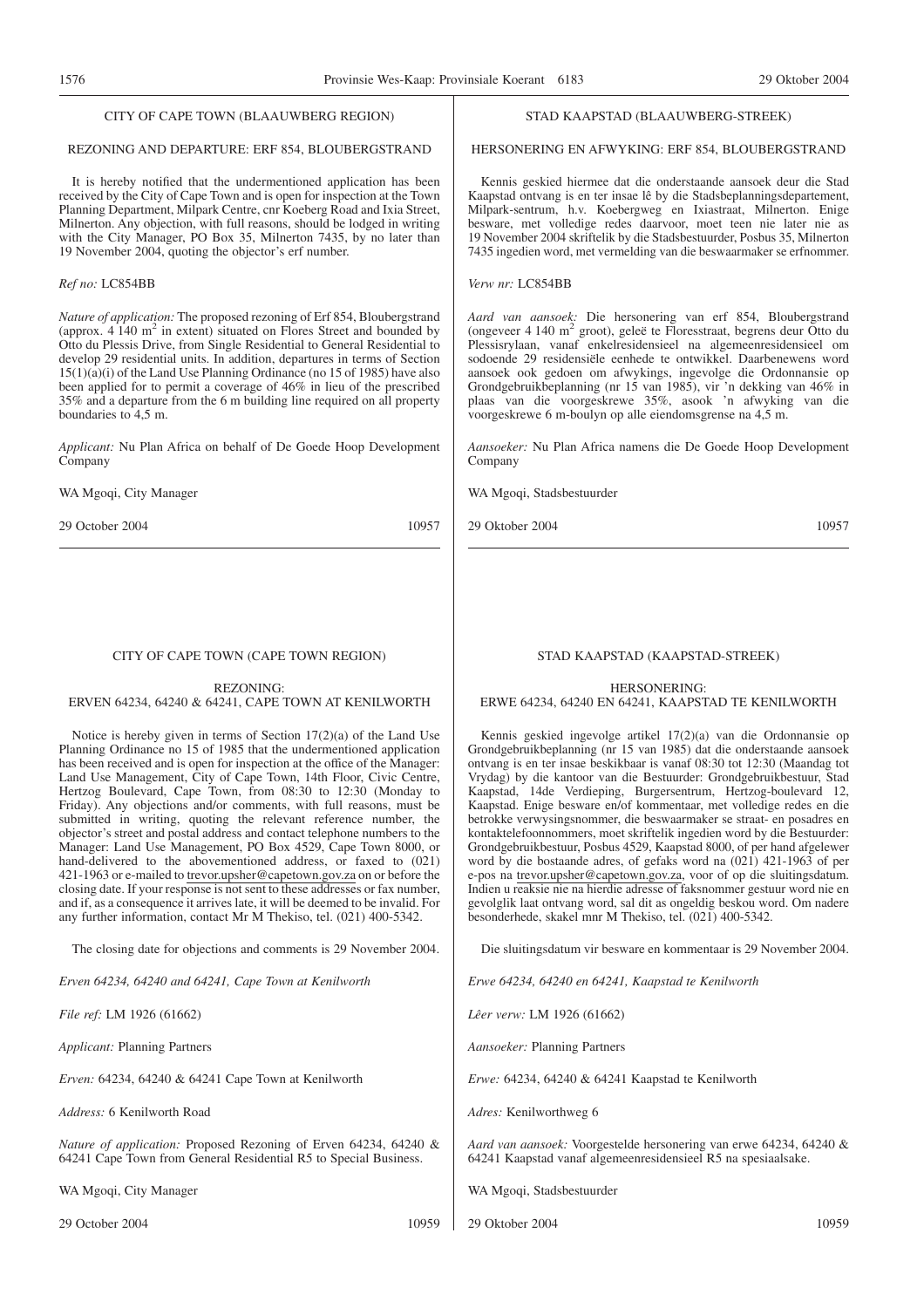#### CITY OF CAPE TOWN

#### CAPE TOWN REGION

#### CLOSING OF PUBLIC PLACE ERF 49366 MITCHELLS PLAIN

#### (LC.43-140-BP) (Sketch Plan STC. 1265)

Public place Erf 49366 and 49367 Mitchells Plain, shown lettered ABCD on Sketch Plan STC 1265 is hereby closed in terms of Section 6 of Council Bylaw LA 12783 Promulgated 28 February 2003. (Cape 694 v1 p.89)

Cape Town Administration, Civic Centre, Cape Town.

29 October 2004 10958

#### CITY OF CAPE TOWN (SOUTH PENINSULA REGION)

#### AMENDMENT OF TITLE DEED RESTRICTIONS, AMENDMENT OF ZONING RESTRICTIONS, REZONING, DEPARTURE AND HERITAGE IMPACT ASSESSMENT: ALPHEN ESTATE, ERF 377, CONSTANTIA

#### *1) Removal of Restrictions Act, 1967 (Act 84 of 1967):*

Notice is hereby given in terms of Section 3(6) of the above Act that the undermentioned application has been received and is open to inspection at the office of the City Manager, City of Cape Town, South Peninsula Region, 1st Floor, 3 Victoria Road, Plumstead from 08:00- 12:30 (Monday to Friday), enquiries: Ms D Samaai (tel. (021) 710-8249). This application is also open for inspection at the offices of the Director: Integrated Environmental Management, region B1, Provincial Government of the Western Cape, 6th Floor, Room 601, Utilitas Building, 1 Dorp Street, Cape Town from 08:00-12:30 and 13:00-15:30 (Monday to Friday). Telephonic enquiries in this regard may be made at (021) 483-4634 and the Directorate's fax number is (021) 483-4372.

Any objections, with full reasons, should be lodged in writing at the office of the abovementioned Director: Integrated Environmental Management, region B1 at Private Bag X9086, Cape Town 8000, with a copy to the abovementioned City Manager at Private Bag X5, Plumstead 7800 or forwarded to fax (021) 7108283 on or before 6 December 2004, quoting the above Act and the objector's erf number. Any comments received after the aforementioned closing date may be disregarded. A copy of this application may also be viewed at the Alphen Centre, Constantia.

*Applicant:* MLH Architects & Planners (on behalf of Alphen farm Estate in Constantia (Pty) Ltd

#### *Ref:* E17/2/2/2/AC 10/ERF 377 (PAWC)

*Nature of application:* Amendment of a restrictive title condition applicable to Erf 377, Alphen Estate, Alphen Drive, Constantia to permit the use of the existing cellar buildings for offices and the construction of a maximum of 22 residential units in total, in three or four double/triplestoreyed apartment buildings on the property.

#### *2) Land Use Planning Ordinance 15 of 1985:*

Notice is hereby given in terms of Sections 42, 17 & 15(2) of the abovementioned Ordinance that the undermentioned applications are being considered. Opportunity is given for public participation in respect of proposals under consideration by the Council. Any comment or objection together with reasons, must be lodged in writing, preferably by registered mail, with reference quoted, to the City Manager, Private Bag X5, Plumstead 7801 or forwarded to fax (021) 710-8283 by no later than 6 December 2004.

Details are available for inspection from 08:00-12:30 at the City of Cape Town, South Peninsula Region 1st Floor, 3 Victoria Road, Plumstead 7800 (tel. (021) 710-8249 — enquiries: D Samaai). A copy of these applications may also be viewed at the Alphen Centre, Constantia.

#### STAD KAAPSTAD

#### KAAPSTADSTREEK

SLUITlNG VAN PUBLIEKE PLEK ERF 49366 MITCHELLS PLAIN

(LC.43-140-BP) (Sketsplan STC. 1265)

Publieke plek Erf 49366 en 49367 Mitchells Plain, wat met die letters ABCD op Sketsplan STC. 1285 aangetoon word, word hiermee ingevolge Artikel 6 van Ordonnansie LA. 12783 geproklameer 28 Februarie 2003 gesluit. (Cape 694 v1 p.89)

Kaapstad Administrasie, Burgersentrum, Kaapstad.

29 Oktober 2004 10958

#### STAD KAAPSTAD (SUIDSKIEREILAND-STREEK)

#### WYISIGING VAN TITELAKTEBEPERKINGS, WYSIGING VAN SONERINGSBEPERKINGS, HERSONERING, AFWYKING EN ERFENISIMPAKBEPALING: ALPHEN-LANDGOED, ERF 377, CONSTANTIA

1) Wet op die Opheffing van Beperkings, 1967 (Wet 84 van 1967):

Kennis geskied hiermee ingevolge artikel 3(6) van die bogenoemde Wet dat die ondergenoemde aansoek ontvang is en ter insae beskikbaar is by die kantoor van die Stadsbestuurder, Stad Kaapstad, Suidskiereilandstreek, Eerste Verdieping, Victoriaweg 3, Plumstead tussen 08:30-12:30 (Maandag tot Vrydag). Navrae: me D Samaai, tel. (021) 710-8249). Hierdie aansoek is ook ter insae beskikbaar by die kantoor van die Direkteur: Geïntegreerde Omgewingsbestuur, Streek B1, Wes-Kaapse Provinsiale Regering, 6de Verdieping, Kamer 601, Utilitasgebou, Dorpstraat 1, Kaapstad, van 08:00-12:30 en 13:00-15:30 (Maandag tot Vrydag). Telefoniese navrae kan gerig word aan (021) 483-4634 en die direktoraat se faksnommer is (021) 483-4372.

Enige besware, met volledige redes, moet skriftelik ingedien word by die kantoor van die bogenoemde Direkteur: Geïntegreerde Omgewingsbestuur: Streek B1, Privaat Sak X9086, Kaapstad 8000, met 'n afskrif aan die bogenoemde Stadsbestuurder by Privaat Sak X5, Plumstead 7800 of faks (021) 710-8283, op of voor 6 Desember 2004 met verwysing na die bogenoemde Wet en die beswaarmaker se erfnommer. Enige kommentaar wat na die voorgenoemde sluitingsdatum ontvang word, mag buite rekening gelaat word. 'n Afskrif van hierdie aansoek kan ook by die Alphen-sentrum, Constantia besigtig word.

*Aansoeker:* MLH Architects & Planners (namens Alphen farm Estate in Constantia (Edms) Bpk

#### *Verw:* E17/2/2/2/AC 10/ERF 377 (PAWC)

*Aard van aansoek:* Wysiging van 'n beperkende titelvoorwaarde van toepassing op erf 377, Alphen-landgoed, Alphenrylaan, Constantia om die aanwending van die bestaande keldergeboue vir kantoordoeleindes en die oprigting van 'n maksimum van 22 residensiële eenhede in totaal, in drie of vier dubbel-/drieverdieping woonstelgeboue op die eiendom toe te laat.

#### *2) Ordonannsie op Grondgebruikbeplanning, 1985 (Wet 15 van 1985):*

Kennis geskied hiermee ingevolge artikel 15(2) van die Ordonnansie op Grondgebruikbeplanning van 1985 dat die onderstaande aansoeke oorweeg word. Geleentheid word gebied vir openbare deelname ten opsigte van die voorstelle wat deur die Raad oorweeg word. Enige kommentaar of beswaar, met redes en gemelde verwysing, moet skriftelik, verkieslik per aangetekende pos, ingedien word by die Stadsbestuurder, Privaat Sak X5, Plumstead 7801 of faks (021) 710-8283 voor of op 6 Desember 2004.

Besonderhede is ter insae beskikbaar by die Stad Kaapstad, 1ste Verdieping, Victoriaweg 3, Plumstead (tel (021) 710-8249) — navrae: D Samaai. 'n Afskrif van hierdie aansoeke kan ook by die Alphensentrum, Constantia besigtig word.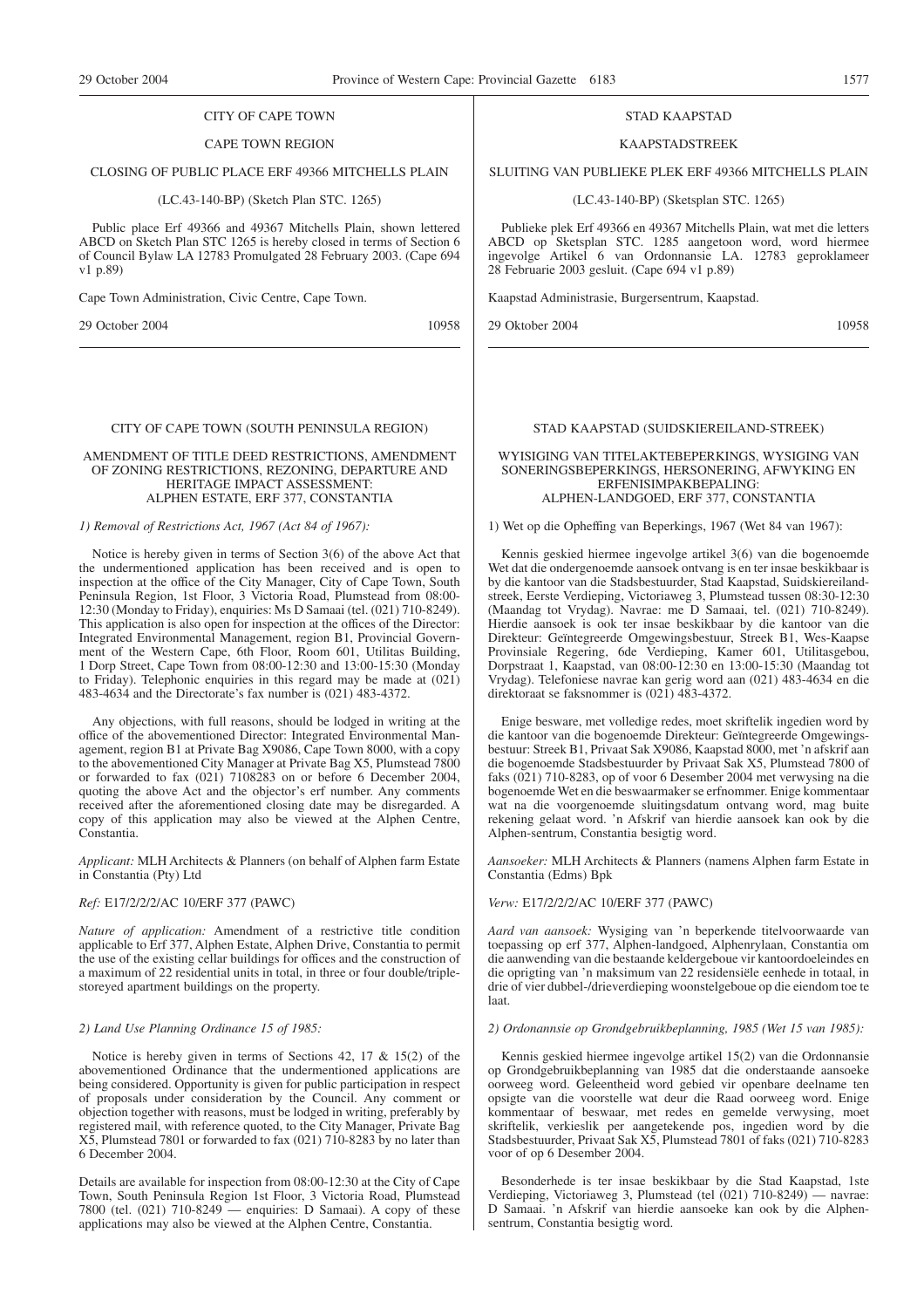| <i>Property:</i> Erf 377, Alphen Drive, Constantia as shown on locality plan<br>no: SPM-CON-1079                                                                                                                                                                                                                                                                                                                                                                                                                                                                                                                                                                                                                                                                                                                                                                          | Eiendom: Erf 377, Alphen-rylaan, Constantia soos aangetoon op<br>liggingsplan nr: SPM-CON-1079                                                                                                                                                                                                                                                                                                                                                                                                                                                                                                                                                                                                                                                                                                                                                                      |
|---------------------------------------------------------------------------------------------------------------------------------------------------------------------------------------------------------------------------------------------------------------------------------------------------------------------------------------------------------------------------------------------------------------------------------------------------------------------------------------------------------------------------------------------------------------------------------------------------------------------------------------------------------------------------------------------------------------------------------------------------------------------------------------------------------------------------------------------------------------------------|---------------------------------------------------------------------------------------------------------------------------------------------------------------------------------------------------------------------------------------------------------------------------------------------------------------------------------------------------------------------------------------------------------------------------------------------------------------------------------------------------------------------------------------------------------------------------------------------------------------------------------------------------------------------------------------------------------------------------------------------------------------------------------------------------------------------------------------------------------------------|
| Ref: LUM/16/377                                                                                                                                                                                                                                                                                                                                                                                                                                                                                                                                                                                                                                                                                                                                                                                                                                                           | Verw: LUM/16/377                                                                                                                                                                                                                                                                                                                                                                                                                                                                                                                                                                                                                                                                                                                                                                                                                                                    |
| Nature of applications:                                                                                                                                                                                                                                                                                                                                                                                                                                                                                                                                                                                                                                                                                                                                                                                                                                                   | Aard van aansoeke:                                                                                                                                                                                                                                                                                                                                                                                                                                                                                                                                                                                                                                                                                                                                                                                                                                                  |
| Amendment of zoning restrictions by amending the General<br>a)<br>Residential (Hotel Purposes) designation to General Residential<br>(Hotel and Private Residential Purposes) in order to construct<br>22 residential units.                                                                                                                                                                                                                                                                                                                                                                                                                                                                                                                                                                                                                                              | Wysiging van soneringsbeperkings deur die wysiging van die<br>a)<br>algemeen-residensiële aanwysing (hoteldoeleindes) na algemeen-<br>residensieel (hotel- en privaat-residensiële doeleindes) ten einde<br>22 residensiële eenhede te bou.                                                                                                                                                                                                                                                                                                                                                                                                                                                                                                                                                                                                                         |
| The spot-rezoning of the following buildings: The Great Cellar, its<br>b)<br>Annex and the Pressing Cellar, from General Residential (Hotel<br>Purposes) to Commercial, in order to permit offices and hotel-<br>related services.                                                                                                                                                                                                                                                                                                                                                                                                                                                                                                                                                                                                                                        | Die kol-hersonering van die volgende geboue: die groot kelder, sy<br>b)<br>anneks en die parskelder, van algemeen-residensieel (hotel<br>doeleindes) na kommersieel, ten einde kantore en hotelverwante<br>dienste toe te laat.                                                                                                                                                                                                                                                                                                                                                                                                                                                                                                                                                                                                                                     |
| A departure from 8 m to 3 m in respect of the street building line of<br>c)<br>along Peter Cloete Avenue.                                                                                                                                                                                                                                                                                                                                                                                                                                                                                                                                                                                                                                                                                                                                                                 | 'n Afwyking van 8 m tot 3 m ten opsigte van die straatboulyn langs<br>C)<br>Peter Cloetelaan.                                                                                                                                                                                                                                                                                                                                                                                                                                                                                                                                                                                                                                                                                                                                                                       |
| 3) National Heritage Resources Act (Act 25 of 1999):                                                                                                                                                                                                                                                                                                                                                                                                                                                                                                                                                                                                                                                                                                                                                                                                                      | 3) Wet op Nasionale Erfenishulpbronne (Wet 25 van 1999):                                                                                                                                                                                                                                                                                                                                                                                                                                                                                                                                                                                                                                                                                                                                                                                                            |
| Notice is also hereby given that Baumann & Winter have been<br>appointed by Equity Estates (Pty) Ltd to undertake a Heritage Impact<br>Assessment (HIA) of the proposals in terms of Section 38 of the<br>abovementioned Act. The preliminary findings of this study will be<br>presented at a Public Open House Meeting, which will be held at the<br>Council Chambers, Alphen Centre, Constantia on 9 November 2004 from<br>17:00 to 20:00.                                                                                                                                                                                                                                                                                                                                                                                                                             | Kennis geskied ook hiermee dat Baumann & Winter aangestel is deur<br>Equity Estates (Edms) Bpk om ingevolge artikel 38 van bogenoemde wet<br>'n erfenisimpakbepaling (EIB) ten opsigte van die voorstelle te doen. Die<br>voorlopige bevindings van hierdie studie sal bekend gemaak word tydens<br>'n openbare opedagvergadering, wat gehou sal word by die Raadsaal,<br>Alphen-sentrum, Constantia op 9 November 2004 vanaf 17:00 tot 20:00.                                                                                                                                                                                                                                                                                                                                                                                                                      |
| The submission of heritage related issues to be addressed in the HIA<br>should be forwarded to Baumann & Winter Heritage Consultants, PO<br>Box 281, Muizenberg 7950, tel. (021) 423-6743, fax (021) 423-5713,<br>e-mail: sewinter@yebo.co.za.                                                                                                                                                                                                                                                                                                                                                                                                                                                                                                                                                                                                                            | Die voorlegging van erfenisverwante kwessies wat in die EIB<br>aangepak moet word, moet gerig word aan Baumann & Winter Heritage<br>Consultants, Posbus 281, Muizenberg 7950, tel. (021) 423-6743, faks<br>(021) 423-5713, e-pos: sewinter@yebo.co.za.                                                                                                                                                                                                                                                                                                                                                                                                                                                                                                                                                                                                              |
| 4) Municipal Systems Act (Act 32 of 2000):                                                                                                                                                                                                                                                                                                                                                                                                                                                                                                                                                                                                                                                                                                                                                                                                                                | 4) Wet op Munisipale Stelsels (Wet 32 van 2000):                                                                                                                                                                                                                                                                                                                                                                                                                                                                                                                                                                                                                                                                                                                                                                                                                    |
| In terms of Section $21(4)$ of the above mentioned act any person who<br>cannot write may during office hours to the above office and will be<br>assisted to transcribe his/her comment or representations.                                                                                                                                                                                                                                                                                                                                                                                                                                                                                                                                                                                                                                                               | Ingevolge artikel 21(4) van bogenoemde Wet mag enige persoon wat<br>nie kan skryf nie gedurende kantoorure na die bogenoemde kantoor kom<br>waar hy/sy gehelp sal word om sy/haar kommentaar of vertoë op skrif te<br>stel.                                                                                                                                                                                                                                                                                                                                                                                                                                                                                                                                                                                                                                         |
| WA Mgoqi, City Manager                                                                                                                                                                                                                                                                                                                                                                                                                                                                                                                                                                                                                                                                                                                                                                                                                                                    | WA Mgoqi, Stadsbestuurder                                                                                                                                                                                                                                                                                                                                                                                                                                                                                                                                                                                                                                                                                                                                                                                                                                           |
| 29 October 2004<br>10960                                                                                                                                                                                                                                                                                                                                                                                                                                                                                                                                                                                                                                                                                                                                                                                                                                                  | 10960<br>29 Oktober 2004                                                                                                                                                                                                                                                                                                                                                                                                                                                                                                                                                                                                                                                                                                                                                                                                                                            |
|                                                                                                                                                                                                                                                                                                                                                                                                                                                                                                                                                                                                                                                                                                                                                                                                                                                                           |                                                                                                                                                                                                                                                                                                                                                                                                                                                                                                                                                                                                                                                                                                                                                                                                                                                                     |
| CITY OF CAPE TOWN (OOSTENBERG REGION)                                                                                                                                                                                                                                                                                                                                                                                                                                                                                                                                                                                                                                                                                                                                                                                                                                     | STAD KAAPSTAD (OOSTENBERG-STREEK)                                                                                                                                                                                                                                                                                                                                                                                                                                                                                                                                                                                                                                                                                                                                                                                                                                   |
| <b>REZONING AND SUBDIVISION:</b><br>PORTION OF ERF 11578, CORNER OF PROTEA ROAD AND<br>BRACKENFELL BOULEVARD, BRACKENFELL                                                                                                                                                                                                                                                                                                                                                                                                                                                                                                                                                                                                                                                                                                                                                 | HERSONERING EN ONDERVERDELING:<br>GEDEELTE VAN ERF 11578, HOEK VAN PROTEAWEG EN<br>BRACKENFELL-BOULEVARD, BRACKENFELL                                                                                                                                                                                                                                                                                                                                                                                                                                                                                                                                                                                                                                                                                                                                               |
| Invitation for your comment: Notice is hereby given in terms of<br>Sections $17(2)(a)$ and $24(2)(a)$ read with Section 22 of the Land Use<br>Planning Ordinance, no 15 of 1985, that Council has received an<br>application for the rezoning of a portion of the abovementioned premises<br>from Local Business to Subdivisional Area for the purpose of<br>Grouphousing and the subsequent subdivision thereof into 21<br>grouphousing erven, 2 private open spaces and private road. Further<br>details of the proposal are open for inspection during normal office hours<br>at Council's office in Brighton Road, Kraaifontein. Written comments<br>and/or objections against the proposal, with reasons, must be submitted<br>to the City Manager, City of Cape Town (for attention: Mrs M<br>Terblanche), Private Bag X16, Kuils River 7579 (94 Van Riebeeck Road) | Uitnodiging vir u kommentaar: Kennis geskied hiermee ingevolge<br>artikels $17(2)(a)$ en $24(2)(a)$ , saamgelees met artikel 22, van die<br>Ordonnansie op Grondgebruikbeplanning, nr 15 van 1985 dat die Raad 'n<br>aansoek ontvang het om die hersonering van 'n gedeelte van bogemelde<br>perseel vanaf Plaaslike Sake na Onderverdelingsgebied vir die doel van<br>Groepsbehuising en die daaropvolgende onderverdeling in 21<br>groepsbehuisingerwe, 2 privaat oop ruimtes en privaat pad. Nadere<br>besonderhede van die aansoek lê gedurende kantoorure ter insae by die<br>raad se kantore te Brightonweg, Kraaifontein. Skriftelike kommentare<br>en/of besware teen die aansoek, met redes daarvoor, moet voor of op<br>29 November 2004 aan die Stadsbestuurder, Stad Kaapstad (vir aandag:<br>mev M Terblanche), Privaat Sak X16, Kuilsrivier 7579 (Van |

WA Mgoqi, City Manager

(Notice: 71/2004) 29 October 2004 10961

on or before 29 November 2004.

(Kennisgewing: 71/2004) 29 Oktober 2004 10961

Riebeeckweg 94), voorgelê word.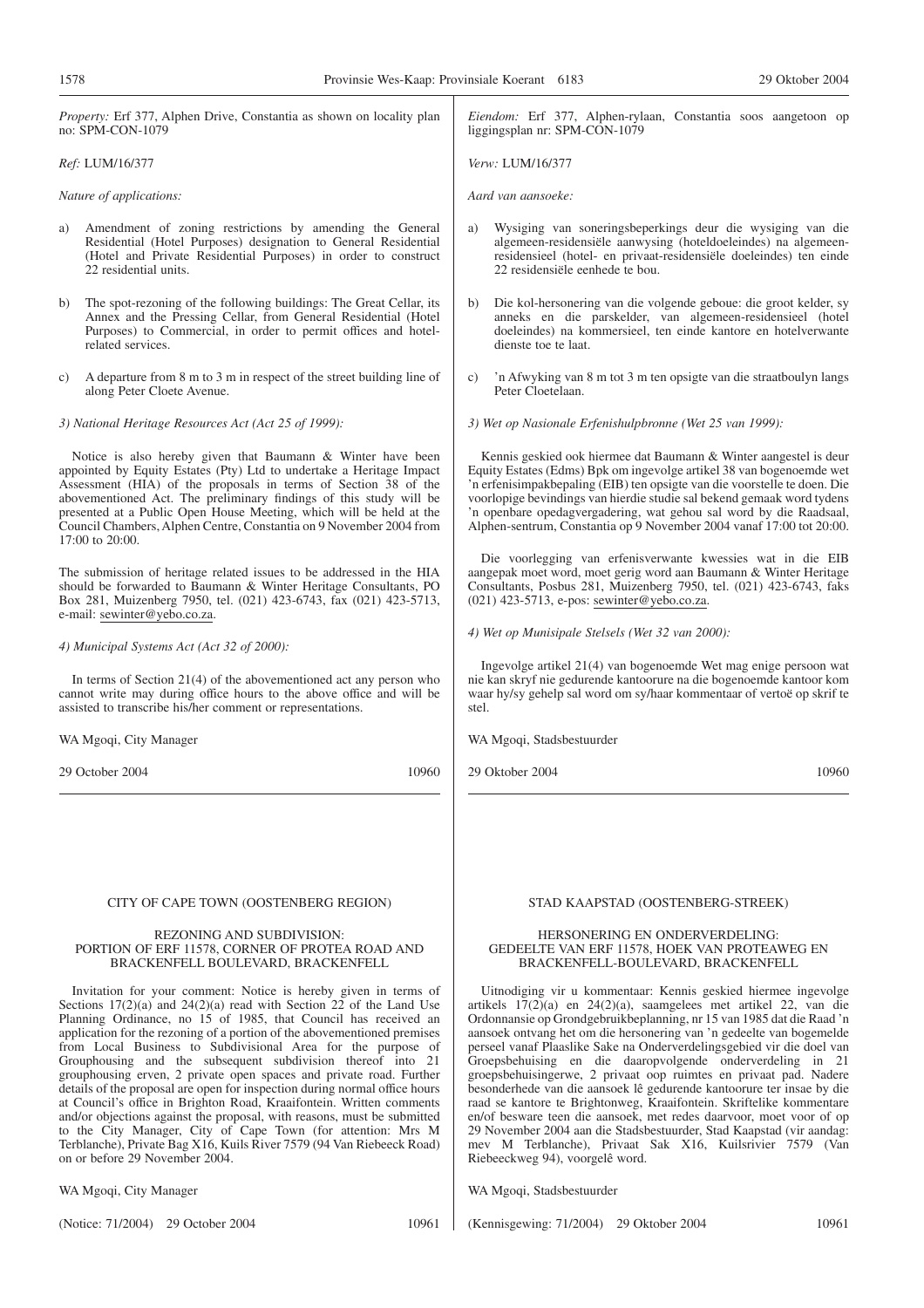| CITY OF CAPE TOWN (OOSTENBERG REGION)                                                                                                                                                                                                                                                                                                                                                                                                                                                                                                                                                                                                                                                                                                                                                              | STAD KAAPSTAD (OOSTENBERG-STREEK)                                                                                                                                                                                                                                                                                                                                                                                                                                                                                                                                                                                                                                                                                                                                                                                                                  |
|----------------------------------------------------------------------------------------------------------------------------------------------------------------------------------------------------------------------------------------------------------------------------------------------------------------------------------------------------------------------------------------------------------------------------------------------------------------------------------------------------------------------------------------------------------------------------------------------------------------------------------------------------------------------------------------------------------------------------------------------------------------------------------------------------|----------------------------------------------------------------------------------------------------------------------------------------------------------------------------------------------------------------------------------------------------------------------------------------------------------------------------------------------------------------------------------------------------------------------------------------------------------------------------------------------------------------------------------------------------------------------------------------------------------------------------------------------------------------------------------------------------------------------------------------------------------------------------------------------------------------------------------------------------|
| REZONING, SUBDIVISION, TEMPORARY                                                                                                                                                                                                                                                                                                                                                                                                                                                                                                                                                                                                                                                                                                                                                                   | HERSONERING, ONDERVERDELING, TYDELIKE                                                                                                                                                                                                                                                                                                                                                                                                                                                                                                                                                                                                                                                                                                                                                                                                              |
| LAND USE DEPARTURE, REGULATION DEPARTURE,                                                                                                                                                                                                                                                                                                                                                                                                                                                                                                                                                                                                                                                                                                                                                          | AFWYKING VAN DIE GRONDGEBRUIK,                                                                                                                                                                                                                                                                                                                                                                                                                                                                                                                                                                                                                                                                                                                                                                                                                     |
| SITE DEVELOPMENT PLAN APPROVAL AND                                                                                                                                                                                                                                                                                                                                                                                                                                                                                                                                                                                                                                                                                                                                                                 | REGULASIE-AFWYKING, GOEDKEURING VAN                                                                                                                                                                                                                                                                                                                                                                                                                                                                                                                                                                                                                                                                                                                                                                                                                |
| ENVIRONMENTAL IMPACT AUTHORISATION:                                                                                                                                                                                                                                                                                                                                                                                                                                                                                                                                                                                                                                                                                                                                                                | TERREINONTWIKKELINGSPLAN EN TOESTEMMING TEN                                                                                                                                                                                                                                                                                                                                                                                                                                                                                                                                                                                                                                                                                                                                                                                                        |
| <b>REMAINDER ERF 3999</b>                                                                                                                                                                                                                                                                                                                                                                                                                                                                                                                                                                                                                                                                                                                                                                          | OPSIGTE VAN OMGEWINGSIMPAK: RESTANT ERF 3999                                                                                                                                                                                                                                                                                                                                                                                                                                                                                                                                                                                                                                                                                                                                                                                                       |
| (ALSO KNOWN AS ERF 870 OR 6357), ERVEN 4001 AND 4002,                                                                                                                                                                                                                                                                                                                                                                                                                                                                                                                                                                                                                                                                                                                                              | (OOK BEKEND AS ERF 870 OF 6357), ERWE 4001 EN 4002,                                                                                                                                                                                                                                                                                                                                                                                                                                                                                                                                                                                                                                                                                                                                                                                                |
| FOREST DRIVE, EERSTE RIVER                                                                                                                                                                                                                                                                                                                                                                                                                                                                                                                                                                                                                                                                                                                                                                         | FORESTRYLAAN, EERSTERIVIER                                                                                                                                                                                                                                                                                                                                                                                                                                                                                                                                                                                                                                                                                                                                                                                                                         |
| Notice is hereby given that Council has received an application for the<br>following:                                                                                                                                                                                                                                                                                                                                                                                                                                                                                                                                                                                                                                                                                                              | Kennis geskied hiermee dat die Raad 'n aansoek ontvang het om:                                                                                                                                                                                                                                                                                                                                                                                                                                                                                                                                                                                                                                                                                                                                                                                     |
| Rezoning of the abovementioned property from Undetermined Zone                                                                                                                                                                                                                                                                                                                                                                                                                                                                                                                                                                                                                                                                                                                                     | Hersonering van die bogemelde perseel vanaf Onbepaalde Sone na                                                                                                                                                                                                                                                                                                                                                                                                                                                                                                                                                                                                                                                                                                                                                                                     |
| 1)                                                                                                                                                                                                                                                                                                                                                                                                                                                                                                                                                                                                                                                                                                                                                                                                 | 1)                                                                                                                                                                                                                                                                                                                                                                                                                                                                                                                                                                                                                                                                                                                                                                                                                                                 |
| to Residential Zone IV in terms of Section 17 of the Land Use                                                                                                                                                                                                                                                                                                                                                                                                                                                                                                                                                                                                                                                                                                                                      | Residensiële Sone IV ingevolge artikel 17 van die Ordonnansie op                                                                                                                                                                                                                                                                                                                                                                                                                                                                                                                                                                                                                                                                                                                                                                                   |
| Planning Ordinance, No 15 of 1985, in order to erect flats on the                                                                                                                                                                                                                                                                                                                                                                                                                                                                                                                                                                                                                                                                                                                                  | Grondgebruikbeplanning, nr. 15 van 1985, ten einde woonstelle                                                                                                                                                                                                                                                                                                                                                                                                                                                                                                                                                                                                                                                                                                                                                                                      |
| property;                                                                                                                                                                                                                                                                                                                                                                                                                                                                                                                                                                                                                                                                                                                                                                                          | daarop op te rig;                                                                                                                                                                                                                                                                                                                                                                                                                                                                                                                                                                                                                                                                                                                                                                                                                                  |
| 2)<br>Temporary land use departure in order to utilise a portion of the<br>property as a Place of Worship in terms of Section $15(1)(a)(ii)$ of the<br>Land Use Planning Ordinance, no 15 of 1985;                                                                                                                                                                                                                                                                                                                                                                                                                                                                                                                                                                                                 | Tydelike afwykende grondgebruik ten einde 'n gedeelte van die<br>2)<br>perseel as 'n Plek van Aanbidding te gebruik ingevolge artikel<br>$15(1)(a)(ii)$ van die Ordonnansie op Grondgebruikbeplanning, nr. 15<br>van 1985;                                                                                                                                                                                                                                                                                                                                                                                                                                                                                                                                                                                                                         |
| Regulation departure for the relaxation of the building lines and                                                                                                                                                                                                                                                                                                                                                                                                                                                                                                                                                                                                                                                                                                                                  | Regulasie-afwyking vir die verslapping van boulyn en parkering-                                                                                                                                                                                                                                                                                                                                                                                                                                                                                                                                                                                                                                                                                                                                                                                    |
| 3)                                                                                                                                                                                                                                                                                                                                                                                                                                                                                                                                                                                                                                                                                                                                                                                                 | 3)                                                                                                                                                                                                                                                                                                                                                                                                                                                                                                                                                                                                                                                                                                                                                                                                                                                 |
| parking requirement in respect of the development in terms of                                                                                                                                                                                                                                                                                                                                                                                                                                                                                                                                                                                                                                                                                                                                      | vereistes ten opsigte van die ontwikkeling ingevolge artikel                                                                                                                                                                                                                                                                                                                                                                                                                                                                                                                                                                                                                                                                                                                                                                                       |
| Section $15(1)(a)(i)$ of the Land Use Planning Ordinance, no 15 of                                                                                                                                                                                                                                                                                                                                                                                                                                                                                                                                                                                                                                                                                                                                 | $15(1)(a)(i)$ van die Ordonnansie op Grondgebruikbeplanning, nr. 15                                                                                                                                                                                                                                                                                                                                                                                                                                                                                                                                                                                                                                                                                                                                                                                |
| 1985;                                                                                                                                                                                                                                                                                                                                                                                                                                                                                                                                                                                                                                                                                                                                                                                              | van 1985;                                                                                                                                                                                                                                                                                                                                                                                                                                                                                                                                                                                                                                                                                                                                                                                                                                          |
| Approval of a proposed Site Development Plan.                                                                                                                                                                                                                                                                                                                                                                                                                                                                                                                                                                                                                                                                                                                                                      | Goedkeuring van 'n Terreinontwikkelingsplan.                                                                                                                                                                                                                                                                                                                                                                                                                                                                                                                                                                                                                                                                                                                                                                                                       |
| 4)                                                                                                                                                                                                                                                                                                                                                                                                                                                                                                                                                                                                                                                                                                                                                                                                 | 4)                                                                                                                                                                                                                                                                                                                                                                                                                                                                                                                                                                                                                                                                                                                                                                                                                                                 |
| Notice is further given in terms of the regulations in Government<br>Notice 1183 under Section 26 of the Environment Conservation Act (Act)<br>73 of 1989) of an environmental authorisation application, to rezone the<br>property from Undetermined to Residential Zone IV in order to erect flats<br>on the property, being undertaken by Gerhard Erasmus for the proposed<br>development of Remainder Erf 3999 (also known as Erf 870) Erven 4001<br>and 4002, Eerste River. Any interested and affected party is hereby<br>invited to furnish their written comments to Gerhard Erasmus of the firm<br>Planning Services (Cell No. 082 573 6921), 8 Glaudina Crescent, Parow<br>7500 or by facsimile to (021) 939-9997 or via e-mail to<br>planserv@icon.co.za on or before 29 November 2004. | Kennis geskied verder ingevolge die regulasies soos gepubliseer in die<br>Regeringskennisgewing nr. R1183, ingevolge artikel 26 van die Wet op<br>Omgewingsbewaring (Wet 73 van 1989) van 'n Omgewingsmagtigings-<br>aansoek vir hersonering van die perseel vanaf Onbepaalde Sone na<br>Residensiële Sone ten einde woonstelle op die perseel op te rig, wat deur<br>Gerhard Erasmus vir die voorgestelde ontwikkeling van Restant Erf 3999<br>(ook bekend as Erf 870), Erwe 4001 en 4002, Eersterivier, onderneem<br>word. Alle belangstellende en belanghebbende partye word hiermee<br>uitgenooi om hul skriftelike kommentaar te stuur aan Gerhard Erasmus<br>van die firma Planning Services (Sel. 082 573 6921), Glaudinasingel 8,<br>Parow 7500 of by faks (021) 939-9997 of e-pos aan planserv@icon.co.za<br>voor of op 29 November 2004. |
| A copy of such comments must be served on Council at the                                                                                                                                                                                                                                                                                                                                                                                                                                                                                                                                                                                                                                                                                                                                           | 'n Afskrif van sodanige kommentaar moet by die Raad ingedien word                                                                                                                                                                                                                                                                                                                                                                                                                                                                                                                                                                                                                                                                                                                                                                                  |
| undermentioned addres for attention Mrs M-A van Schalkwyk. Further                                                                                                                                                                                                                                                                                                                                                                                                                                                                                                                                                                                                                                                                                                                                 | by die onderstaande adres vir aandag mev M-A van Schalkwyk. Nadere                                                                                                                                                                                                                                                                                                                                                                                                                                                                                                                                                                                                                                                                                                                                                                                 |
| details of the proposal are open for inspection during normal office hours                                                                                                                                                                                                                                                                                                                                                                                                                                                                                                                                                                                                                                                                                                                         | besonderhede van die aansoek lê gedurende kantoorure ter insae by die                                                                                                                                                                                                                                                                                                                                                                                                                                                                                                                                                                                                                                                                                                                                                                              |
| at Council's Town Planning Section, First Floor, Omniforum Building,                                                                                                                                                                                                                                                                                                                                                                                                                                                                                                                                                                                                                                                                                                                               | Raad se Stadsbeplanningsafdeling, Eerste Verdieping, Omniforumgebou,                                                                                                                                                                                                                                                                                                                                                                                                                                                                                                                                                                                                                                                                                                                                                                               |
| 94 Van Riebeeck Road, Kuils River. Written comments and/or objections                                                                                                                                                                                                                                                                                                                                                                                                                                                                                                                                                                                                                                                                                                                              | Van Riebeeckweg 94, Kuilsrivier. Skriftelike kommentaar en/of besware                                                                                                                                                                                                                                                                                                                                                                                                                                                                                                                                                                                                                                                                                                                                                                              |
| against the proposal, with reasons, must be sent to The City Manager,                                                                                                                                                                                                                                                                                                                                                                                                                                                                                                                                                                                                                                                                                                                              | teen die aansoek, met redes daarvoor, moet aan Die Stadsbestuurder, Stad                                                                                                                                                                                                                                                                                                                                                                                                                                                                                                                                                                                                                                                                                                                                                                           |
| City of Cape Town (Att: Mrs M-A van Schalkwyk), Private Bag X16,                                                                                                                                                                                                                                                                                                                                                                                                                                                                                                                                                                                                                                                                                                                                   | Kaapstad (aandag: mev M-A van Schalkwyk), Privaat Sak X16,                                                                                                                                                                                                                                                                                                                                                                                                                                                                                                                                                                                                                                                                                                                                                                                         |
| Kuilsrivier 7579 or 94 Van Riebeeck Road, Kuils River 7580 and must be                                                                                                                                                                                                                                                                                                                                                                                                                                                                                                                                                                                                                                                                                                                             | Kuilsrivier 7579 of Van Riebeeckweg 94, Kuilsrivier 7580 gerig word en                                                                                                                                                                                                                                                                                                                                                                                                                                                                                                                                                                                                                                                                                                                                                                             |
| received by the Council's Registration Office, 2nd Floor, 94 Van                                                                                                                                                                                                                                                                                                                                                                                                                                                                                                                                                                                                                                                                                                                                   | moet voor of op 29 November 2004 deur die Raad se Registrasiekantoor,                                                                                                                                                                                                                                                                                                                                                                                                                                                                                                                                                                                                                                                                                                                                                                              |
| Riebeeck Road, Kuils River on or before 29 November 2004.                                                                                                                                                                                                                                                                                                                                                                                                                                                                                                                                                                                                                                                                                                                                          | 2de Verdieping, Van Riebeeckweg 94, Kuilsrivier ontvang word.                                                                                                                                                                                                                                                                                                                                                                                                                                                                                                                                                                                                                                                                                                                                                                                      |
| Objections received after this date will not be considered. (Notice                                                                                                                                                                                                                                                                                                                                                                                                                                                                                                                                                                                                                                                                                                                                | Besware wat na die sluitingsdatum ontvang is, sal nie oorweeg word                                                                                                                                                                                                                                                                                                                                                                                                                                                                                                                                                                                                                                                                                                                                                                                 |
| number 72/2004)                                                                                                                                                                                                                                                                                                                                                                                                                                                                                                                                                                                                                                                                                                                                                                                    | nie. (Kennisgewing: 72/2004)                                                                                                                                                                                                                                                                                                                                                                                                                                                                                                                                                                                                                                                                                                                                                                                                                       |
| WA Mgoqi, City Manager                                                                                                                                                                                                                                                                                                                                                                                                                                                                                                                                                                                                                                                                                                                                                                             | WA Mgoqi, Stadsbestuurder                                                                                                                                                                                                                                                                                                                                                                                                                                                                                                                                                                                                                                                                                                                                                                                                                          |
| 29 October 2004                                                                                                                                                                                                                                                                                                                                                                                                                                                                                                                                                                                                                                                                                                                                                                                    | 29 Oktober 2004                                                                                                                                                                                                                                                                                                                                                                                                                                                                                                                                                                                                                                                                                                                                                                                                                                    |
| 10962                                                                                                                                                                                                                                                                                                                                                                                                                                                                                                                                                                                                                                                                                                                                                                                              | 10962                                                                                                                                                                                                                                                                                                                                                                                                                                                                                                                                                                                                                                                                                                                                                                                                                                              |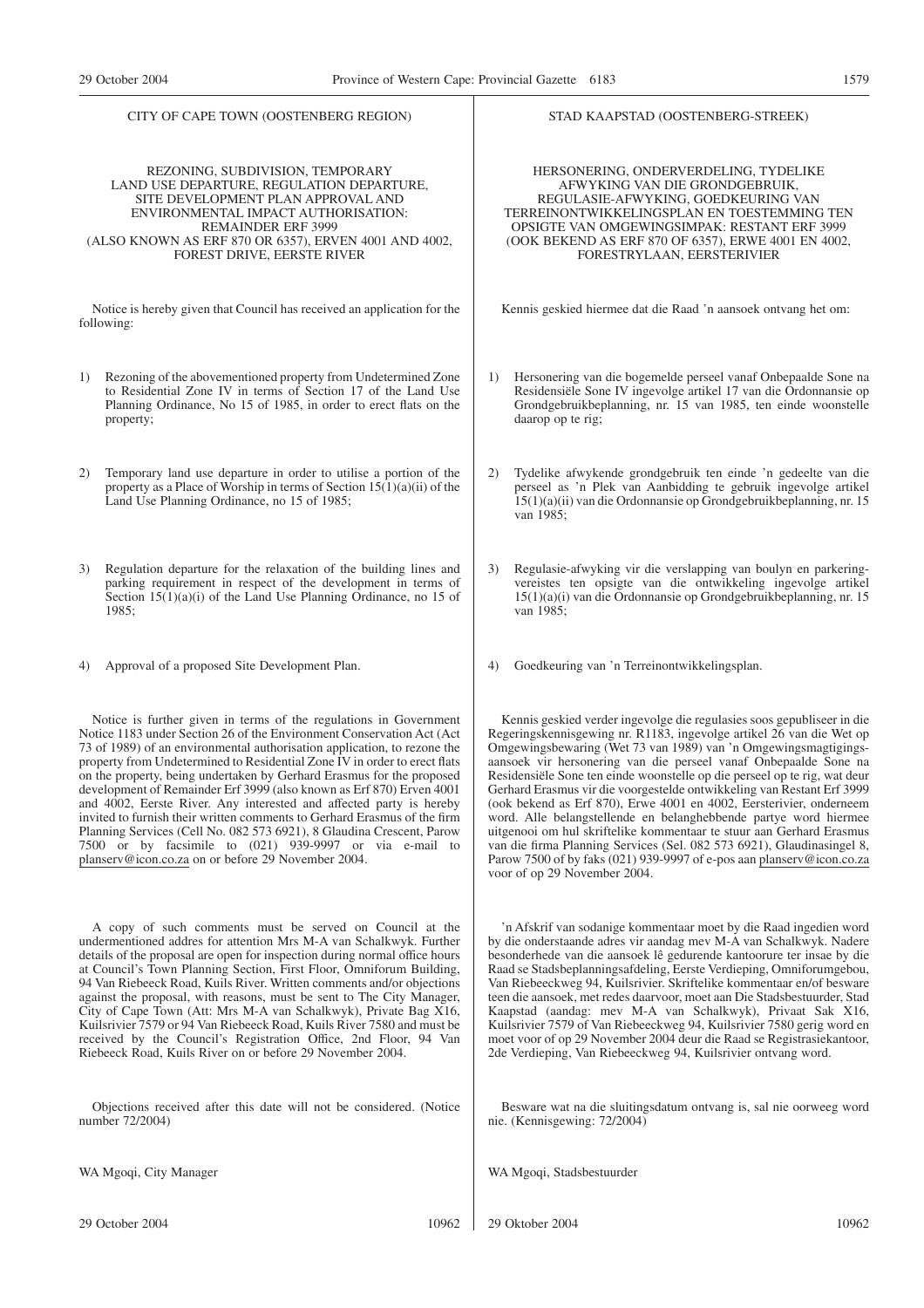|        | CITY OF CAPE TOWN (SOUTH PENINSULA REGION)                                                                                                                                                                                                                                                                                                                                                                                                                                                                                                                                                                                                                                                                                                                                                                          | STAD KAAPSTAD (SUIDSKIEREILAND-STREEK)                                                                                                                                                                                                                                                                                                                                                                                                                                                                                                                                                                                                                                                                                                                                                                                                      |  |  |
|--------|---------------------------------------------------------------------------------------------------------------------------------------------------------------------------------------------------------------------------------------------------------------------------------------------------------------------------------------------------------------------------------------------------------------------------------------------------------------------------------------------------------------------------------------------------------------------------------------------------------------------------------------------------------------------------------------------------------------------------------------------------------------------------------------------------------------------|---------------------------------------------------------------------------------------------------------------------------------------------------------------------------------------------------------------------------------------------------------------------------------------------------------------------------------------------------------------------------------------------------------------------------------------------------------------------------------------------------------------------------------------------------------------------------------------------------------------------------------------------------------------------------------------------------------------------------------------------------------------------------------------------------------------------------------------------|--|--|
|        | AMENDMENT OF PLANNING APPLICATION (REVISED<br>SUBDIVISION PLAN, SITE DEVELOPMENT PLAN<br>AND DEPARTURES) FROM ZONING SCHEME REGULATIONS:<br>ERF 107378, DIEP RIVER                                                                                                                                                                                                                                                                                                                                                                                                                                                                                                                                                                                                                                                  | WYSIGING VAN BEPLANNINGSAANSOEK (HERSIENE<br>ONDERVERDELINGSPLAN, TERREINONTWIKKELINGSPLAN<br>EN AFWYKINGS) VAN SONERINGSKEMAREGULASIES:<br>ERF 107378, DIEPRIVIER                                                                                                                                                                                                                                                                                                                                                                                                                                                                                                                                                                                                                                                                          |  |  |
| 2004.  | Opportunity is given for public participation in respect of proposals<br>under consideration by the Council. Any comment or objection together<br>with reasons, must be lodged in writing, preferably by registered mail,<br>with reference quoted, to the City Manager, Private Bag X5, Plumstead<br>7801 or forwarded to fax (021) 710-8283 by no later than 19 November                                                                                                                                                                                                                                                                                                                                                                                                                                          | Geleentheid word gebied vir openbare deelname ten opsigte van<br>voorstelle wat deur die Raad oorweeg word. Enige kommentaar of<br>beswaar, met redes en gemelde verwysing, moet skriftelik, verkieslik per<br>aangetekende pos, ingedien word by die Stadsbestuurder, Privaat Sak X5,<br>Plumstead 7801 of faks (021) 710-8283 voor of op 19 November 2004.                                                                                                                                                                                                                                                                                                                                                                                                                                                                                |  |  |
|        | Details are available for inspection from 08:00-12:30 at the South<br>Peninsula Region, 1st Floor, 3 Victoria Road, Plumstead 7800 (tel. (021)<br>710-8202 - M Barnes). This application may also be viewed at your<br>local public library. Notice is hereby given in terms of Sections 24(2) and<br>$15(i)(a)(i)$ of the Land Use Planning Ordinance (no 15 of 1985) that the<br>undermentioned application is being considered:                                                                                                                                                                                                                                                                                                                                                                                  | Besonderhede is ter insae beskikbaar by die Suidskiereiland-streek,<br>1ste Verdieping, Victoriaweg 3, Plumstead 7800 (tel (021) 710-8202).<br>Navrae: M Barnes. Hierdie aansoek kan ook besigtig word by u plaaslike<br>openbare biblioteek. Kennis geskied ook hiermee ingevolge artikel 24(2)<br>en 15(i)(a)(i) van die Ordonnansie op Grondgebruikbeplanning (nr 15<br>van 1985) dat die onderstaande aansoek oorweeg word:                                                                                                                                                                                                                                                                                                                                                                                                             |  |  |
|        | Property: Erf 107378, corner, Boundary and Bergvliet Roads, Diep<br>River, as shown on plan no. SPA-DPR 136.                                                                                                                                                                                                                                                                                                                                                                                                                                                                                                                                                                                                                                                                                                        | Eiendom: Erf 107378, hoek van Boundary- en Bergvlietweg, Dieprivier,<br>soos aangetoon op plan nr SPA-DPR 136.                                                                                                                                                                                                                                                                                                                                                                                                                                                                                                                                                                                                                                                                                                                              |  |  |
|        | Ref: LUM/00/107378                                                                                                                                                                                                                                                                                                                                                                                                                                                                                                                                                                                                                                                                                                                                                                                                  | Verw: LUM/00/107378                                                                                                                                                                                                                                                                                                                                                                                                                                                                                                                                                                                                                                                                                                                                                                                                                         |  |  |
|        | Nature of application:                                                                                                                                                                                                                                                                                                                                                                                                                                                                                                                                                                                                                                                                                                                                                                                              | Aard van aansoek:                                                                                                                                                                                                                                                                                                                                                                                                                                                                                                                                                                                                                                                                                                                                                                                                                           |  |  |
| 1)     | Amendment of subdivision plan (11 residential portions instead of<br>12 portions);                                                                                                                                                                                                                                                                                                                                                                                                                                                                                                                                                                                                                                                                                                                                  | 1. Wysiging van onderverdelingsplan (11 residensiële gedeeltes in plaas<br>van 12 gedeeltes);                                                                                                                                                                                                                                                                                                                                                                                                                                                                                                                                                                                                                                                                                                                                               |  |  |
| 2)     | Amendment of proposed Site Development Plan to increase the<br>building setbacks from the abutting residential properties, proposed<br>reduction in the number of dwellings from 12 to 11 dwellings, and<br>the introduction of a vehicular egress point on Boundary Road.                                                                                                                                                                                                                                                                                                                                                                                                                                                                                                                                          | 2. Wysiging van voorgestelde terreinontwikkelingsplan om die gebou-<br>inspringings vanaf die aangrensende residensiële eiendomme te<br>vergroot, die voorgestelde vermindering van die getal wonings van<br>12 tot 11 wonings, en die aanbring van 'n voertuigingangspunt aan<br>Boundaryweg.                                                                                                                                                                                                                                                                                                                                                                                                                                                                                                                                              |  |  |
| 3)     | Amendment of departures from Zoning Scheme Regulations<br>(departures from abutting common property boundaries have been<br>eliminated).                                                                                                                                                                                                                                                                                                                                                                                                                                                                                                                                                                                                                                                                            | 3. Wysiging<br>afwykings van die soneringskemaregulasies<br>van<br>(afwykings van aangrensende gemeenskaplike eiendomsgrense is<br>uitgeskakel).                                                                                                                                                                                                                                                                                                                                                                                                                                                                                                                                                                                                                                                                                            |  |  |
|        | <i>Historical Background:</i> In August 2003, Council advertised the proposed<br>rezoning, subdivision, departures, consent and amendment of Zoning<br>Scheme Regulations to permit the development of Erf 107378, Diep<br>River for a residential development and community residential building<br>(home for handicapped or disabled persons). Council has now received<br>an amended application. The following proposals have not been<br>amended: Proposed rezoning of the property to Subdivisional Area,<br>Consent for the community residential building and amendment of the<br>Zoning Scheme Regulations to delete the reservation of the land in terms<br>of Condition 572 in Schedule 2 of Appendix A for "Street Amenity". The<br>proposals itemised under "nature of application" have been amended. | <i>Historiese agtergrond:</i> In Augustus 2003 het die Raad 'n advertensie<br>geplaas oor die voorgestelde hersonering, onderverdeling, afwykings,<br>toestemming en wysiging van die soneringskemaregulasies ten einde die<br>ontwikkeling van erf 107378, Dieprivier vir 'n residensiële ontwikkeling<br>en gemeenskapsresidensiële gebou (tehuis vir gestremdes) toe te laat. Die<br>Raad het nou 'n gewysigde aansoek ontvang. Die volgende voorstelle is nie<br>gewysig nie: voorgestelde hersonering van die eiendom na onder-<br>verdelingsgebied, toestemming vir die gemeenskapsresidensiële gebou en<br>wysiging van die soneringskemaregulasies om die reservering van die<br>grond te skrap ingevolge voorwaarde 572 in skedule 2 van bylae A oor<br>"straatgerief". Die voorstelle onder "aard van aansoek" gelys, is gewysig. |  |  |
| tions. | In terms of Section 21(4) of the Municipal Systems Act, Act 32 of 2000<br>any person who cannot write may come during office hours to the above<br>office and will be assisted to transcribe his/hers comment or representa-                                                                                                                                                                                                                                                                                                                                                                                                                                                                                                                                                                                        | Ingevolge artikel 21(4) van die Wet op Munisipale Stelsels, Wet 32 van<br>2000, mag enige persoon wat nie kan skryf nie gedurende kantoorure na<br>die bogenoemde kantoor kom waar hy/sy gehelp sal word om sy/haar<br>kommentaar of vertoë op skrif te stel.                                                                                                                                                                                                                                                                                                                                                                                                                                                                                                                                                                               |  |  |
|        | WA Mgoqi, City Manager                                                                                                                                                                                                                                                                                                                                                                                                                                                                                                                                                                                                                                                                                                                                                                                              | WA Mgoqi, Stadsbestuurder                                                                                                                                                                                                                                                                                                                                                                                                                                                                                                                                                                                                                                                                                                                                                                                                                   |  |  |
|        | 29 October 2004<br>10964                                                                                                                                                                                                                                                                                                                                                                                                                                                                                                                                                                                                                                                                                                                                                                                            | 29 Oktober 2004<br>10964                                                                                                                                                                                                                                                                                                                                                                                                                                                                                                                                                                                                                                                                                                                                                                                                                    |  |  |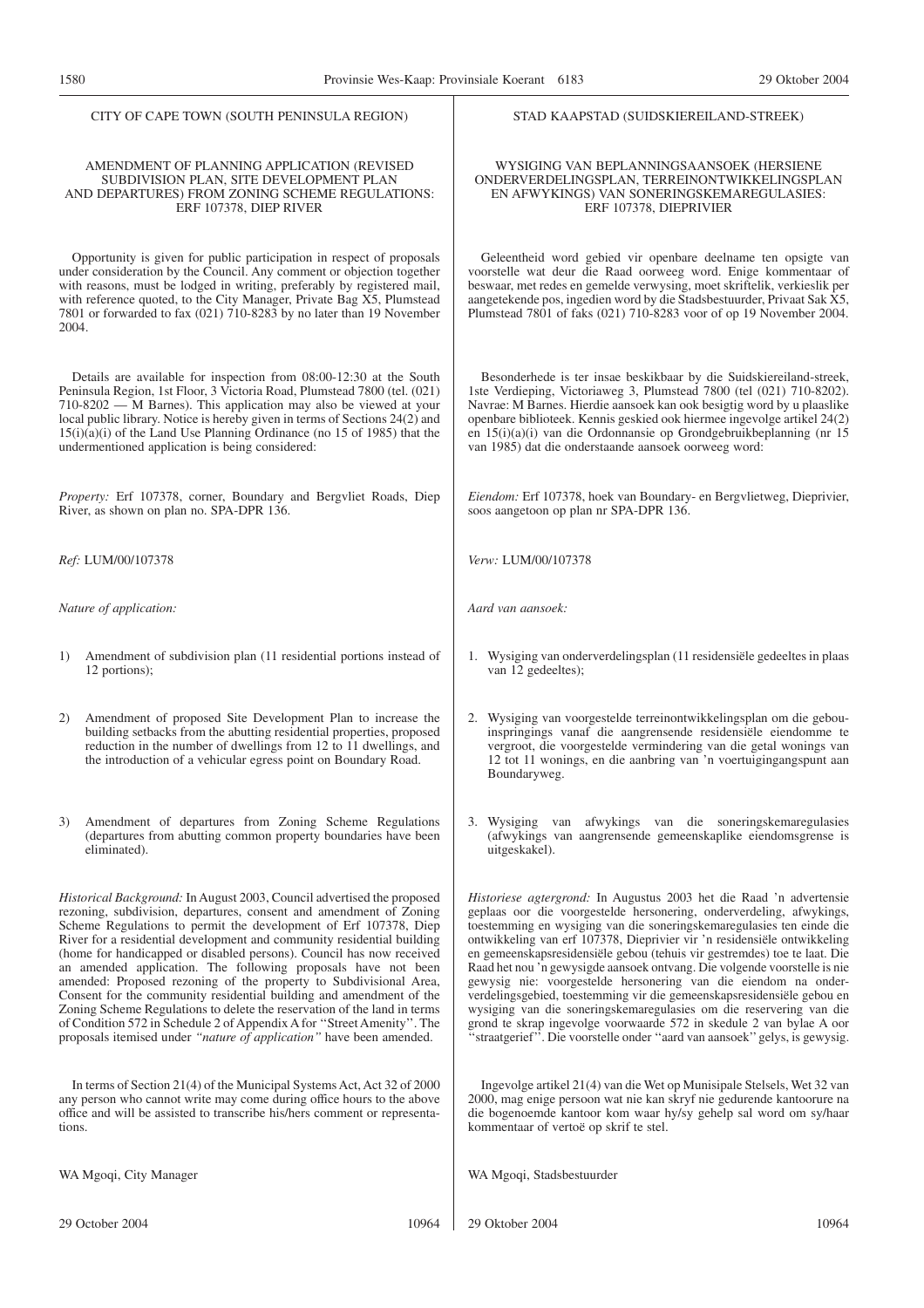#### CITY OF CAPE TOWN (OOSTENBERG REGION)

#### RE-ADVERTISING OF REZONING AND SUBDIVISION, AS WELL AS ADVERTISING OF THE MASTERPLAN: PORTION OF ERF 3418, BRACKENFELL BOULEVARD, BRACKENFELL (PORTION A) AND ERF 3418, BRACKENFELL

Invitation for your comment: Notice is hereby given in terms of Sections 17(2)(a) and 24(2)(a) read with Section 22 of the Land Use Planning Ordinance, no 15 of 1985, that Council has received an application for the rezoning of a portion of erf 3418, Brackenfell from Residential to Subdivisional Area and the subsequent subdivision thereof into 428 single residential erven, 4 grouphouse erven, 6 public open spaces, 1 local government premises and remainder roads. Notice is hereby given that Council received a Master Plan for the purpose of putting in place a higher order plan for erf 3418, Brackenfell (Morgan land) to evaluate any future detail planning and developments against. Further details of the proposal are open for inspection during normal office hours at Council's office in Brighton Road, Kraaifontein. Written comments and/or objections against the proposal, with reasons, must be submitted to the City Manager, City of Cape Town (for attention: Mrs M Terblanche), Private Bag X16, Kuils River 7579 (94 Van Riebeeck Road) on or before 29 November 2004.

An open day is arranged for 11 November 2004 from 16:00-19:00 at the Brackenfell Library, Paradys Street, Brackenfell. The applicant NuPlan Africa (tel. (021) 975-1265) will be available for any inquiries with regards to the application above. (Notice: 68/2004)

WA Mgoqi, City Manager

29 October 2004 10963

#### CITY OF CAPE TOWN (TYGERBERG REGION)

REZONING AND SUBDIVISION: A PORTION OF PORTION 57, A PORTION OF FARM MELLISH 205/1, DURBANVILLE (ATLAS GARDENS INDUSTRIAL PARK)

Notice is hereby given in terms of the provisions of Section 17 of the Land Use Planning Ordinance, 1985 (Ordinance 15 of 1985) that the City of Cape Town has received an application for the rezoning of a portion of portion 57, a portion of Farm Mellish 205/1, Durbanville from Private Open Space to General Industrial. Application is further made in terms of the provisions of Section 24 of the Land Use Planning Ordinance, 1985 (Ordinance 15 of 1985), for the subdivision of a portion of portion 57, a portion of Farm Mellish 205/1, Durbanville into 6 General Industrial erven. The remainder  $(26596 \text{ m}^2)$  of portion 57 will remain Private Open Space. Further particulars regarding the above application are available on appointment from Mr L Rost, Directorate Planning & Environment, Tygerberg Region, Municipal Offices, PO Box 100, Oxford Street, Durbanville (tel. (021) 970-3056) during office hours (08:00-13:00 and 13:30-16:00, Monday to Friday). Any objection and/or comment on the above applications, with full reasons, should be submitted in writing to the above office, not later than Monday, 29 November 2004.

(Notice 31/2004; Reference 18/6/4/20)

WA Mgoqi, City Manager

29 October 2004 10965

# CITY OF CAPE TOWN (TYGERBERG REGION)

#### CLOSING OF A LANE BETWEEN ERVEN 8141 AND 14886 GOODWOOD

Notice is hereby given in terms of section 6(1) of the Municipal By-Law No. 12783 dated 28 February 2003 that the abovementioned lane has been closed. (S/1432/18 v2 p. 11 — W 14/3/4/3/1/16)

WA Mgoqi, City Manager

29 October 2004 10966

#### STAD KAAPSTAD (OOSTENBERG-STREEK)

#### HER-ADVERTERING VAN HERSONERING EN ONDERVERDELING, ASOOK ADVERTERING VAN DIE MEESTERSPLAN: GEDEELTE VAN ERF 3418, BRACKENFELL-BOULEVARD, BRACKENFELL (GEDEELTE A) EN ERF 3418, BRACKENFELL

Uitnodiging vir u kommentaar: Kennis geskied hiermee ingevolge artikels 17(2)(a) en 24(2)(a), saamgelees met artikel 22, van die Ordonnansie op Grondgebruikbeplanning, nr 15 van 1985 dat die Raad 'n aansoek ontvang het om die hersonering van 'n gedeelte van erf 3418, Brackenfell vanaf Residensieel na Onderverdelingsgebied en die daaropvolgende onderverdeling in 428 enkelwoonerwe, 4 groepsbehuisingserwe, 1 plaaslike owerheid perseel, 6 publieke oop ruimtes en restant paaie. Kennis geskied hiermee dat die Raad 'n Meesterplan ontvang het met die doel om 'n oorhoofse plan vir erf 3418, Brackenfell (Morgangronde) in plek te stel waarin enige toekomstige detailbeplanning en voorgestelde ontwikkeling beoordeel kan word. Verdere besonderhede van die aansoek lê gedurende normale kantoorure ter insae by die raad se kantore te Brightonweg, Kraaifontein. Skriftelike kommentaar en/of besware teen die aansoek, met redes daarvoor, moet voor of op 29 November 2004 aan die Stadsbestuurder, Stad Kaapstad (vir aandag: Mev M Terblanche), Privaat Sak X16, Kuilsrivier 7579 (Van Riebeeckweg 94), voorgelê word.

'n Opedag is gereël op 11 November 2004 vanaf 16:00-19:00 by die Brackenfell-biblioteek, Paradysstraat, Brackenfell. Die aansoeker is NuPlan Africa (tel. (021) 975-1265) wat beskikbaar sal wees vir enige navrae rakende bogenoemde aansoek. (Kennisgewing: 68/2004)

WA Mgoqi, Stadsbestuurder

29 Oktober 2004 10963

#### STAD KAAPSTAD (TYGERBERG-STREEK)

#### HERSONERING EN ONDERVERDELING: 'N GEDEELTE VAN GEDEELTE 57, 'N GEDEELTE VAN PLAAS MELLISH 205/1, DURBANVILLE (ATLAS GARDENS INDUSTRIËLE PARK)

Kennis geskied hiermee ingevolge artikel 17 van die Ordonnansie op Grondgebruikbeplanning, 1985 (Ordonnansie 15 van 1985), dat die Stad Kaapstad 'n aansoek ontvang het om die hersonering van 'n gedeelte van gedeelte 57, 'n gedeelte van Plaas Mellish 205/1, Durbanville vanaf Privaat Oopruimte na Algemeen Industrieel. Aansoek word verder gedoen ingevolge artikel 24 van die Ordonnansie op Grondgebruikbeplanning, 1985 (Ordonnansie 15 van 1985) om die onderverdeling van 'n gedeelte van gedeelte 57, 'n gedeelte van Plaas Mellish 205/1, Durbanville in 6 Algemeen Industriële persele. Die restant van gedeelte 57 (26 596 m2 ) sal behou word as Privaat Oopruimte. Nadere besonderhede aangaande bogenoemde aansoek is gedurende kantoorure (08:00-13:00 en 13:30-16:00, Maandag tot Vrydag) volgens afspraak by mnr L Rost, Direktoraat Beplanning en Omgewing, Tygerberg Area, Munisipale Kantore, Posbus 100, Oxfordstraat, Durbanville (tel. (021) 970-3056) beskikbaar. Enige beswaar en/of kommentaar teen bogemelde aansoek, met volledige redes, moet skriftelik by gemelde kantoor ingedien word, nie later nie as Maandag, 29 November 2004.

(Kennisgewing 31/2004; Verwysing 18/6/4/20)

WA Mgoqi, Stadsbestuurder

29 Oktober 2004 10965

# STAD KAAPSTAD (TYGERBERG-STREEK)

#### SLUITING VAN STEEG TUSSEN ERWE 8141 EN 14886 GOODWOOD

Kennis geskied hiermee ingevolge artikel 6(1) van die ingevolge Munisipale Verordening No. 12783 gedateer 28 Februarie 2003, dat die bogenoemde steeg gesluit is. (S/1432/18 v2 p. 11 — W 14/3/4/3/1/16)

WA Mgoqi, Stadsbestuurder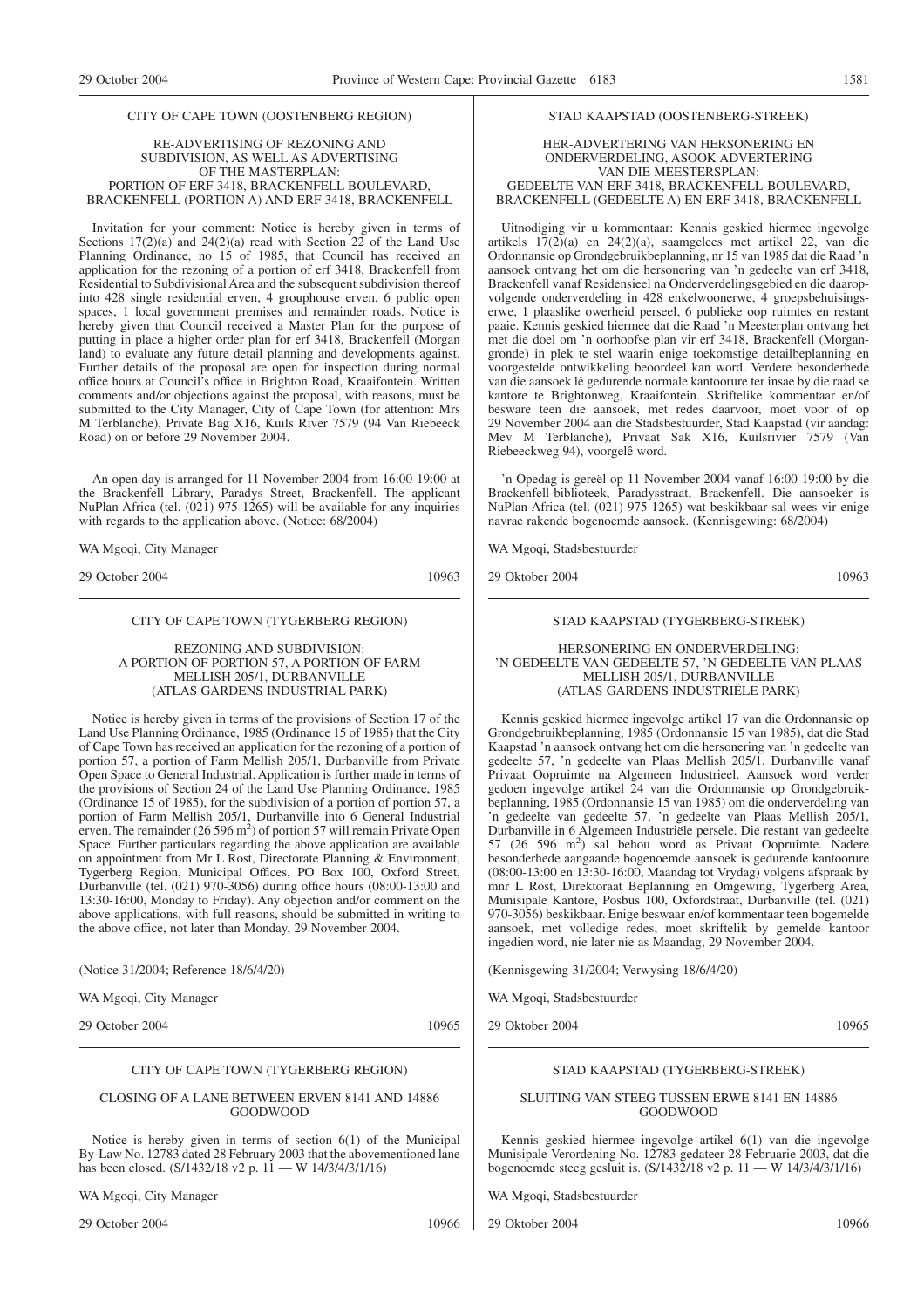#### CITY OF CAPE TOWN (TYGERBERG REGION)

#### PAROW ZONING SCHEME: REZONING AND CONSENT USE: ERF 1489, 17 DE GRENDEL ROAD, PAROW NORTH, PAROW

Notice is hereby given in terms of the Land Use Planning Ordinance, 1985 (no 15 of 1985), that an application has been received for the rezoning from Single Residential to General Business and a consent use in terms of Part III Clause 5 (Parow) for Erf 1489, 17 De Grendel Road, Parow North, Parow. The proposal entails the development of four Sectional Title Group Housing residential units with a private road access. Further particulars are available on appointment from Mr L Bodington, 3rd Floor, Municipal Offices, Voortrekker Road, Parow (tel. (021) 938-8510) during normal office hours. Any objection to the proposed rezoning and consent use should be lodged in writing with the undersigned by no later than 29 November 2004.

Kindly note that this office must refer all objections to the applicant for comments before the application can be submitted to Council for a decision. (T/CE 18/6/13/7)

WA Mgoqi, City Manager

29 October 2004 10967

#### CITY OF CAPE TOWN (TYGERBERG REGION)

#### APPLICATION IN TERMS OF THE ENVIRONMENT CONSERVATION ACT, 1989 (ACT NO 73 OF 1989), REZONING AND SUBDIVISION: ERF 10587, SONSTRAAL HEIGHTS, DURBANVILLE

Notice is hereby given in terms of the provisions of Sections 17 and 24 of the Land Use Planning Ordinance, 1985 (Ordinance 15 of 1985), as well as in terms of Regulation 4(6) of the Regulations published by Government Notice No. R1183 (as amended) under Section 26 of the Environmental Conservation Act, 1989 (Act 73 of 1989), of the intent to carry out the undermentioned change of land use:

The rezoning of Erf 10587, Durbanville from Undetermined to Subdivisional Area and subdivision in order to develop an upmarket group housing development comprising 40 residential units. Six erven will be designated Private Open Space  $(\pm 0.28 \text{ ha})$  and  $\pm 0.61$  ha for Private Road.

Erf 10587, Durbanville is 2.71 hectares in extent, and is located in the north-eastern part of Durbanville and south of the Langeberg Road. The future De Villiers/Golf Course Road extension and the proposed Brackenfell Boulevard intersection abut Erf 10587 to the eastern and southern side. The site will be accessed on the western side of the site via Wagner Street.

#### *Applicant:* Terraplan on behalf of Carinko Trust

Further particulars regarding the rezoning and subdivision are available on appointment from Mr L Rost, Directorate Planning & Environment, Municipal Offices, PO Box 100, Oxford Street, Durbanville (tel. (021) 970-3056) during office hours (08:00-13:00 and 13:30-16:30, Monday to Friday).

Any objection and/or comment on the above application, with full reasons, should be submitted in writing to the above office, not later than Monday, 29 November 2004.

Doug Jeffery Environmental Consultants (Pty) Ltd have been appointed by Carinko Trust to undertake an environmental assessment of the above proposal, as required in terms of the Environment Conservation Act (Act 73 of 1989). An Environmental Scoping Checklist will be available for public review from 29 October 2004 to 29 November 2004 at the Town Planning Department, Durbanville municipal offices, Oxford Street, Durbanville during office hours, Monday to Friday. In order to ensure that you are identified as an interested and/or affected party, please submit your name, contact information and interest in the matter to the consultant, not later than Monday, 29 November 2004. Please forward comments to: Doug Jeffery Environmental Consultants, PO Box 44, Klapmuts 7625, tel. (021) 875-5272, fax (021) 875-5515 or e-mail: dougjeff@iafrica.com.

(Notice 32/2004; Reference 18/6/1/215)

WA Mgoqi, City Manager

29 October 2004 10968

# STAD KAAPSTAD (TYGERBERG-STREEK)

#### PAROW SONERINGSKEMA: HERSONERING EN VERGUNNINGSGEBRUIK: ERF 1489, DE GRENDELWEG 17, PAROW-NOORD, PAROW

Kennis geskied hiermee ingevolge die Ordonnansie op Grondgebruikbeplanning, 1985 (nr 15 van 1985), dat 'n aansoek ontvang is om 'n hersonering vanaf Enkelresidensieel na Algemeenresidensieel en 'n vergunningsgebruik ingevolge Gedeelte III Klousule 5 (Parow) vir Erf 1489, De Grendelweg 17, Parow-Noord, Parow. Die voorstel behels die toelaat van 'n Deeltitel-groepsbehuisingsontwikkeling met vier wooneenhede met 'n privaat toegangspad. Nadere besonderhede is gedurende kantoorure volgens afspraak by mnr L Bodington, 3de Verdieping, Munisipale Kantore, Voortrekkerweg, Parow (tel. (021) 938-8510) verkrygbaar. Enige besware teen die voorgestelde hersonering en vergunningsgebruik kan skriftelik by die ondergetekende ingedien word voor of op 29 November 2004.

Neem asseblief kennis dat hierdie kantoor enige besware wat ontvang word na die aansoeker vir kommentaar moet verwys alvorens die aansoek aan die Raad vir 'n beslissing voorgelê kan word. (T/CE 18/6/13/7)

WA Mgoqi, Stadsbestuurder

29 Oktober 2004 10967

#### STAD KAAPSTAD (TYGERBERG-STREEK)

#### AANSOEK INGEVOLGE DIE WET OP OMGEWINGSBEWARING, 1989 (WET NR 73 VAN 1989), HERSONERING EN ONDERVERDELING: ERF 10587, SONSTRAALHOOGTE, DURBANVILLE

Kennis geskied hiermee ingevolge artikels 17 en 24 van die Ordonnansie op Grondgebruikbeplanning, 1985 (Ordonnansie 15 van 1985), asook kragtens Regulasie 4(6) van die Regulasies gepubliseer onder Regeringskennisgewing nr R1183 ingevolge artikel 26 van die Wet op Omgewingsbewaring, 1989 (Wet 73 van 1989) van die voorneme om die ondervermelde grondgebruiksverandering teweeg te bring:

Die hersonering van Erf 10587, Durbanville vanaf Onbepaald na Onderverdelingsgebied en onderverdeling met die oog op 'n luukse Groepsbehuisingsontwikkeling bestaande uit 40 residensiële eenhede. Ses erwe sal geoormerk word vir Privaat Oopruimte- (± 0,28 ha) en ± 0,61 ha vir Privaatpaddoeleindes.

Erf 10587, Durbanville is 2.71 hektaar groot en geleë in die noordoostelike deel van Durbanville en suid van die Langebergpad. Die toekomstige De Villiers/Golf Courseweg verlenging en die voorgestelde Brackenfell-boulevard-interseksie begrens Erf 10587 aan die suide- en oostelike kante. Toegang tot die ontwikkeling sal verkry word vanaf Wagnerstraat.

#### *Aansoeker:* Terraplan namens Carinko Trust

Nadere besonderhede aangaande die hersonering en onderverdeling is gedurende kantoorure (08:00-13:00 en 13:30-16:30, Maandag tot Vrydag) volgens afspraak by mnr L Rost, Direktoraat Beplanning en Omgewing, Tygerberg Area, Munisipale Kantore, Posbus 100, Oxfordstraat, Durbanville (tel. (021) 970-3056) beskikbaar.

Enige beswaar en/of kommentaar teen bogemelde aansoek, met volledige redes, moet skriftelik by gemelde kantoor ingedien word, nie later nie as Maandag, 29 November 2004.

Doug Jeffrey Omgewingskonsultante (Edms) Bpk is deur Carinko Trust aangestel om 'n omgewingsbepaling van die bogenoemde voorstel te doen, soos vereis ingevolge die Wet op Omgewingsbewaring, 1989, (Wet 73 van 1989). Die Omgewingsimpakstudie-vraelys sal vir die publiek ter insae beskikbaar wees vanaf 29 Oktober 2004 tot 29 November 2004 by die Stadsbeplanningsdepartement, Durbanville Munisipale Kantore, Oxfordstraat, Durbanville, gedurende kantoorure, Maandag tot Vrydag. Ten einde te verseker dat u geïdentifiseer word as 'n belangstellende/geaffekteerde party, geliewe u naam, kontakinligting en belang by die saak aan vermelde konsultant te lewer, nie later nie as Maandag, 29 November 2004 by: Doug Jeffrey Omgewingskonsultante (Edms) Bpk, Posbus 44, Klapmuts 7625, tel. (021) 875-5272, faks (021) 875-5515 of e-pos: dougjeff@iafrica.com.

(Kennisgewing 32/2004. Verwysing 18/6/1/215)

WA Mgoqi, Stadsbestuurder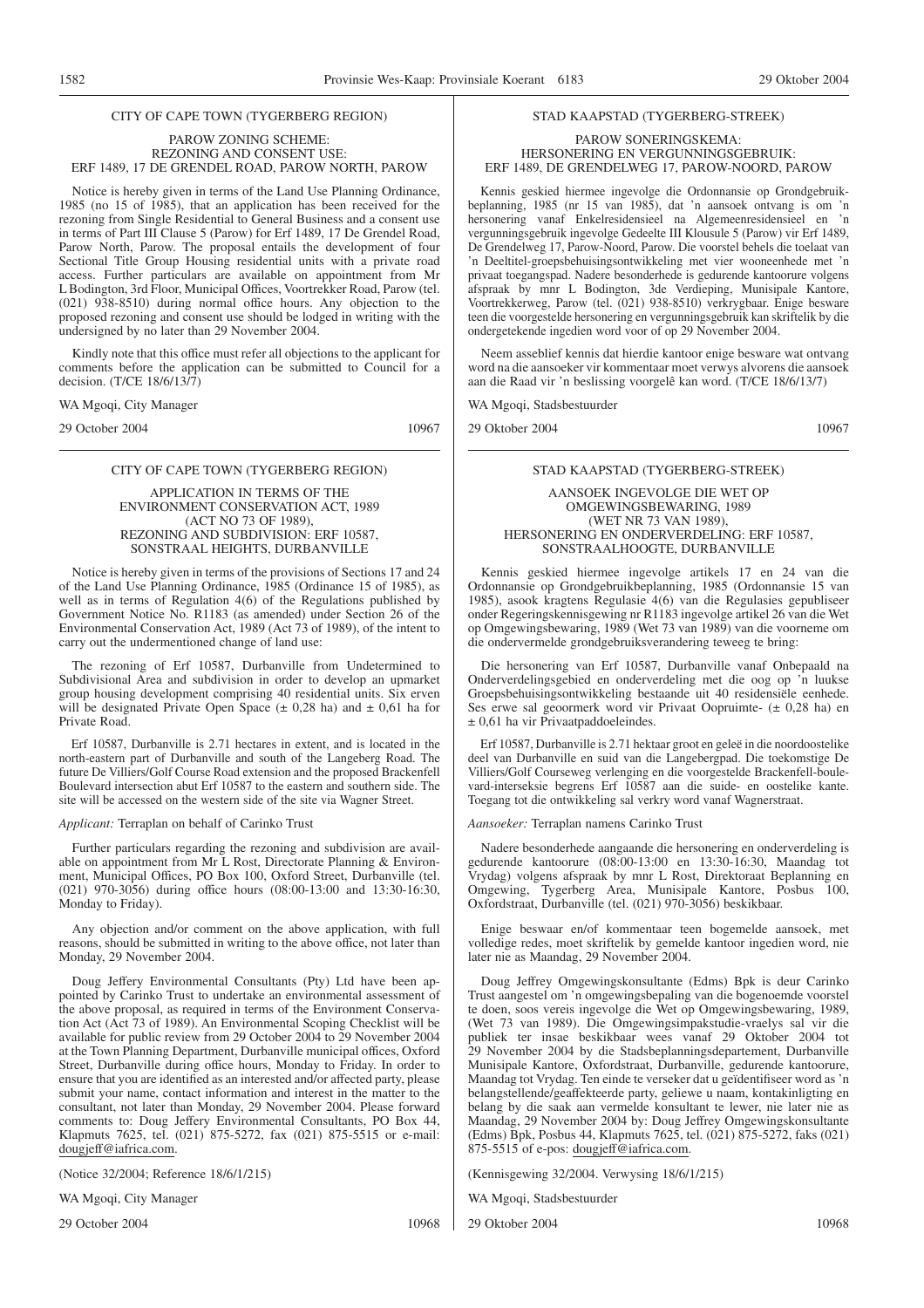#### DRAKENSTEIN MUNICIPALITY

#### CLOSING OF PUBLIC STREET OVER ERF 28350 ADJOINING ERF 15318 PAARL

Notice is hereby given in terms of Section 137(1) of Municipal Ordinance No 20 of 1974 that the public street over Erf 28530 adjoining Erf 15318 Paarl is closed. (S/8952/22 v1 p 250)

JJH Carstens, Municipal Manager

16/3/8/2 (Doc 1573/04) 29 October 2004 10969

#### GEORGE MUNICIPALITY

#### NOTICE NO: 296/2004

#### PROPOSED REZONING: ERF 186, 35 VOORTREKKER STREET, BLANCO

Notice is hereby given that Council has received an application for the rezoning in terms of Section 17(2)a of Ordinance 15/1985 of abovementioned property from Single Residential to General Residential (20 flats).

Details of the proposal are available for inspection at the Council's office at Bloemhof Centre, York Street, George, during normal office hours, Mondays to Fridays. Enquiries: Keith Meyer, Reference: Erf 188, Blanco.

Motivated objections, if any, must be lodged in writing with the Deputy Director: Planning, by not later than 29 November 2004.

Any person, who is unable to write, can submit their objection verbally to the Council's office where they will be assisted by a staff member to put their comments in writing.

GW Louw, Acting Municipal Manager, Civic Centre, York Street, George, 6530.

29 October 2004 10970

#### GEORGE MUNICIPALITY

#### NOTICE NO: 295/2004

#### PROPOSED REZONING: ERF 1748, 24 CATHEDRAL STREET, GEORGE

Notice is hereby given that Council has received an application for the rezoning in terms of Section 17(2)a of Ordinance 15/1985 of abovementioned property from Single Residential to Business.

Details of the proposal are available for inspection at the Council's office at Bloemhof Centre, York Street, George, during normal office hours, Mondays to Fridays, Enquiries: Keith Meyer, Reference: Erf 1748, George.

Motivated objections, if any, must be lodged in writing with the Deputy Director: Planning, by not later than 29 November 2004.

Any person, who is unable to write, can submit their objection verbally to the Council's office where they will be assisted by a staff member to put their comments in writing.

GW Louw, Acting Municipal Manager, Civic Centre, York Street, George, 6530.

29 October 2004 10971

#### DRAKENSTEIN MUNISIPALITEIT

SLUITING VAN OPENBARE STRAAT OOR ERF 28530 AANLIGGEND ERF 15318 PAARL

Kennis geskied hiermee ingevolge Artikel 137(1) van die Munisipale Ordonnansie No 20 van 1974 dat die publieke straat oor Erf 28530 aanliggend Erf 15318 Paarl gesluit is. (S/8952/22 v1 p 250)

JJH Carstens, Munisipale Bestuurder

16/3/8/2 (Doc 1573/04) 29 Oktober 2004 10969

#### MUNISIPALITEIT GEORGE

#### KENNISGEWING NR: 296/2004

#### VOORGESTELDE HERSONERING: ERF 186, VOORTREKKERSTRAAT 35, BLANCO

Kennis geskied hiermee dat die Raad 'n aansoek ontvang het, vir die hersonering van bogenoemde eiendom in terme van Artikel 17(2)a van Ordonnansie 15/1985, vanaf Enkelwoon na Algemene Woon (20 woonstelle).

Volledige besonderhede van die voorstel sal gedurende gewone kantoorure, Maandag tot Vrydag, ter insae beskikbaar wees by die Raad se kantoor te Bloemhofsentrum, Yorkstraat, George. Navrae: Keith Meyer, Verwysing: Erf 186, Blanco.

Gemotiveerde besware, indien enige, moet skriftelik by die Adjunk Direkteur: Beplanning ingedien word, nie later nie as 29 November 2004.

Indien 'n persoon nie kan skryf nie, kan sodanige persoon sy kommentaar mondelings by die Raad se kantoor aflê waar 'n personeellid sal help om die kommentaar/vertoë op skrif te stel.

GW Louw, Waarnemende Munisipale Bestuurder, Burgersentrum, Yorkstraat, George, 6530.

29 Oktober 2004 10970

# MUNISIPALITEIT GEORGE

#### KENNISGEWING NR: 295/2004

#### VOORGESTELDE HERSONERING: ERF 1748, CATHEDRALSTRAAT 24, GEORGE

Kennis geskied hiermee dat die Raad 'n aansoek ontvang het vir die hersonering van bogenoemde eiendom in terme van Artikel 17(2)a van Ordonnansie 15/1985, vanaf Enkelwoon na Sake.

Volledige besonderhede van die voorstel sal gedurende gewone kantoorure, Maandag tot Vrydag, ter insae beskikbaar wees by die Raad se kantoor te Bloemhofsentrum, Yorkstraat, George. Navrae: Keith Meyer, Verwysing: Erf 1748, George.

Gemotiveerde besware, indien enige, moet skriftelik by die Adjunk Direkteur: Beplanning ingedien word nie later nie as 29 November 2004.

Indien 'n persoon nie kan skryf nie, kan sodanige persoon sy kommentaar mondelings by die Raad se kantoor aflê waar 'n personeellid sal help om die komentaar/vertoë op skrif te stel.

GW Louw, Waarnemende Munisipale Bestuurder, Burgersentrum, Yorkstraat, George, 6530.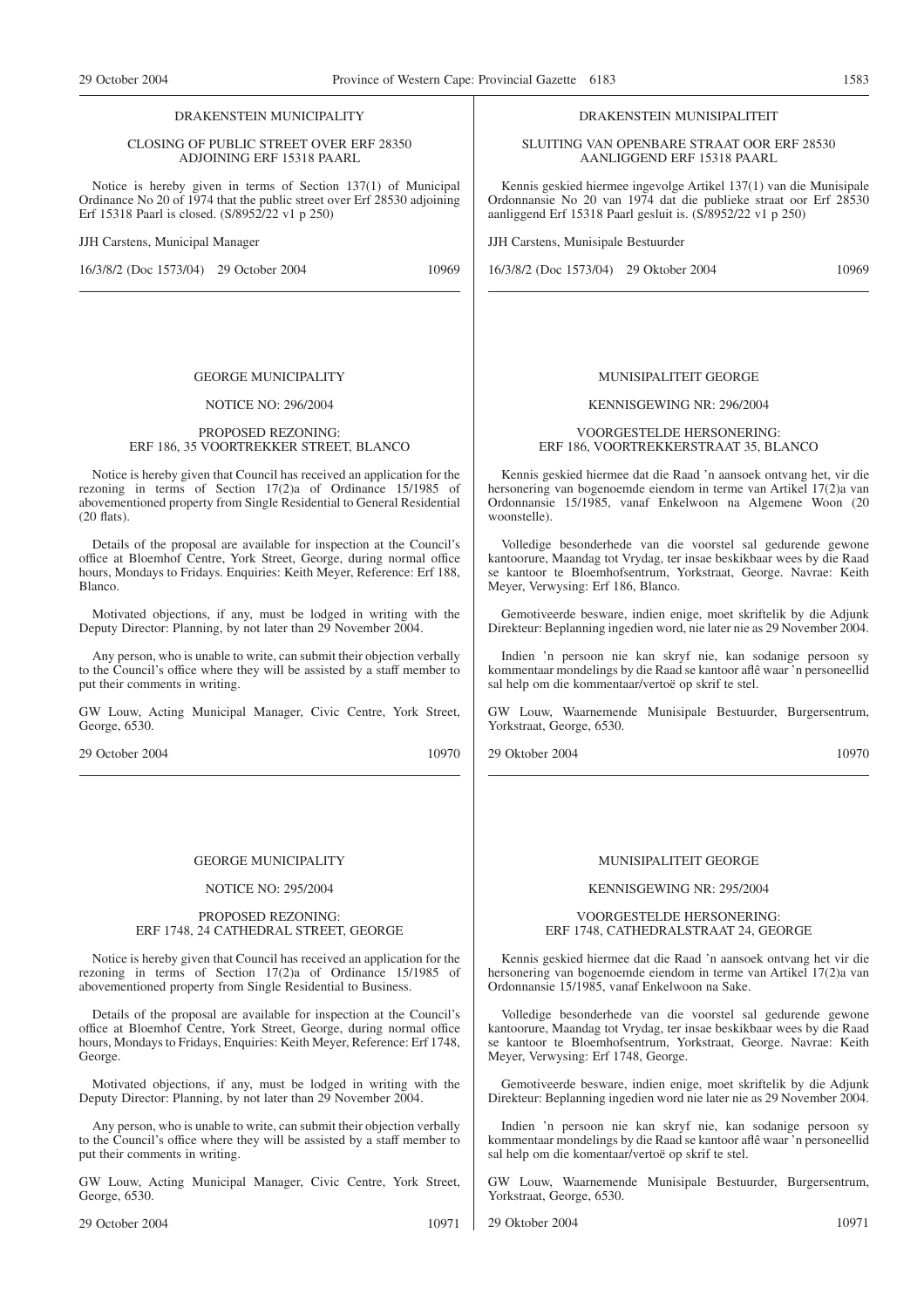#### GEORGE MUNICIPALITY

#### NOTICE NO: 245/2004

#### PROPOSED REZONING: ERF 1294, WILDERNESS

Notice is hereby given, in terms of Section 17(2)a of Ordinance 15/1985, that Council has received an application for the rezoning of abovementioned property from Agricultural Zone I to Resort Zone II for ten wooden chalets.

Details of the proposal are available for Inspection at the Council's offices at Bloemhof Centre, George, during normal office hours, Mondays to Fridays.

Enquiries: J Visser, Reference: Erf 1294, Wilderness

Motivated objections, if any, must be lodged in writing with the Deputy Director Planning, by not later than 29 November 2004.

Any person, who is unable to write, can submit their objection verbally to the Council's offices where they will be assisted by a staff member to put their comments in writing.

GW Louw, Acting Municipal Manager, Civic Centre, York Street, George, 6530.

Tel: 044-8019171 Fax: 044-8019196

E-mail: stadsbeplanning@george.org.za

29 October 2004 10972

# KNYSNA MUNICIPALITY

NOTICE OF FIRST SESSION OF VALUATION APPEAL BOARD TO HEAR APPEAL IN RESPECT OF SECOND ADDITIONAL VALUATION ROLL 2003-2004 (REGULATION 22)

Notice is hereby given that the meeting of the valuation appeal board has been arranged as follows:

Date: 18 November 2004

Time: 09h00 (09:00 am)

Place: Municipal Offices, Committee Room, Clyde Street, Knysna

D Daniels, Municipal Manager

29 October 2004 10973

#### KNYSNA MUNICIPALITY

NOTICE OF FIRST SESSION OF VALUATION BOARD TO HEAR OBJECTIONS TO PROVISIONAL ADDITIONAL VALUATION ROLL FOR THE FINANCIAL YEAR 2004/2005

Notice is hereby given in terms of section  $17(3)(c)$  of the property Valuation Ordinance, 1993, that the first session of the valuation board has been arranged as follows:

Date: 19 November 2004

Time: 09h00 (9:00 am)

Place: Municipal Offices, Committee Room, Clyde Street, Knysna

to consider the objections received to the second provisional additional valuation roll for the financial year 2004/2005.

D Daniels, Municipal Manager

29 October 2004 10974

#### MUNISIPALITEIT GEORGE

#### KENNISGEWING NR 245/2004

VOORGESTELDE HERSONERING: ERF 1294, WILDERNIS

Kennis geskied hiermee dat die Raad 'n aansoek ontvang het, in terme van Artikels 17(2)a van Ordonnansie 15/1985, vir die hersonering van bogenoemde eiendom vanaf Landbousone I na Oordsone II vir tien hout chalets.

Volledige besonderhede van die voorstel sal gedurende gewone kantoorure, Maandag tot Vrydag, ter insae wees by die Raad se kantoor te Bloemhofsentrum George.

Navrae: J Visser, Verwysing: Erf 1294, Wildernis.

Gemotiveerde besware, Indien enige, moet skriftelik by die Adjunk Direkteur Beplanning ingedien word nie later nie as 29 November 2004.

Indien 'n persoon nie kan skryf nie, kan sodanige persoon sy kommentaar mondelings by die Raad se kantoor aflê waar 'n persooneellid sal help om die kommentaar/vertoë op skrif te stel.

GW Louw, Waarnemende Munisipale Bestuurder, Burgersentrum, Yorkstraat, George, 6530.

Tel: 044-8019171 Faks: 044-8019196

E-pos: stadsbeplanning@george.org.za

29 Oktober 2004 10972

# KNYSNA MUNISIPALITEIT

#### KENNISGEWING VAN VERGADERING VAN WAARDASIEAPPÈLRAAD OM APPÈL MET BETREKKING TOT TWEEDE AANVULLENDE WAARDASIELYS 2003-2004 AAN TE HOOR (REGULASIE 22)

Kennis geskied hiermee dat die sitting van die Waardasieappèlraad as volg gereël is:

Datum: 18 November 2004

Tyd: 09h00 (09:00 vm)

Plek: Munisipale Kantore, Kommittee Kamer, Clyde Straat, Knysna

D Daniels, Munisipale Bestuurder

29 Oktober 2004 10973

#### KNYSNA MUNISIPALITEIT

#### KENNISGEWING VAN EERSTE SITTING VAN WAARDASIERAAD OM BESWARE TEEN VOORLOPIGE AANVULLENDE WAARDASIELYS VIR DIE BOEKJAAR 2004/2005 AAN TE HOOR

Kennis geskied hiermee ingevolge artikel 17(3)(c) van die Ordonnansie op Eiendomswaardering, 1993 gegee dat die eerste sitting van die Waardasieraad as volg gereël is:

Datum: 19 November 2004

Tyd: 09h00 (9:00 vm)

Plek: Munisipale Kantore, Kommittee Kamer, Clydestraat, Knysna

om die besware wat ontvang is teen die tweede voorlopige aanvullende waardasielys vir die boekjaar 2004/2005 te oorweeg.

D Daniels, Munisipale Bestuurder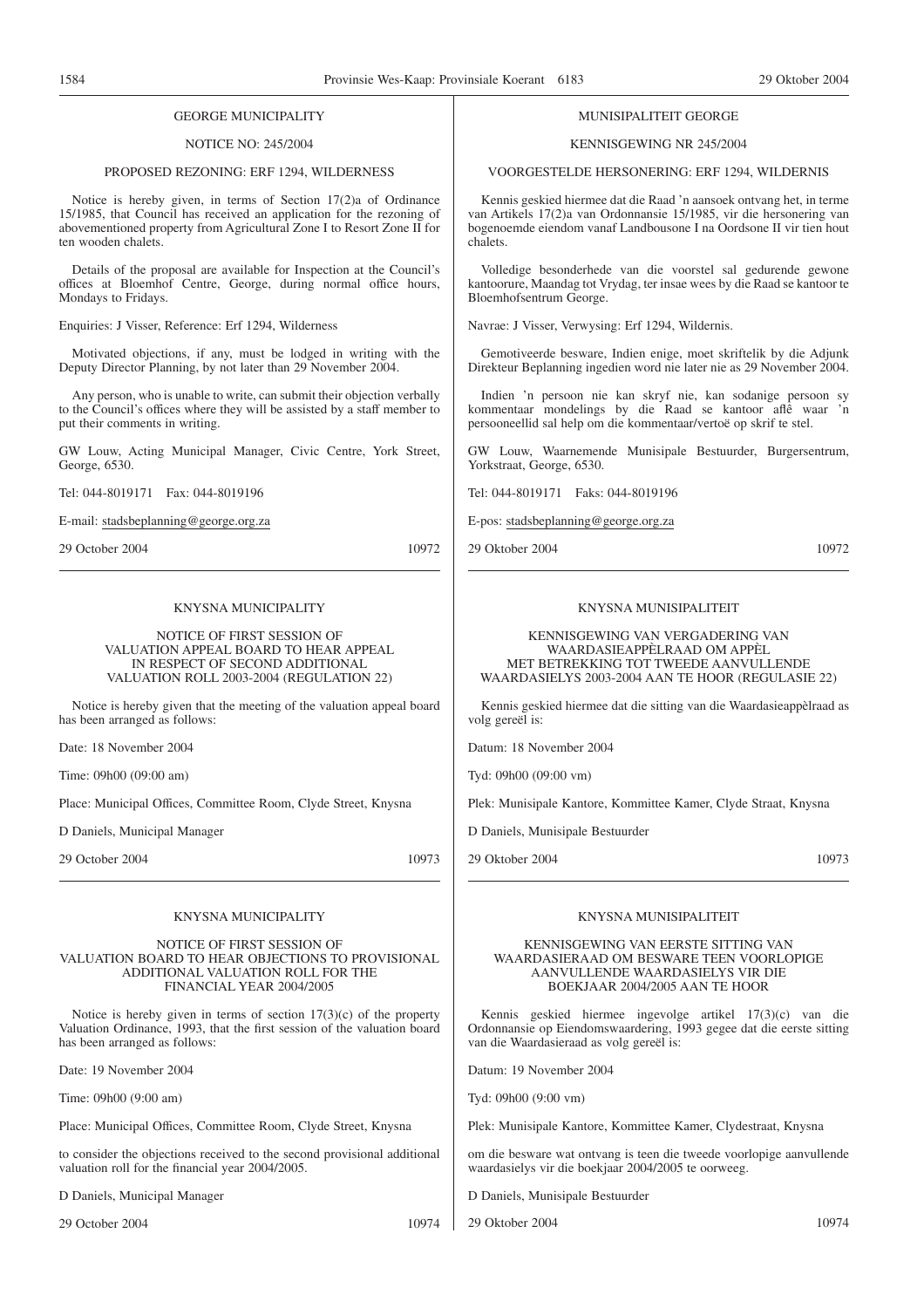#### LANGEBERG MUNICIPALITY

#### APPLICATION FOR CONSENT USE ON ERF 2156, 1 VAN RENSBURG STREET, RIVERSDALE

Notice is hereby given in terms of Regulation 4.6 of P.N. 1048/1988 that the Council received an application for consent use on Erf 2156, Riversdale, in order to operate a coffee house/tea garden and home industry from the existing building on the property.

Details can be obtained from the undersigned during office hours and objections must be lodged in writing with the undersigned not later than 29 November 2004.

People who cannot write can approach the office of the undersigned during normal office hours, where the responsible official will assist you in putting your comments or objections in writing.

J.H. Veldsman, Municipal Manager, Langeberg Municipality, P.O. Box 2, Stilbaai, 6674.

29 October 2004 10975

#### MATZIKAMA MUNICIPALITY

Notice is hereby given that the Matzikama Municipality has in terms of the Western Cape Land Use Planning Ordinance (Ordinance 15 of 1985) prepared Zoning Scheme Maps and Registers for the township areas of Doring Bay and Strandfontein respectively.

The objective of the zoning maps and registers are to:

identify the legal land use rights for properties located within the two township areas in accordance with the applicable Zoning Scheme Regulations.

LAND OWNERS ARE REQUESTED TO:

- Verify the zoning of their property on the available registers and maps.
- If in the opinion of a land owner the zoning has not been correctly identified, notify the Matzikama Municipality in writing on or before 3 December 2004 accordingly; and
- Motivate why the identified zoning is deemed to be wrong. The motivation must be accompanied by applicable documentation such as title deeds, existing approval documents for rezoning, departures, consent uses, subdivision, restrictive title conditions removed, as well as building plans approved.

The maps and registers can be viewed during office hours from 1 November 2004 at any one of the following venues:

- 1. Vredendal Municipal Offices
- 2. Doring Bay Municipal Offices
- 3. Strandfontein Municipal Resort Reservations Office

Copies (paper or digital) of documentation can be obtained at the cost of reproduction (Enquiries: Mr. C. Eksteen).

Any person who cannot write, may during office hours, approach either Ms A. v/d Westhuizen or Mr W. Hendriks at the Municipal Offices in Vredendal, for assistance in the preparation of comments.

Written comments in the above regard, should be forwarded to the address provided below, on or before 3 December 2004.

For Attention: Mr. C. Eksteen TV3 ARCHITECTS & PLANNERS 37 Market Street, Stellenbosch, 7600. Tel: 021-887 1321 Fax: 021-883 2150 E-mail: chrispher@tv3.co.za

29 October 2004 10976

#### LANGEBERG MUNISIPALITEIT

AANSOEK OM VERGUNNINGSGEBRUIK OP ERF 2156, VAN RENSBURGSTRAAT 1, RIVERSDAL

Kennis geskied hiermee ingevolge Regulasie 4.6 van P.K. 1048/1988 dat die Raad 'n aansoek om vergunningsgebruik op Erf 2156, Riversdal ontvang het ten einde 'n koffiekroeg/teetuin en tuisnywerheid vanaf die bestaande gebou op die perseel te bedryf.

Besonderhede van die voorgestelde aansoek is ter insae by die kantoor van die ondergetekende gedurende kantoorure. Enige besware teen die voorgenome aansoek moet skriftelik by die kantoor van die ondergetekende ingedien word nie later nie as 29 November 2004.

Persone wat nie kan skryf nie, kan die onderstaande kantoor nader tydens normale kantoorure waar die betrokke amptenaar u sal help om u kommentaar of besware op skrif te stel.

J.H. Veldsman, Munisipale Bestuurder, Langeberg Munisipaliteit, Posbus 2, Stilbaai, 6674.

29 Oktober 2004 10975

# MATZIKAMA MUNISIPALITEIT

Kennis geskied hiermee dat die Matzikama Munisipaliteit Soneringskaarte en Registers vir onderskeidelik die dorpsgebiede van Doringbaai en Strandfontein ingevolge die Wes-Kaapse Ordonnansie op Grondgebruikbeplanning (Ordonnansie 15 van 1985) voorberei het.

Die doel van die soneringskaarte en registers is om:

die wetlike grondgebruiksregte vir eiendomme binne die twee betrokke dorpsgebiede te identifiseer ooreenkomstig die toepaslike Soneringskemaregulasies.

GRONDEIENAARS WORD VERSOEK OM:

- Die sonering van hul eiendom op die beskikbare registers en kaarte na te gaan.
- Indien die sonering na die mening van 'n grondeienaar nie korrek geïdentifiseer is nie, moet die eienaar die Matzikama Munisipaliteit voor 3 Desember 2004 skriftelik in kennis stel; en
- Motiveer hoekom die geïdentifiseerde sonering verkeerd is. Sodanige motivering moet vergesel word van toepaslike dokumentasie byvoorbeeld titelaktes, bestaande goedkeuringsdokumente vir hersonering, afwykings, vergunningsgebruike, onderverdeling, opgehefde titelbeperkings, asook bouplanne goedgekeur.

Die kaarte en registers kan vanaf 1 November 2004 by een van die volgende punte gedurende kantoorure besigtig word:

- 1. Vredendal Munisipale Kantoor
- 2. Doringbaai Munisipale Kantoor
- 3. Strandfontein Munisipale Oord Besprekingskantoor.

Afskrifte van dokumentasie (papier of digitaal) kan teen reproduksiekoste bekom word (Navrae: mnr. C. Eksteen).

Enige persoon wat nie kan skryf nie, kan gedurende kantoorure, me A v/d Westhuizen of mnr W. Hendriks by die Raad se kantore te Vredendal, nader vir hulpverlening met die voorbereiding van insette.

Skriftelike kommentaar in bogenoemde verband, moet voor of op 3 Desember 2004 aan die onderstaande adres gestuur word.

Vir Aandag: Mnr. C. Eksteen TV3 ARGITEKTE EN BEPLANNERS Markstraat 37, Stellenbosch, 7600 Tel.: 021-887 1321 Faks: 021-883 2150 E-pos: chrispher@tv3.co.za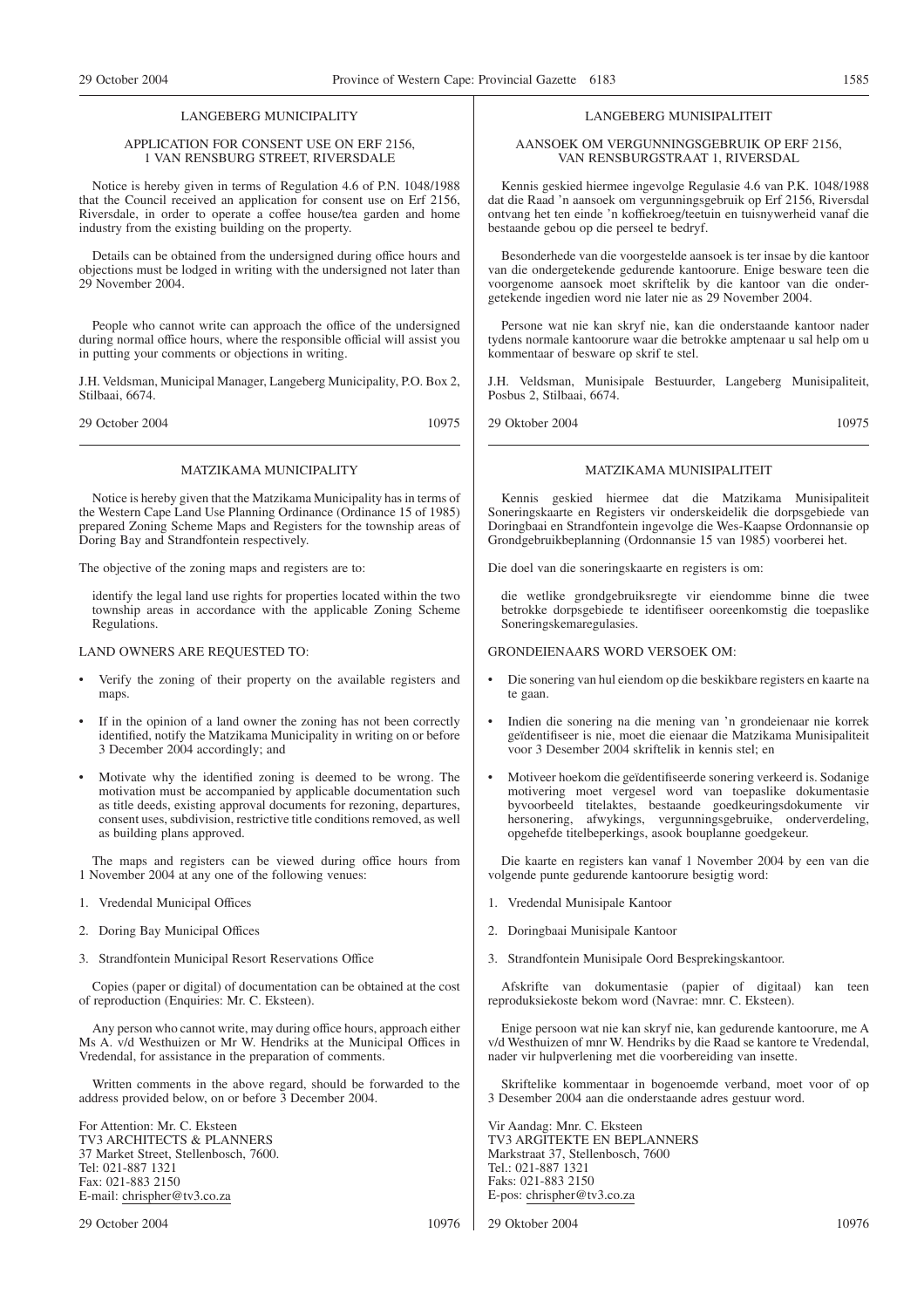#### (Gansbaai Administration)

#### (M/N 42/2004)

## WALKER BAY FYNBOS CONSERVANCY: HIKING TRAIL AND APPLICATION FOR REZONING

Notice is hereby given in terms of the provisions of section 17 of the Land Use Planning Ordinance, 1985 (Ordinance 15 of 1985) that the council received an application from the Walker Bay Fynbos Conservancy for rezoning, which application is set out as follows:

#### *Background*

The Walker Bay Fynbos Conservancy was established by various individual landowners of agricultural units in the vicinity of the Hermanus/Gansbaai coastal area. The aim of the application is to establish a 5 day hiking trail within the Walker Bay area with lunch stops and overnight facilities. It is intended to rezone the agricultural units on which the overnight facilities are to be developed to special zone purposes in order to provide for combined land uses (agriculture purposes, nature reserve purposes, and resort purposes). Overnight facilities already exist on certain properties along the proposed hiking trail, and new overnight facilities will only be developed on the 4 under-mentioned land units.

#### *Application*

The proposed hiking trail includes the following properties:

Farm 688/1, Helderfontein (known as Witvoetskloof); Farm 688/2, Helderfontein (known as Bhungani); Farm 688/3, Helderfontein (known as Pinnacle); Farms 703/3 and 692/3 (known as Grootbos): Farm 713 (known as Walkerbaai Nature Reserve); Farm 723, Wortelgat (known as Wortelgat); Farm 723/1, Wortelgat (known as Mosaic); Farm 720, Wolwefontein (known as Wolwefontein); Farm 721 (known as Wolwefontein); Farms 691/7 and 723/1 (known as Waterkop); Farm 641/8, Wortelgat (known as Mosaic); Farm 692/7, Waterkop (known as Waterkop); and Farms 694/1, 692/6, and 688/4 (known as Flower Valley).

The proposed new overnight facilities include the following land units:

Farm 688/1, Helderfontein (known as Witvoetskloof); Farm 641/8, Wortelgat (known as Mosaic); Farm 720, Wolwefontein (known as Wolwefontein); and Farm 692/7, Waterkop (known as Waterkop).

Further details of the proposal are open for inspection at the under-mentioned offices during normal office hours.

Written, fully motivated objections/comments, if any, against the application, with the objector's property description, address and telephone number, must be lodged with the undersigned on or before Monday, 29 November 2004.

Comments/objections may also be faxed to faxno. 028-3840241. Persons who cannot write, can approach the town planning division of the Overstrand Municipality (Gansbaai Administration) during normal office hours where a staff member will assist such persons to transcribe their comments or objections. Late comments/objections will not be considered.

Municipal Manager, Overstrand Municipality, Gansbaai Administration, P.O. Box 26, Gansbaai 7220/Municipal Offices, Main Street, Gansbaai/ Tel.no. 028-3840111 (Enquiries: mr Boshof).

#### OVERSTRAND MUNISIPALITEIT

#### (Gansbaai Administrasie)

#### (M/K 42/2004)

#### WALKERBAAI FYNBOS RESERVAAT: AANSOEK VIR STAPROETE EN HERSONERING

Kennis geskied hiermee ingevolge die bepalings van artikel 17 van die Ordonnansie op Grondgebruikbeplanning, 1985 (Ordonnansie 15 van 1985) dat die raad 'n aansoek van die Walkerbaai Fynbosreservaat ontvang het vir 'n staproete en hersonering, welke aansoek soos volg uiteengesit word:

#### *Agtergrond*

Die Walkerbaai Fynbosreservaat is gestig deur verskeie individuele grondeienaars van landbou eenhede in die omgewing van die Hermanus/ Gansbaai kusgebied. Die doel van die aansoek is om 'n 5 dag staproete binne die Walkerbaai gebied te vestig met stopplekke vir middagetes en oornag-fasiliteite. Dit word beoog om die landboueenhede waarop die oornag-fasiliteite ontwikkel gaan word, na spesiale sone doeleindes te hersoneer ten einde voorsiening vir gekombineerde grondgebruike te maak (landboudoeleindes, natuurreservaat doeleindes, en oordsone doeleindes). Oornag-fasiliteite kom reeds op sekere eiendomme langs die beoogde staproete voor, en sal daar slegs op die 4 ondergemelde grondeenhede nuwe oornag-fasiliteite ontwikkel word.

#### *Aansoek*

Die voorgestelde staproete sluit die volgende eiendomme in:

Plaas 688/1, Helderfontein (bekend as Witvoetskloof); Plaas 688/2, Helderfontein (bekend as Bhungani); Plaas 688/3, Helderfontein (bekend as Pinnacle); Plase 703/3 en 692/3 (bekend as Grootbos); Plaas 713 (bekend as Walkerbaai Natuurreservaat); Plaas 723, Wortelgat (bekend as Wortelgat); Plaas 723/1, Wortelgat (bekend as Mosaic); Plaas 720, Wolwefontein (bekend as Wolwefontein); Plaas 721 (bekend as Wolwefontein); Plase 691/7 en 723/1 (bekend as Waterkop); Plaas 691/8, Wortelgat (bekend as Mosaic); Plaas 692/7, Waterkop (bekend as Waterkop); en Plase 694/1, 692/6, en 688/4 (bekend as Flower Valley).

Die voorgestelde nuwe oornag-fasiliteite sluit die volgende grondeenhede in:

Plaas 688/1, Helderfontein (bekend as Witvoetskloof); Plaas 641/8, Wortelgat (bekend as Mosaic); Plaas 720, Wolwefontein (bekend as Wolwefontein); en Plaas 692/7, Waterkop (bekend as Waterkop).

Nadere besonderhede van die voorstel lê ter insae by die onderstaande kantore gedurende normale kantoorure.

Skriftelik gemotiveerde besware/kommentaar, indien enige, teen die voorstel, met die beswaarmaker se eiendomsbeskrywing, adres en telefoonnommer, moet by die ondergemelde adres ingedien word voor of op Maandag, 29 November 2004.

Kommentaar/besware mag ook na faksnr. 028-3840241 gefaks word. Persone wat nie kan skryf nie, kan die stadsbeplanningsafdeling van die Munisipaliteit Overstrand (Gansbaai Administrasie) tydens normale kantoorure nader waar 'n personeellid daardie persone behulpsaam sal wees deur hul kommentaar of besware op skrif te stel. Laat kommentaar/ besware sal nie oorweeg word nie.

Munisipale Bestuurder, Overstrand Munisipaliteit, Gansbaai Administrasie, Posbus 26, Gansbaai Hoofstraat, Gansbaai/Tel nr 028-3840111 (Navrae: mnr Boshoff).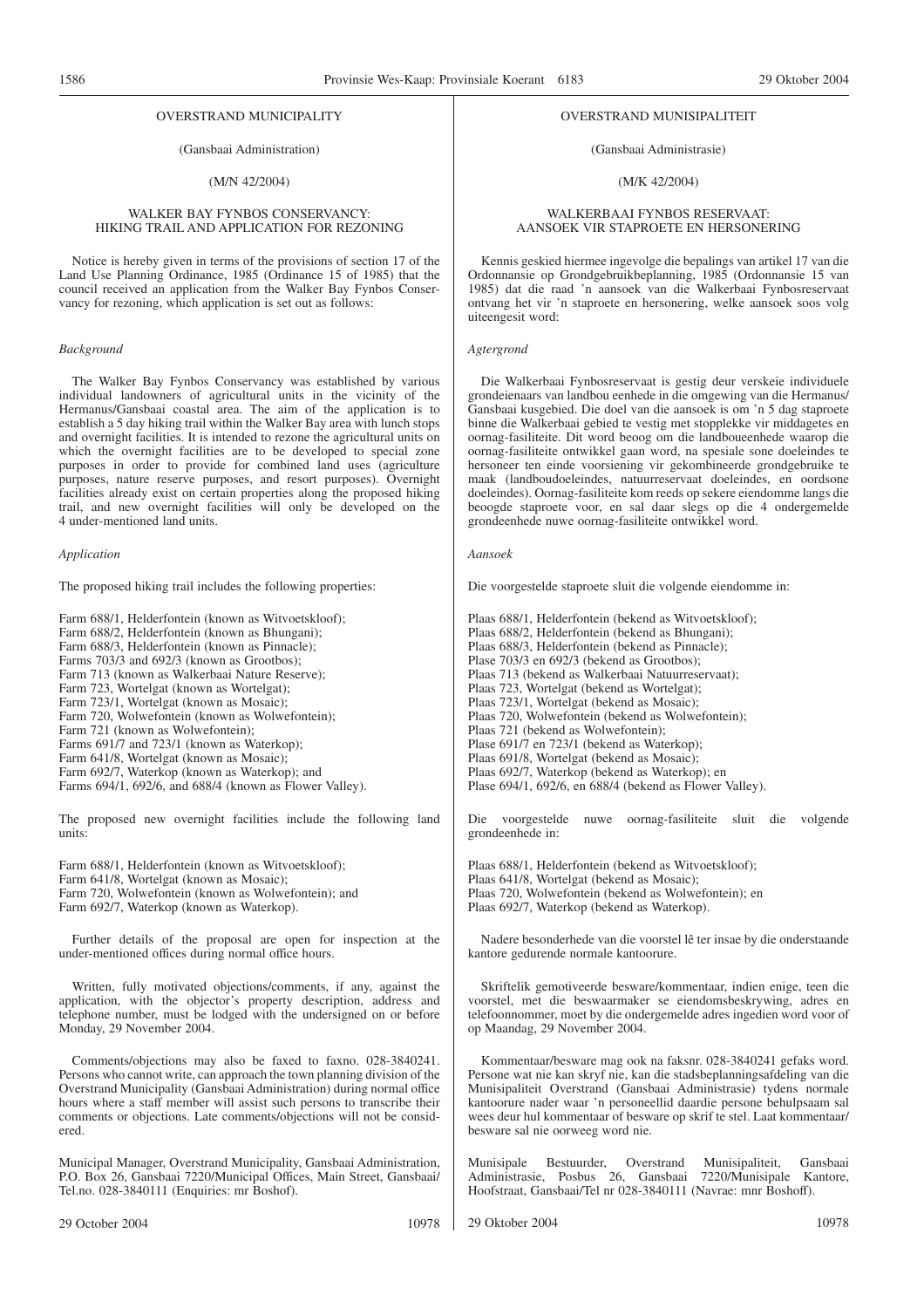(Hangklip-Kleinmond Administration)

#### PROPOSED SUBDIVISION OF ERF 4663, BETTY'S BAY

Notice is hereby given in terms of section 24(2) of the Land Use Planning Ordinance, 1985 (Ordinance 15 of 1985) that an application has been received for the subdivision of Erf 4663 (1,8271 ha in extent), Disa Circle, Betty's Bay, into sixteen single residential plots  $(1\ 000\ m^2)$  in extent) and private road.

Further details are available for inspection during office hours at the Municipal offices, 33 Fifth Avenue, Kleinmond. (Enquiries: P Bezuidenhout, tel 028 271 8107, fax 028 271 4100, e-mail fbezuidenhout@overstrand.gov.za). Any objections, with full reasons therefor, should be lodged in writing with the Municipal Manager, Private Bag X3, Kleinmond, 7195, before or on 29 November 2004.

In addition, notice is also hereby given in terms of section 21(4) of the Local Government Act: Municipal Systems, 2000 (Act 32 of 2000) that persons who cannot write may approach the above-mentioned offices, during office hours, where they will be assisted to put their comments or objections in writing.

#### JF Koekemoer, Municipal Manager

Notice no 066-2004 29 October 2004 10977

#### OVERSTRAND MUNICIPALITY

#### ORDINANCE ON LAND USE PLANNING: PROPOSED REZONING, ERf 7616, KLEINMOND

Notice is hereby given that the Hangklip-Kleinmond Administration of the Overstrand Municipality received an application for the rezoning of the undermentioned erf in terms of section 16 of the Land Use Planning Ordinance (15/85).

Further details are available at the offices of the Area Manager, 33-5th Avenue, Kleinmond, during normal office hours.

Any motivated comment or objections must be lodged at the office of the Area Manager, not later 30 days after the date of this notice, the date of this notice excluded.

Notice is hereby given in terms of section 21(4) of the Local Government Act: Municipal Systems 2000 (Act 32 of 2000) that people who cannot write can approach the Hangklip-Kleinmond Administration, office of the Area Manager during normal office hours where H Dicks will assist you in putting your comments or objections in writing.

Lodging of comments or objections can be by means of:

- 1. Fax: (028) 271-4100
- 2. Landmail: Private Bag X3, Kleinmond, 7195
- 3. By Hand: 33 Fifth Avenue, Kleinmond
- 4. E-mail: admin-kleinmond@overstrand.gov.za

*Application:*

Rezoning of erf 7616, 26 Main Road, Kleinmond, from single residential zone to general residential zone to enable the applicant to erect a block of flats on the premises.

*Applicant:* JF Kriel Eiendomswaardasies BK.

Area Manager

*Kennisgewing 068/2004* 29 October 2004 10979

#### MUNISIPALITEIT OVERSTRAND

# (Hangklip-Kleinmond Administrasie)

VOORGESTELDE ONDERVERDELlNG VAN ERF 4663, BETTYSBAAI

Kennis geskied hiermee ingevolge artikel 24(2) van die Ordonnansie op Grondgebruikbeplanning, 1985 (Ordonnansie 15 van 1985), dat 'n aansoek ontvang is vir die onderverdeling van Erf 4663 (groot 1,8271 ha), Disasirkel, Bettysbaai, in sestien enkelwoonpersele (groot 1 000 m<sup>2</sup>) en privaatpad.

Nadere besonderhede lê ter insae by die Munisipale kantore, Vyfdelaan 33, Kleinmond, gedurende kantoorure. (Navrae: P Bezuidenhout, tel 028 271 8107, faks 028 271 4100, e-pos fbezuidenhout@overstrand.gov.za). Enige besware met volledige redes daarvoor, moet skriftelik by die Munisipale Bestuurder, Privaatsak X3, Kleinmond, 7195, voor of op 29 November 2004 ingedien word.

Kennis geskied verder ingevolge artikel 21(4) van die Wet op Plaaslike Regering: Munisipale Stelsels, 2000 (Wet 32 van 2000) dat persone wat nie kan skryf nie bogenoemde kantore, tydens kantoorure, kan nader waar hulle gehelp sal word om hul kommentaar of vertoë op skrif te stel.

JF Koekemoer, Munisipale Bestuurder

Kennisgewing nr 066-2004 29 Oktober 2004 10977

#### MUNISIPALITEIT OVERSTRAND

ORDONNANSIE OP GRONDGEBRUIKBEPLANNING: VOORGESTELDE HERSONERING, ERF 7616, KLEINMOND

Kennis geskied hiermee dat die Hangklip-Kleinmond Administrasie van die Overstrand Munisipaliteit 'n aansoek ontvang het vir die hersonering van die ondergemelde erf ingevolge die bepalings van artikel 16 van die Ordonnansie op Grondgebruikbeplanning (15/85).

Nadere besonderhede lê ter insae by die kantoor van die Areabestuurder, 5de Laan 33, Kleinmond, gedurende normale kantoorure.

Enige gemotiveerde kommentaar of beswaar moet by die kantoor van die Areabestuurder binne 30 dae vanaf die dag na die datum van hierdie kennisgewing ingedien word.

Ingevolge Artikel 21(4) van die Wet op Plaaslike Regering: Munisipale Stelsels 2000 (Wet 32 van 2000) word hiermee kennis gegee dat persone wat nie kan skryf nie, Hangklip-Kleinmond Administrasie se kantore van die Areabestuurder kan nader tydens kantoorure, waar H Dicks daardie persoon sal help om sy/haar kommentaar of vertoë op skrif te stel.

Indiening van kommentaar/beswaar kan as volg geskied:

- 1. Faks: (028) 271-4100
- 2. Landpos: Privaatsak X3, Kleinmond, 7195
- 3. Per Hand: Vyfdelaan 33, Kleinmond
- 4. E-pos: admin-kleinmond@overstrand.gov.za

*Aansoek:*

Hersonering van erf 7616, Hoofweg 26, Kleinmond, vanaf enkelresidensiële sone na Algemene Residensiële sone ten einde die aansoeker in staat te stel om 'n woonstelblok op die eiendom op te rig.

*Aansoeker:* JF Kriel Eiendomswaardasies BK.

Areabestuurder

*Kennisgewing 068/2004* 29 Oktober 2004 10979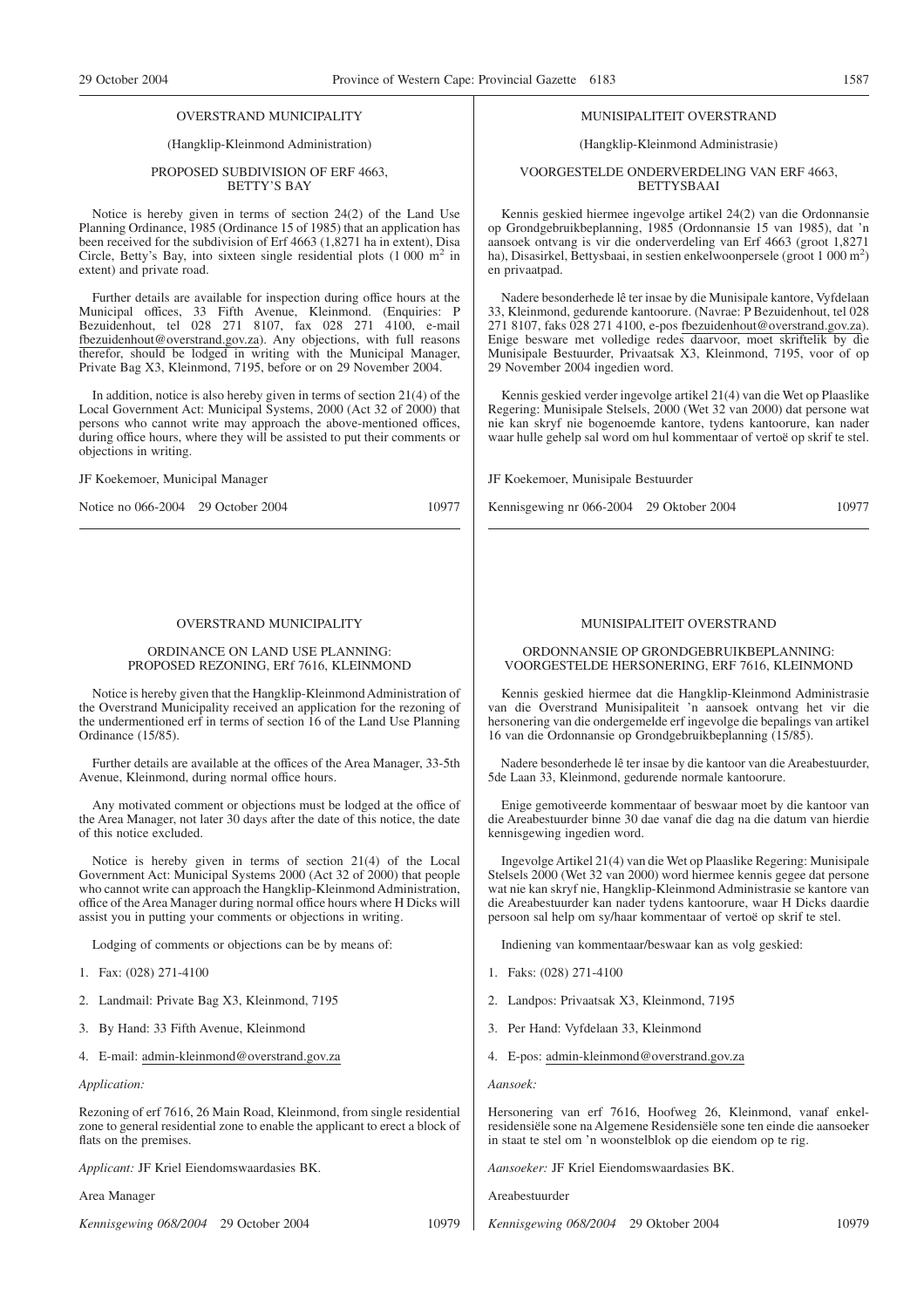#### REZONING AND SUBDIVISION IN TERMS OF THE ORDINANCE ON LAND USE PLANNING, 15 OF 1985

ERF 6936, KLEINMOND

Notice is hereby given in terms of sections 17(1)(2) and 24(1)(2) of the above-mentioned Ordinance that the Overstrand Municipality intends to subdivide the undermentioned erf into two portions and to rezone one portion as indicated below.

The application is available for inspection at the offices of the Area Manager, 33 Fifth Avenue, Kleinmond, during office hours.

Any motivated objections or comments can be lodged in writing for attention of the Area Manager, by:

- Post: Private Bag X3, Kleinmond, 7195
- Fax: (028) 271-4100; or
- e-mail: admin-kleinmond@overstrand.gov.za

not later than 30 calendar days after the date of this notice.

*Owners:* Overstrand Municipality

*Erf:* Erf 6936, Kleinmond

*Purpose:* Subdivision of erf 6936, into two portions. The rezoning of the eastern portion to Special Zone to enable the Municipality to extend the cemetery.

Notice is hereby given in terms of section 21(4) of the Local Government Act: Municipal Systems 2000 (Act 32 of 2000) that people who cannot write can approach the Hangklip-Kleinmond Administration office of the Town Secretary during normal office hours where H Dicks will such persons with putting his/her comments or objections in writing.

Area Manager, Private Bag X3, Kleinmond, 7195.

Tel: (028) 271-8109 E-mail: hdicks@overstrand.gov.za

*Notice No:* 064-2004 29 October 2004 10980

#### SALDANHA BAY MUNICIPALITY

#### CONSENT USE ON A PORTION OF PORTION 40 OF THE FARM NIEUWERUST NO 105

Notice is hereby given that Council received an application for a:

i) consent use for special use, on a portion of Portion 40 of the Farm Nieuwerust No 105, in terms of Regulation 6(3) of the Council's Scheme Regulations, in order to operate a farm stall/restaurant on the premises.

Details are available at the Municipal Manager's office at Buller Centre, Main Street, Vredenburg. Weekdays: 08:00-13:00 and 13:30- 16:30.

Enquiries: J Benjamin. (Tel 022-701 7058). Objections with relevant reasons must be lodged in writing, before 29 November 2004.

Municipal Manager

#### MUNISIPALITEIT OVERSTRAND

#### HERSONERING EN ONDERVERDELING INGEVOLGE DIE ORDONNANSIE OP GRONDGEBRUIKBEPLANNING, 15 VAN 1985

#### ERF 6936, KLEINMOND

Kennis geskied hiermee ingevolge artikels 17(1)(2) en 24(1)(2) van bogenoemde Ordonnansie dat die Overstrand Munisipaliteit van voorneme is om die ondergenoemde erf in twee gedeeltes onder te verdeel en een gedeelte te hersoneer soos hieronder uiteengesit.

Die aansoek lê ter insae in die kantore van die Areabestuurder, Vyfdelaan 33, Kleinmond, gedurende kantoorure.

Enige gemotiveerde beswaar of kommentaar kan skriftelik by die ondergetekende ingedien word vir aandag: Areabestuurder, per:

- Pos: Privaatsak X3, Kleinmond, 7195
- Faks: (028) 271-4100; of
- e-pos: admin-kleinmond@overstrand.gov.za

nie later nie as 30 kalenderdae na die datum van hierdie kennisgewing.

*Eienaars:* Overstrand Munisipaliteit

*Erf:* Erf 6936, Kleinmond

*Doel:* Onderverdeling van erf 6936, in twee gedeeltes. Die hersonering van die oostelike gedeelte na Spesiale Sone ten einde die Munisipaliteit in staat te stel om die begraafplaas uit te brei.

Ingevolge artikel 21(4) van die Wet op Plaaslike Regering: Munisipale Stelsels 2000 (Wet 32 van 2000) word hiermee kennis gegee dat persone wat nie kan skryf nie die Hangklip-Kleinmond Administrasie kantoor van die Areabestuurder kan nader tydens normale kantoorure waar H Dicks daardie persone sal help om sy/haar kommentaar of beswaar op skrif te stel.

Areabestuurder, Privaatsak X3, Kleinmond, 7195.

Tel: (028) 271-8109 E-pos: hdicks@overstrand.gov.za

*Kennisgewing No: 064-2004* 29 Oktober 2004 10980

# MUNISIPALITEIT SALDANHABAAI

#### VERGUNNING OP 'N GEDEELTE VAN GEDEELTE 40 VAN DIE PLAAS NIEUWERUST NR 105

Kennis geskied hiermee dat die Raad 'n aansoek ontvang het vir 'n:

i) vergunningsgebruik vir spesiale gebruik, ingevolge Regulasie 6(3) van die Raad se Skemaregulasies, op 'n gedeelte van Gedeelte 40 van die Plaas Nieuwerust Nr 105, ten einde 'n padstal/restaurant op die perseel te bedryf.

Nadere besonderhede lê ter insae by die Munisipale Bestuurder se kantoor te Bullersentrum, Hoofstraat, Vredenburg. Weeksdae: 08:00- 13:00 en 13:30-16:30.

Navrae: J Benjamin. (Tel 022-701 7058). Besware met relevante redes, moet skriftelik voor 29 November 2004 ingedien word.

Munisipale Bestuurder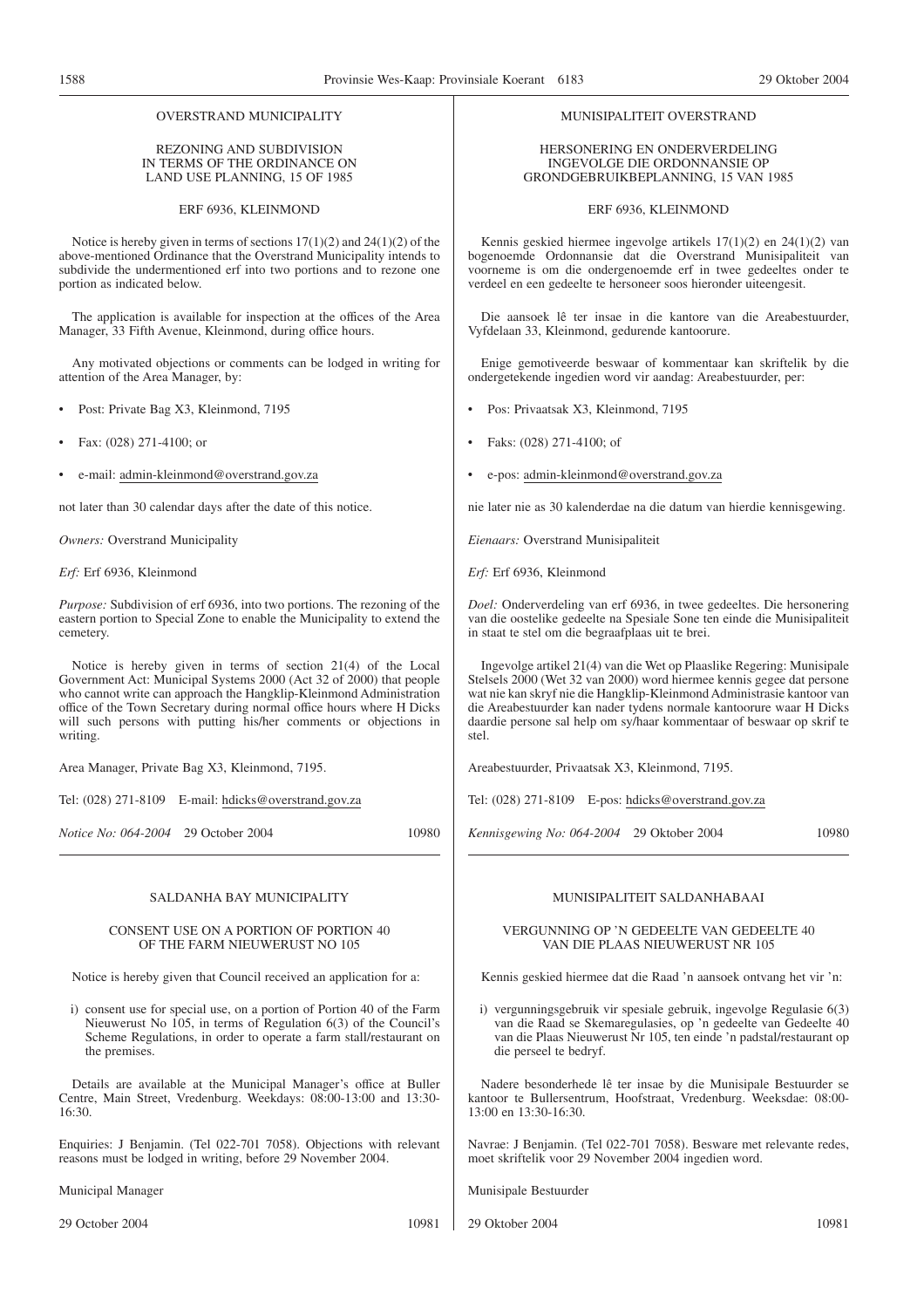#### SALDANHA BAY MUNICIPALITY

#### REZONING AND SUBDIVISION OF ERF 5560, SHELLEY POINT, ST HELENA BAY

Notice is hereby given that Council received an application for the:

- i) rezoning of Erf 5560, St Helena Bay, in terms of Section 17(1) of the Land Use Planning Ordinance (No 15 of 1985), from General Residential Zone to Residential zone 1; and
- ii) subdivision of Erf 5560, St Helena Bay, in terms of Section 24(1) of the Land Use Planning Ordinance (No 15 of 1985), in order to develop 11 Residential erven.

Details are available at the Municipal Manager's office at Buller Centre, Main Street, Vredenburg. Weekdays: 08:00-13:00 and 13:30- 16:30.

Enquiries: J Benjamin. Objections with relevant reasons must be lodged in writing, before 29 November 2004.

Municipal Manager

29 October 2004 10982

# SALDANHA BAY MUNICIPALITY

#### REZONING OF ERF 798, BRITANNIA BAY, ST HELENA BAY

Notice is hereby given that Council received an application for:

i) a departure, in terms of Section  $15(1)(a)(ii)$  of the Land Use Planning Ordinance (No 15 of 1985), from Council's Scheme Regulations on Erf 798, Britannia Bay, St Helena Bay, in order to accommodate a Bed and Breakfast facility (1 guest bedroom) on the residential premises.

Details are available at the Municipal Manager's office at Buller Centre, Main Street, Vredenburg. Weekdays: 08:00-13:00 and 13:30- 16:30.

Enquiries: J Benjamin. Objections with relevant reasons must be lodged in writing, before 29 November 2004.

Municipal Manager

29 October 2004 10983

# SWARTLAND MUNICIPALITY

#### NOTICE 80/04/05

#### PROPOSED REZONING OF ERF 506, RIEBEECK-KASTEEL

Notice is hereby given in terms of Section 17 of Ordinance 15 of 1985 that an application has been received for the rezoning of portion of erf 506, in extent  $\pm 57$  m<sup>2</sup>, situated c/o Piet Retief and Hermon Streets, Riebeeck-Kasteel from business zone I to business zone II in order to conduct a shop from where nursery plants, pots and related products could be sold.

Further particulars are available during office hours (weekdays) at the office of the Chief: Planning and Development, Department Corporate Services, Municipal Office, Church Street, Malmesbury.

Any comments may be lodged in writing with the undersigned not later than 29 November 2004.

C F J van Rensburg, Municipal Manager, Municipal Office, Private Bag X52, Malmesbury.

29 October 2004 10984

#### MUNISIPALITEIT SALDANHABAAI

HERSONERING EN ONDERVERDELING VAN ERF 5560, SHELLEY POINT, ST HELENABAAI

Kennis geskied hiermee dat die Raad 'n aansoek ontvang het vir die:

- i) hersonering van Erf 5560, St Helenabaai, ingevolge Artikel 17(1) van die Ordonnansie op Grondgebruikbeplanning (Nr 15 van 1985), vanaf Algemene Woonsone na Residensiële sone 1; en
- ii) onderverdeling van Erf 5560, Shelley Point, St Helenabaai, ingevolge Artikel 24(1) van die Ordonnansie op Grondgebruikbeplanning (Nr 15 van 1985), ten einde 11 enkel residensiële erwe te skep.

Nadere besonderhede lê ter insae by die Munisipale Bestuurder se kantoor te Bullersentrum, Hoofstraat, Vredenburg. Weeksdae: 08:00- 13:00 en 13:30-16:30.

Navrae: J Benjamin. Besware met relevante redes, moet skriftelik voor 29 November 2004 ingedien word.

Munisipale Bestuurder

29 Oktober 2004 10982

#### MUNISIPALITEIT SALDANHABAAI

#### HERSONERING VAN ERF 798, BRITANNIABAAI, ST HELENABAAI

Kennis geskied hiermee dat die Raad 'n aansoek ontvang het vir:

i) 'n afwyking, ingevolge Artikel 15(1)(a)(ii) van die Ordonnansie op Grondgebruikbeplanning (Nr 15 van 1985), van die Raad se Skemaregulasies op Erf 798, Britanniabaai, St Helenabaai, ten einde 'n Bed en Ontbyt fasiliteit (1 gaste slaapkamer) op die residensiële perseel te bedryf.

Nadere besonderhede lê ter insae by die Munisipale Bestuurder se kantoor te Bullersentrum, Hoofstraat, Vredenburg. Weeksdae: 08:00- 13:00 en 13:30-16:30.

Navrae: J Benjamin. Besware met relevante redes, moet skriftelik voor 29 November 2004 ingedien word.

Munisipale Bestuurder

29 Oktober 2004 10983

#### MUNISIPALITEIT SWARTLAND

#### KENNISGEWING 80/04/05

#### VOORGESTELDE HERSONERING VAN ERF 506, RIEBEECK-KASTEEL

Kennis geskied hiermee ingevolge artikel 17 van Ordonnansie 15 van 1985 dat 'n aansoek ontvang is vir die hersonering van 'n gedeelte van erf 506, groot ±57 m<sup>2</sup>, geleë h/v Piet Retief- en Hermonstraat, Riebeeck-Kasteel vanaf sakesone I na sakesone II ten einde 'n winkel te bedryf vanwaar kwekery plante, potte en kwekery verwante produkte verkoop kan word.

Verdere besonderhede is gedurende gewone kantoorure (weeksdae) by die kantoor van die Hoof: Beplanning en Ontwikkeling, Departement Korporatiewe Dienste, Munisipale Kantore, Kerkstraat, Malmesbury beskikbaar.

Enige kommentaar kan skriftelik by die ondergetekende ingedien word nie later nie as 29 November 2004.

C F J van Rensburg, Munisipale Bestuurder, Munisipale Kantoor, Privaatsak X52, Malmesbury.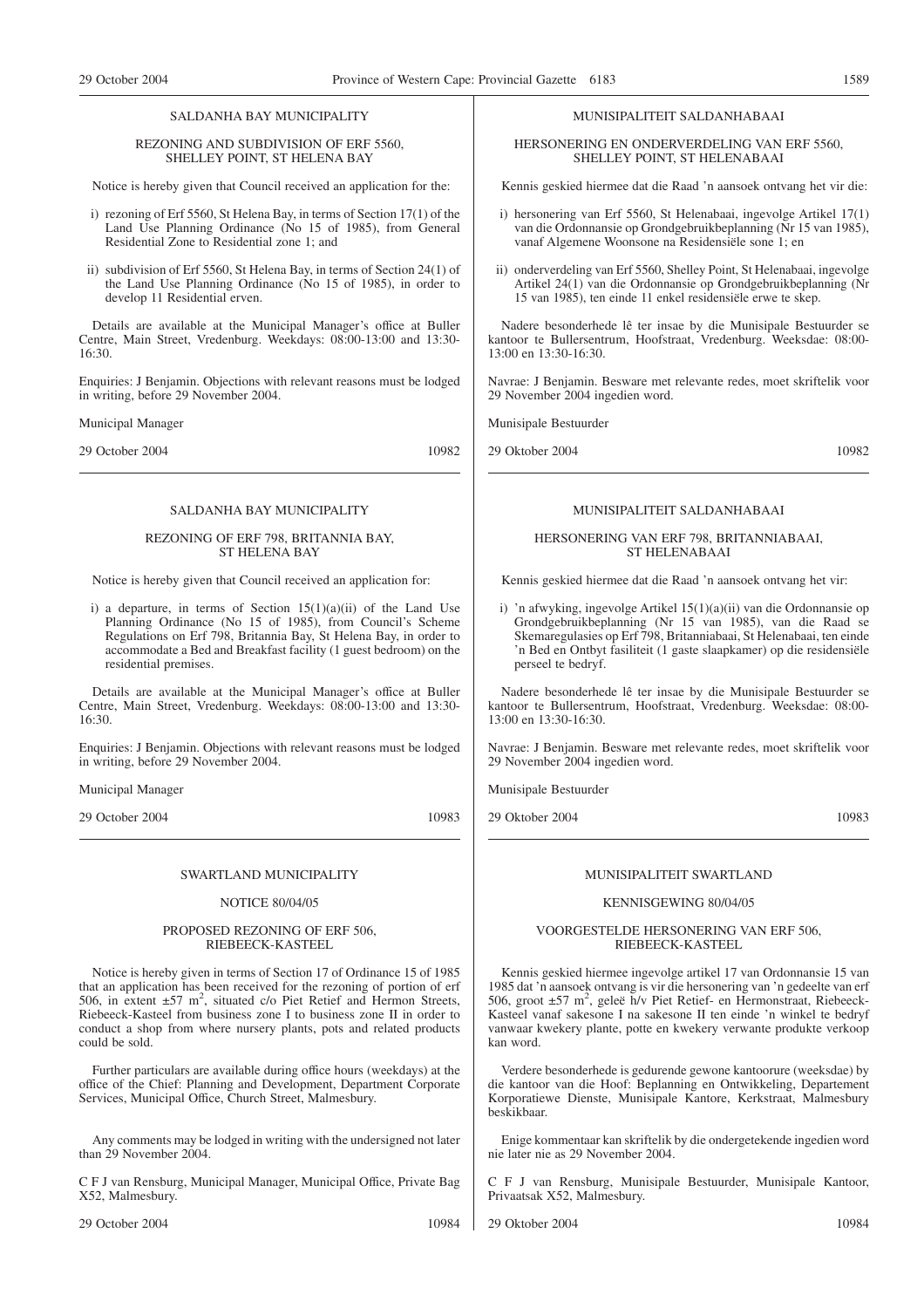#### SWARTLAND MUNICIPALITY

#### NOTICE 82/04/05

## PROPOSED SUBDIVISION OF ERF 436, DARLING

Notice is hereby given in terms of Section 24 of Ordinance 15 of 1985 that an application has been received for the subdivision of erf 436, in extent 2 538 m<sup>2</sup>, situated between Van der Stel and Nemesia Streets, Darling into a remainder  $(\pm 1, 334 \text{ m}^2)$ , portion A  $(\pm 604 \text{ m}^2)$  and portion B  $(\pm 600 \text{ m}^2)$ .

Further particulars are available during office hours (weekdays) at the office of the Chief: Planning and Development, Department Corporate Services, Municipal Office, Church Street, Malmesbury.

Any comments may be lodged in writing with the undersigned not later than 29 November 2004.

C F J van Rensburg, Municipal Manager, Municipal Office, Private Bag X52, Malmesbury.

29 October 2004 10985

## SWARTLAND MUNICIPALITY

#### NOTICE 84/04/05

#### PROPOSED SUBDIVISION OF ERF 3528, **MOORREESBURG**

Notice is hereby given in terms of section 24 of Ordinance 15 of 1985 that an application has been received for the subdivision of erf 3528, in extent  $2^{12}$  974 m<sup>2</sup>, situated between Tuin and Pastorie Streets, Moorreesburg into a remainder  $(\pm 2.344 \text{ m}^2)$  and portion A  $(\pm 630 \text{ m}^2)$ .

Further particulars are available during office hours (weekdays) at the office of the Chief: Planning and Development, Department Corporate Services, Municipal Office, Church Street, Malmesbury.

Any comments may be lodged in writing with the undersigned not later than 29 November 2004.

C F J van Rensburg, Municipal Manager, Municipal Office, Private Bag X52, Malmesbury.

29 October 2004 10986

#### SWARTLAND MUNICIPALITY

#### NOTICE 83/04/05

#### PROPOSED SUBDIVISION OF ERF 94, RIEBEECK WEST

Notice is hereby given in terms of Section 24 of Ordinance 15 of 1985 that an application has been received for the subdivision of erf 94, in extent 3 470 m<sup>2</sup>, situated in Church Street, Riebeeck West into a remainder  $(\pm 1\ 890\ \text{m}^2)$  and portion A  $(\pm 843\ \text{m}^2)$ .

Further particulars are available during office hours (weekdays) at the office of the Chief: Planning and Development, Department Corporate Services, Municipal Office, Church Street, Malmesbury.

Any comments may be lodged in writing with the undersigned not later than 29 November 2004

C F J van Rensburg, Municipal Manager, Municipal Office, Private Bag X52, Malmesbury.

#### MUNISIPALITEIT SWARTLAND

#### KENNISGEWING 82/04/05

#### VOORGESTELDE ONDERVERDELING VAN ERF 436, DARLING

Kennis geskied hiermee ingevolge artikel 24 van Ordonnansie 15 van 1985 dat 'n aansoek ontvang is vir die onderverdeling van erf 436, groot 2 538 m2 , geleë tussen Van der Stel- en Nemesiastraat, Darling in 'n restant (±1 334 m<sup>2</sup>), gedeelte A (±604 m<sup>2</sup>) en gedeelte B (±600 m<sup>2</sup>).

Verdere besonderhede is gedurende gewone kantoorure (weeksdae) by die kantoor van die Hoof: Beplanning en Ontwikkeling, Departement Korporatiewe Dienste, Munisipale Kantore, Kerkstraat, Malmesbury beskikbaar.

Enige kommentaar kan skriftelik by die ondergetekende ingedien word nie later nie as 29 November 2004.

C F J van Rensburg, Munisipale Bestuurder, Munisipale Kantoor, Privaatsak X52, Malmesbury.

29 Oktober 2004 10985

## MUNISIPALITEIT SWARTLAND

#### KENNISGEWING 84/04/05

#### VOORGESTELDE ONDERVERDELING VAN ERF 3528, **MOORREESBURG**

Kennis geskied hiermee ingevolge artikel 24 van Ordonnansie 15 van 1985 dat 'n aansoek ontvang is vir die onderverdeling van erf 3528, groot 2 974 m2 , geleë tussen Tuin- en Pastoriestraat, Moorreesburg in 'n restant  $(\pm 2 \ 344 \text{ m}^2)$  en gedeelte A ( $\pm 630 \text{ m}^2$ ).

Verdere besonderhede is gedurende gewone kantoorure (weeksdae) by die kantoor van die Hoof: Beplanning en Ontwikkeling, Departement Korporatiewe Dienste, Munisipale Kantoor, Kerkstraat, Malmesbury beskikbaar.

Enige kommentaar kan skriftelik by die ondergetekende ingedien word nie later nie as 29 November 2004.

C F J van Rensburg, Munisipale Bestuurder, Munisipale Kantoor, Privaatsak X52, Malmesbury.

29 Oktober 2004 10986

#### MUNISIPALITEIT SWARTLAND

#### KENNISGEWING 83/04/05

#### VOORGESTELDE ONDERVERDELING VAN ERF 94, RIEBEECK-WES

Kennis geskied hiermee ingevolge artikel 24 van Ordonnansie 15 van 1985 dat 'n aansoek ontvang is vir die onderverdeling van erf 94, groot 3 470 m2 , geleë te Kerkstraat, Riebeeck-Wes in 'n restant (±1 890 m2 ) en gedeelte A  $(\pm 843 \text{ m}^2)$ .

Verdere besonderhede is gedurende gewone kantoorure (weeksdae) by die kantoor van die Hoof: Beplanning en Ontwikkeling, Departement Korporatiewe Dienste, Munisipale Kantore, Kerkstraat, Malmesbury beskikbaar.

Enige kommentaar kan skriftelik by die ondergetekende ingedien word nie later nie as 29 November 2004.

C F J van Rensburg, Munisipale Bestuurder, Munisipale Kantoor, Privaatsak X52, Malmesbury.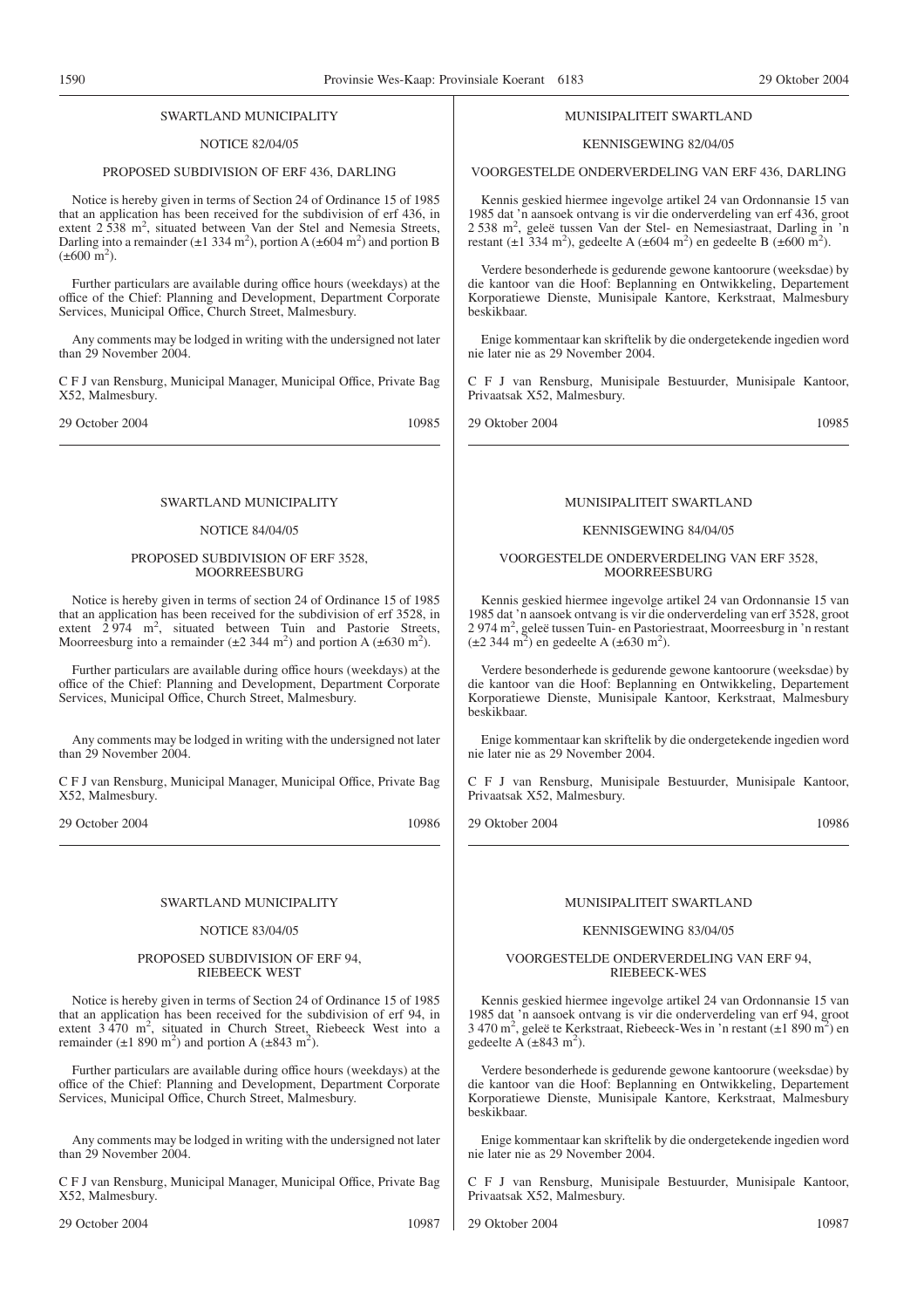#### SWARTLAND MUNICIPALITY

# NOTICE 81/04/05

# PROPOSED SUBDIVISION OF ERF 820, DARLING

Notice is hereby given in terms of Section 24 of Ordinance 15 of 1985 that an application has been received for the subdivision of erf 820, in extent 1 531 m<sup>2</sup>, situated in Watsonia Street, Darling into a remainder  $(\pm 767 \text{ m}^2)$  and portion A  $(\pm 764 \text{ m}^2)$ .

Further particulars are available during office hours (weekdays) at the office of the Chief: Planning and Development, Department Corporate Services, Municipal Office, Church Street, Malmesbury.

Any comments may be lodged in writing with the undersigned not later than 29 November 2004.

C F J van Rensburg, Municipal Manager, Municipal Office, Private Bag X52, Malmesbury.

29 October 2004 10988

#### SWARTLAND MUNICIPALITY

#### NOTICE 87/04/05

#### PROPOSED CONSENT USE AND DEPARTURE ON PORTION 59 OF THE FARM GOEDEHOOP NO. 758, TIERFONTEIN FARMS, MALMESBURY

Notice is hereby given in terms of Section 4.7 of the Zoning Scheme Regulations and Section  $15(1)(a)(i)$  of Ordinance 15 of 1985 that an application has been received for a consent use on Portion 59 of the Farm Goedehoop No. 758, Tierfontein Farms, Malmesbury. It is the intention of the owner to erect 2 additional houses on the property. The new manager's residence will depart from the 30 m building line applicable, to 10 m.

Further particulars are available during office hours (weekdays) at the office of the Chief: Planning and Development, Department Corporate Services, Municipal Office, Church Street, Malmesbury.

Any comments may be lodged in writing with the undersigned not later than 29 November 2004.

C F J van Rensburg, Municipal Manager, Municipal Office, Private Bag X52, Malmesbury.

29 October 2004 10989

#### SWARTLAND MUNICIPALITY

#### NOTICE 88/04/05

#### PROPOSED CONSENT USE ON FARM UILENSKRAAL NO. 441, DISTRICT MALMESBURY

Notice is hereby given in terms of Section 4.7 of the Zoning Scheme Regulations that an application has been received for a consent use on the Farm Uilenskraal No. 441, district Malmesbury. It is the intention of the owner to practise intensive animal feeding farming which contains the development of one sleep shed for cows (dimensions  $168 \text{ m} \times 35 \text{ m}$ ). The shed will be cleaned twice a day.

Further particulars are available during office hours (weekdays) at the office of the Chief: Planning and Development, Department Corporate Services, Municipal Office, Church Street, Malmesbury.

Any comments may be lodged in writing with the undersigned not later than 29 November 2004

C F J van Rensburg, Municipal Manager, Municipal Office, Private Bag X52, Malmesbury.

29 October 2004 10990

#### MUNISIPALITEIT SWARTLAND

#### KENNISGEWING 81/04/05

#### VOORGESTELDE ONDERVERDELING VAN ERF 820, DARLING

Kennis geskied hiermee ingevolge artikel 24 van Ordonnansie 15 van 1985 dat 'n aansoek ontvang is vir die onderverdeling van erf 820, groot 1 531 m<sup>2</sup>, geleë te Watsoniastraat, Darling in 'n restant  $(\pm 767 \text{ m}^2)$  en gedeelte A  $(\pm 764 \text{ m}^2)$ .

Verdere besonderhede is gedurende gewone kantoorure (weeksdae) by die kantoor van die Hoof: Beplanning en Ontwikkeling, Departement Korporatiewe Dienste, Munisipale Kantore, Kerkstraat, Malmesbury beskikbaar.

Enige kommentaar kan skriftelik by die ondergetekende ingedien word nie later nie as 29 November 2004.

C F J van Rensburg, Munisipale Bestuurder, Munisipale Kantoor, Privaatsak X52, Malmesbury.

29 Oktober 2004 10988

# MUNISIPALITEIT SWARTLAND

#### KENNISGEWING 87/04/05

#### VOORGESTELDE VERGUNNINGSGEBRUIK EN AFWYKING VAN GEDEELTE 59 VAN DIE PLAAS GOEDEHOOP NO. 758, TIERFONTEIN PLASE, MALMESBURY

Kennis geskied hiermee ingevolge artikel 4.7 van die Soneringskema Regulasies en Artikel 15(1)(a)(i) van Ordonnansie 15 van 1985 dat 'n aansoek ontvang is vir 'n vergunningsgebruik op Gedeelte 59 van die Plaas Goedehoop No. 758, Tierfontein Plase, Malmesbury. Die eienaar is van voorneme om 2 addisionele woonhuise op die eiendom op te rig. Die nuwe bestuurderswoonhuis sal afwyk van die 30 m boulyn van toepassing tot 10 m.

Verdere besonderhede is gedurende gewone kantoorure (weeksdae) by die kantoor van die Hoof: Beplanning en Ontwikkeling, Departement Korporatiewe Dienste, Munisipale Kantore, Kerkstraat, Malmesbury beskikbaar.

Enige kommentaar kan skriftelik by die ondergetekende ingedien word nie later nie as 29 November 2004.

C F J van Rensburg, Munisipale Bestuurder, Munisipale Kantoor, Privaatsak X52, Malmesbury.

29 Oktober 2004 10989

# MUNISIPALITEIT SWARTLAND

#### KENNISGEWING 88/04/05

#### VOORGESTELDE VERGUNNINGSGEBRUIK OP PLAAS UILENSKRAAL NO. 441, DISTRIK MALMESBURY

Kennis geskied hiermee ingevolge artikel 4.7 van die Soneringskema Regulasies dat 'n aansoek ontvang is vir 'n vergunningsgebruik op die Plaas Uilenskraal No. 441, distrik Malmesbury. Die eienaar is van voorneme om intensiewe veevoerboerdery toe te pas en behels die ontwikkeling van 1 slaaphok vir beeste (afmeting 168 m × 35 m). Die hok sal voorsien word met 2 riooldamme. Die hok word twee keer per dag skoongemaak.

Verdere besonderhede is gedurende gewone kantoorure (weeksdae) by die kantoor van die Hoof: Beplanning en Ontwikkeling, Departement Korporatiewe Dienste, Munisipale Kantore, Kerkstraat, Malmesbury beskikbaar.

Enige kommentaar kan skriftelik by die ondergetekende ingedien word nie later nie as 29 November 2004.

C F J van Rensburg, Munisipale Bestuurder, Munisipale Kantoor, Privaatsak X52, Malmesbury.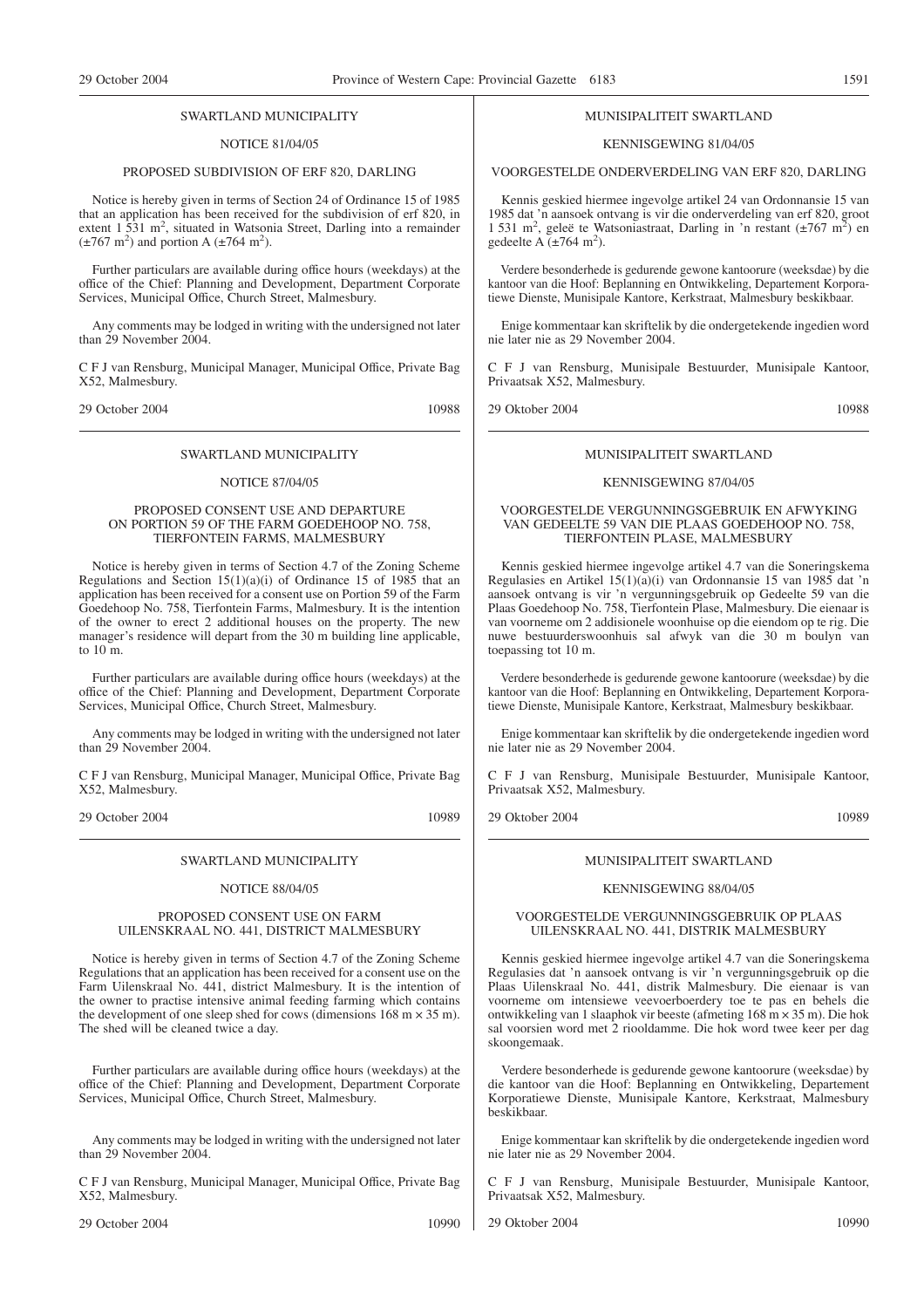#### WESTERN CAPE PROVINCIAL TREASURY

#### AMENDMENT OF ALLOCATIONS TO MUNICIPALITIES NOT LISTED IN THE DIVISION OF REVENUE ACT, 2004 (ACT 5 OF 2004)

I, Lynne Brown, in my capacity as Provincial Minister of Finance, Economic Development and Tourism hereby publish the attached schedule in terms of section 17(5) of the Division of Revenue Act, 2004, (Act No. 5 of 2004) which stipulates that, despite anything to the contrary contained in any law, a provincial treasury may, in accordance with any reporting framework determined by the National Treasury, make allocations to municipalities that were not, in terms of subsection 17(1) of this Act, included in Provincial Gazette Extraordinary No 6119, dated 1 April 2004. Any changes in allocations contemplated must first be published in the relevant Provincial Gazette before any transfers can be made. This allocation is additional to allocations made in terms of the above-mentioned Provincial Gazette Extraordinary.

Lynne Brown, Provincial Minister of Finance, Economic Development and Tourism.

#### ADDITIONAL ALLOCATIONS TO MUNICIPALITIES NOT LISTED IN THE DIVISION OF REVENUE ACT, 2004

| Name of allocation                             | <b>MAINTENANCE AND REHABILITATION</b><br><b>ASSISTANCE OF MUNICIPAL ROADS</b>                                                                                                                                            |
|------------------------------------------------|--------------------------------------------------------------------------------------------------------------------------------------------------------------------------------------------------------------------------|
| Transferring provincial<br>department          | Transport and Public Works                                                                                                                                                                                               |
| Purpose                                        | Maintain and rehabilitate proclaimed municipal main<br>roads within municipal areas.                                                                                                                                     |
| Measurable outputs                             | To maintain 115 normal maintenance projects, seven<br>reseal projects and two rehabilitation projects. The total<br>network comes to 300 kilometres.                                                                     |
| Conditions                                     | Section 38(1)(j) of the Public Finance Management Act,<br>1999 (Act 1 of 1999).<br>Project not to exceed approved budget.<br>Municipality to provide for 20% of costs.<br>Relevant municipality to approve the projects. |
| Allocation criteria                            | Allocations are based on outputs of the Pavement<br>Management System and then prioritised.                                                                                                                              |
| Reasons not incorporated<br>in equitable share | Subsidy claimed as a result of unpredictable road<br>maintenance expenditure.                                                                                                                                            |
| Monitoring mechanisms                          | District Roads Engineers monitor and inspect projects<br>after completion and sign prescribed claim form before<br>sending it to Head Office for payment purposes.                                                       |
| Projected life                                 | Ongoing programme                                                                                                                                                                                                        |
| Payment schedule                               | Subject to an agreement being signed and payment dates<br>finalised.                                                                                                                                                     |

| Cate-<br>gory  | <b>District</b><br>Munici-<br>pality |              | Number   Municipality         | Allocation<br>R'000 | years R'000     | <b>MTEF</b> outer |
|----------------|--------------------------------------|--------------|-------------------------------|---------------------|-----------------|-------------------|
|                |                                      |              |                               | 2004/05             | 2005/06 2006/07 |                   |
| B              | DC1                                  | WC013        | Berg River                    | 58                  |                 |                   |
| $\overline{B}$ | DC1                                  | WC011        | Matzikama                     | 27                  |                 |                   |
| B              | DC1                                  | <b>WC014</b> | Saldanha Bay                  | 151                 |                 |                   |
| B              | DC1                                  | WC015        | Swartland                     | 35                  |                 |                   |
| $\mathcal{C}$  | DC5                                  | DC5          | Central Karoo (DMA)           | 8                   |                 |                   |
| B              | DC5                                  | <b>WC051</b> | Laingsburg                    | 25                  |                 |                   |
| B              | DC5                                  | WC052        | Prince Albert                 | 23                  |                 |                   |
| B              | DC4                                  | WC044        | George                        | 415                 |                 |                   |
| B              | DC4                                  | WC041        | Kannaland                     | 23                  |                 |                   |
| B              | DC4                                  | WC048        | Knysna                        | 23                  |                 |                   |
| B              | DC4                                  | WC042        | Langeberg                     | 107                 |                 |                   |
| B              | DC4                                  | WC043        | Mossel Bay                    | 40                  |                 |                   |
| B              | DC4                                  | WC045        | Oudtshoorn                    | 838                 |                 |                   |
| B              | DC4                                  | WC047        | <b>Bitou</b>                  | 32                  |                 |                   |
| B              | DC <sub>2</sub>                      | WC026        | <b>Breede River/Winelands</b> | 85                  |                 |                   |
| B              | DC <sub>2</sub>                      | WC025        | <b>Breede Valley</b>          | 164                 |                 |                   |
| $\overline{B}$ | DC <sub>2</sub>                      | WC023        | Drakenstein                   | 600                 |                 |                   |
| B              | DC <sub>2</sub>                      | WC024        | Stellenbosch                  | 386                 |                 |                   |
| B              | DC <sub>2</sub>                      | WC022        | Witzenberg                    | 172                 |                 |                   |
| $\overline{B}$ | DC3                                  | WC033        | Cape Agulhas                  | 121                 |                 |                   |
| B              | DC3                                  | WC032        | Overstrand                    | 1015                |                 |                   |
| $\overline{B}$ | DC3                                  | WC031        | Theewaterskloof               | 389                 |                 |                   |
|                |                                      |              | <b>TOTAL</b>                  | 4 7 3 7             |                 |                   |

#### WES-KAAPSE PROVINSIALE TESOURIE

#### WYSIGING VAN TOEKENNINGS AAN MUNISIPALITEITE NIE GELYS IN DIE WET OP DIE VERDELING VAN INKOMSTE, 2004 (WET 5 VAN 2004)

Ek, Lynne Brown, in my hoedanigheid as Provinsiale Minister van Finansies, Ekonomiese Ontwikkeling en Toerisme, publiseer hiermee die aangehegte skedule ingevolge artikel 17(5) van die Wet op die Verdeling van Inkomste, 2004, (Wet Nr. 5 van 2004) wat bepaal dat, ondanks teenstrydige bepalings vervat in enige wetgewing, 'n provinsiale tesourie, in ooreenstemming met enige rapporteringsraamwerk soos deur die Nasionale Tesourie bepaal mag word, toekennings mag maak aan munisipaliteite wat, ingevolge subartikel 17(1) van die Wet, in die Buitengewone Provinsiale Koerant No. 6119 gedateer 1 April 2004, nie ingesluit was nie. Enige wysigings in toekennings moet eers in die relevante Provinsiale Koerant gepubliseer word, voordat enige oordragbetalings gedoen mag word. Hierdie allokasies is addisioneel tot die allokasies gemaak in terme van die bogenoemde Buitengewone Provinsiale Koerant.

Lynne Brown, Provinsiale Minister van Finansies, Ekonomiese Ontwikkeling en Toerisme.

#### ADDISIONELE TOEKENNINGS AAN MUNISIPALITEITE NIE GELYS IN DIE WET OP DIE VERDELING VAN INKOMSTE, 2004

| Naam van toekenning                          | <b>ONDERHOUD EN REHABILITASIE</b><br><b>ONDERSTEUNING NA MUNISIPALE PAAIE</b>                                                                                                                                                                        |
|----------------------------------------------|------------------------------------------------------------------------------------------------------------------------------------------------------------------------------------------------------------------------------------------------------|
| Opdraggewende<br>provinsiale departement     | Vervoer en Openbare Werke                                                                                                                                                                                                                            |
| Doel                                         | Onderhou en rehabiliteer geproklameerde munisipale<br>hoofpaaie in munisipale gebiede.                                                                                                                                                               |
| Meethare uitsette                            | Om 115 normale onderhoudsprojekte, sewe<br>herseëlprojekte en twee rehabilitasie projekte te<br>onderhou. Die totale netwerk beloop 300 kilometer.                                                                                                   |
| Voorwaardes                                  | Artikel 38(1)(j) van die Wet op Openbare Finansiële<br>Bestuur, 1999 (Wet 1 van 1999).<br>Projek mag nie goedgekeurde begroting oorskry nie.<br>Munisipaliteit moet 20% van die koste voorsien.<br>Munisipaliteit betrokke moet die projek goedkeur. |
| Toekenningskriteria                          | Toekenning is gebaseer op uitsette van die Plaveisel<br>Bestuurstelsel en word dan geprioritiseer.                                                                                                                                                   |
| Redes nie vervat in<br>billike verdeling nie | Subsidie wat geëis word as gevolg van 'n<br>onvoorsienbare padinstandhoudingsuitgawe.                                                                                                                                                                |
| Moniteringsmeganisme                         | Distrikspadingenieur moniteer en inspekteer projekte<br>nadat dit voltooi is en onderteken voorgeskrewe eisvorms<br>voordat dit aan Hoofkantoor vir betaling gestuur word.                                                                           |
| Geraamde tydperk                             | Deurlopende program                                                                                                                                                                                                                                  |
| Betalingskedule                              | Onderhewig aan die ondertekening van 'n ooreenkoms<br>en die finalisering van betaaldatums.                                                                                                                                                          |

| Kate-<br>gorie | munisi-<br>paliteit |       | Distriks- Nommer Munisipaliteit | Toekenning<br>R'000 | MTUR buite jare<br>R'000 |         |
|----------------|---------------------|-------|---------------------------------|---------------------|--------------------------|---------|
|                |                     |       |                                 | 2004/05             | 2005/06                  | 2006/07 |
| B              | DC1                 | WC013 | Bergrivier                      | 58                  |                          |         |
| B              | DC1                 | WC011 | Matzikama                       | 27                  |                          |         |
| $\mathbf{B}$   | DC1                 | WC014 | Saldanhabaai                    | 151                 |                          |         |
| B              | DC1                 | WC015 | Swartland                       | 35                  |                          |         |
| C              | DC5                 | DC5   | Sentraal Karoo (DMA)            | 8                   |                          |         |
| B              | DC5                 | WC051 | Laingsburg                      | 25                  |                          |         |
| B              | DC5                 | WC052 | Prins Albert                    | 23                  |                          |         |
| B              | DC4                 | WC044 | George                          | 415                 |                          |         |
| B              | DC4                 | WC041 | Kannaland                       | 23                  |                          |         |
| B              | DC4                 | WC048 | Knysna                          | 23                  |                          |         |
| B              | DC4                 | WC042 | Langeberg                       | 107                 |                          |         |
| B              | DC4                 | WC043 | Mosselbaai                      | 40                  |                          |         |
| $\overline{B}$ | DC4                 | WC045 | Oudtshoorn                      | 838                 |                          |         |
| B              | DC4                 | WC047 | <b>Bitou</b>                    | 32                  |                          |         |
| B              | DC2                 | WC026 | Breërivier/Wynland              | 85                  |                          |         |
| B              | DC <sub>2</sub>     | WC025 | Breede Vallei                   | 164                 |                          |         |
| B              | DC2                 | WC023 | Drakenstein                     | 600                 |                          |         |
| B              | DC <sub>2</sub>     | WC024 | Stellenbosch                    | 386                 |                          |         |
| B              | DC <sub>2</sub>     | WC022 | Witzenberg                      | 172                 |                          |         |
| $\overline{B}$ | DC3                 | WC033 | Kaap Agulhas                    | 121                 |                          |         |
| B              | DC3                 | WC032 | Overstrand                      | 1015                |                          |         |
| B              | DC3                 | WC031 | Theewaterskloof                 | 389                 |                          |         |
|                |                     |       | <b>TOTAAL</b>                   | 4 7 3 7             |                          |         |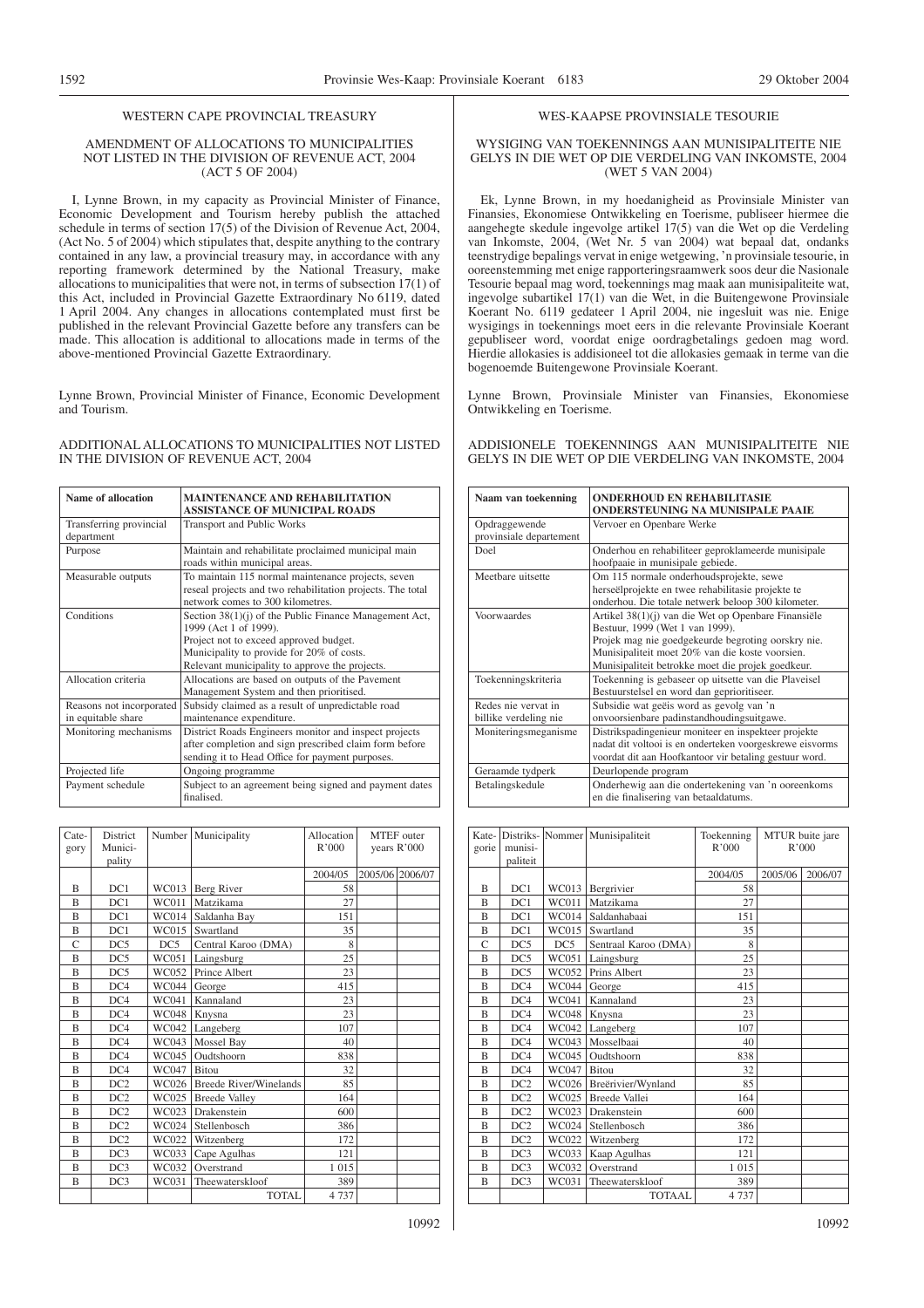# MUNICIPALITY SWELLENDAM APPLICATION FOR SUBDIVISION

# REMAINDER OF ERF 33, BARRYDALE

Notice is hereby given in terms of section 24 of the Land Use Planning Ordinance, 1985 (Ordinance no. 15 of 1985) that Council has received an application for the subdivision of the Remainder of erf 33, Tennant Street, Barrydale in two portions, namely portion  $A(665 m^2)$ , and the Remainder  $(773 \text{ m}^2)$ .

Further particulars regarding the proposal are available for inspection at the Municipal office, Swellendam during office hours. Objections to the proposal, if any, must reach the undermentioned on or before 29 November 2004.

Persons who are unable to write will be assisted during office hours, at the Municipal office, Swellendam, to write down their objections.

T. Botha, Municipal Manager, Municipal Office, Swellendam.

Notice 138/2004 29 October 2004 10991

# WESTERN CAPE PROVINCIAL TREASURY

#### AMENDMENT OF ALLOCATIONS TO MUNICIPALITIES NOT LISTED IN THE DIVISION OF REVENUE ACT, 2004 (ACT 5 OF 2004)

I, Lynne Brown, in my capacity as Provincial Minister of Finance, Economic Development and Tourism hereby publish the attached schedule in terms of section 17(5) of the Division of Revenue Act, 2004, (Act No. 5 of 2004) which stipulates that, despite anything to the contrary contained in any law, a provincial treasury may, in accordance with any reporting framework determined by the National Treasury, make allocations to municipalities that were not, in terms of subsection 17(1) of this Act, included in Provincial Gazette Extraordinary No 6119, dated 1 April 2004. Any changes in allocations contemplated must first be published in the relevant Provincial Gazette before any transfers can be made. This allocation is additional to allocations made in terms of the above-mentioned Provincial Gazette Extraordinary.

Lynne Brown, Provincial Minister of Finance, Economic Development and Tourism.

ADDITIONAL ALLOCATIONS TO MUNICIPALITIES NOT LISTED IN THE DIVISION OF REVENUE ACT, 2004

| <b>Name of allocation</b>                      | <b>MAINTENANCE AND REHABILITATION</b><br><b>ASSISTANCE OF MUNICIPAL ROADS</b>                                                                                                                      |
|------------------------------------------------|----------------------------------------------------------------------------------------------------------------------------------------------------------------------------------------------------|
| Transferring provincial<br>department          | Department of Transport and Public Works                                                                                                                                                           |
| Purpose                                        | Provision of new public transport facilities, especially<br>ranking facilities.                                                                                                                    |
| Measurable outputs                             | Number of facilities completed in terms of individual<br>projects.                                                                                                                                 |
| Conditions                                     | (a) The projects are approved by the relevant district<br>technical and steering committees.<br>(b) Projects are included in the relevant IDPs.<br>(c) Approval by the relevant municipal council. |
| Allocation criteria                            | Allocations are based on submissions and priorities<br>received from municipalities.                                                                                                               |
| Reasons not incorporated<br>in equitable share | (a) Public transport is a concurrent national and<br>provincial function.<br>(b) Project specific and of a short-term nature.                                                                      |
| Monitoring mechanisms                          | Monthly technical committee meetings within each<br>district.                                                                                                                                      |
| Projected life                                 | Ongoing programme with high turnover of projects.                                                                                                                                                  |
| Payment schedule                               | Subject to an agreement being signed and payment dates<br>finalised.                                                                                                                               |

| Cate-<br>gory | District<br>Munici-<br>pality | Number   Municipality |              | Allocation<br>R'000 |                 | <b>MTEF</b> outer<br>years R'000 |
|---------------|-------------------------------|-----------------------|--------------|---------------------|-----------------|----------------------------------|
|               |                               |                       |              | 2004/05             | 2005/06 2006/07 |                                  |
| B             | DC4                           | WC041   Kannaland     |              | 200                 |                 |                                  |
|               |                               |                       | <b>TOTAL</b> | 200                 |                 |                                  |

#### MUNISIPALITEIT SWELLENDAM

#### AANSOEK OM ONDERVERDELING RESTANT VAN ERF 33, BARRYDALE

Kennis geskied hiermee ingevolge artikel 24 van die Ordonnansie op Grondgebruikbeplanning, 1985 (Ordonnansie nr. 15 van 1985) dat die Raad 'n aansoek ontvang het vir die onderverdeling van die Restant van erf 33, Tennantstraat, Barrydale in twee gedeeltes, naamlik gedeelte A  $(665 \text{ m}^2)$ , en die Restant (773 m<sup>2</sup>).

Verdere besonderhede van die voorstel lê gedurende kantoorure by die Munisipale kantoor, Swellendam, ter insae. Skriftelike besware teen die voorstel, indien enige, moet die ondergemelde bereik voor of op 29 November 2004.

Persone wat nie kan skryf nie, sal gedurende kantoorure by die Munisipale kantoor, Swellendam gehelp word om hulle besware neer te skryf.

T. Botha, Munisipale Bestuurder, Munisipale Kantoor, Swellendam.

Kennisgewing 138/2004 29 Oktober 2004 10991

## WES-KAAPSE PROVINSIALE TESOURIE

#### WYSIGING VAN TOEKENNINGS AAN MUNISIPALITEITE NIE GELYS IN DIE WET OP DIE VERDELING VAN INKOMSTE, 2004 (WET 5 VAN 2004)

Ek, Lynne Brown, in my hoedanigheid as Provinsiale Minister van Finansies, Ekonomiese Ontwikkeling en Toerisme, publiseer hiermee die aangehegte skedule ingevolge artikel 17(5) van die Wet op die Verdeling van Inkomste, 2004, (Wet Nr. 5 van 2004) wat bepaal dat, ondanks teenstrydige bepalings vervat in enige wetgewing, 'n provinsiale tesourie, in ooreenstemming met enige rapporteringsraamwerk soos deur die Nasionale Tesourie bepaal mag word, toekennings mag maak aan munisipaliteite wat, ingevolge subartikel 17(1) van die Wet, in die Buitengewone Provinsiale Koerant No. 6119 gedateer 1 April 2004, nie ingesluit was nie. Enige wysigings in toekennings moet eers in die relevante Provinsiale Koerant gepubliseer word, voordat enige oordragbetalings gedoen mag word. Hierdie allokasies is addisioneel tot die allokasies gemaak in terme van die bogenoemde Buitengewone Provinsiale Koerant.

Lynne Brown, Provinsiale Minister van Finansies, Ekonomiese Ontwikkeling en Toerisme.

ADDISIONELE TOEKENNINGS AAN MUNISIPALITEITE NIE GELYS IN DIE WET OP DIE VERDELING VAN INKOMSTE, 2004

| Naam van toekenning                          | <b>ONDERHOUD EN REHABILITASIE</b><br><b>ONDERSTEUNING NA MUNISIPALE PAAIE</b>                                                                                                         |
|----------------------------------------------|---------------------------------------------------------------------------------------------------------------------------------------------------------------------------------------|
| Opdraggewende<br>provinsiale departement     | Departement van Vervoer en Openbare Werke                                                                                                                                             |
| Doel                                         | Die voorsiening van nuwe openbare vervoer fasiliteite<br>byvoorbeeld taxi staanplekke.                                                                                                |
| Meetbare uitsette                            | Getal fasiliteite voltooi in terme van die individuele<br>projekte.                                                                                                                   |
| Voorwaardes                                  | (a) Die projekte moet goedgekeur word deur die<br>tegniese en skakel komitees.<br>(b) Projekte is in die GOP geïdentifiseer.<br>(c) Goedkeuring deur die betrokke plaaslike owerheid. |
| Toekenningskriteria                          | Die toedeling van fondse geskied op die basis van prioriteits-<br>projekte voorgelê deur die plaaslike owerhede.                                                                      |
| Redes nie vervat in<br>billike verdeling nie | (a) Openbare vervoer is 'n konkurrente nasionale en<br>provinsiale funksie.<br>(b) Die befondsing is gebaseer op spesifieke projekte<br>met 'n beperkte tydskaal.                     |
| Moniteringsmeganisme                         | Maandelikse tegniese komitee vergaderings.                                                                                                                                            |
| Geraamde tydperk                             | Die program is deurlopend van aard met 'n hoë omset<br>van projekte van korte duur.                                                                                                   |
| Betalingskedule                              | Onderhewig aan die ondertekening van 'n ooreenkoms<br>en die finalisering van betaaldatums.                                                                                           |

| gorie | munisi-<br>paliteit | Kate- Distriks- Nommer   Munisipaliteit | Toekenning<br>R'000 |                   | MTUR buite jare<br>R'000 |
|-------|---------------------|-----------------------------------------|---------------------|-------------------|--------------------------|
|       |                     |                                         | 2004/05             | 2005/06   2006/07 |                          |
| B     | DC4                 | WC041   Kannaland                       | 200                 |                   |                          |
|       |                     | <b>TOTAAL</b>                           | 200                 |                   |                          |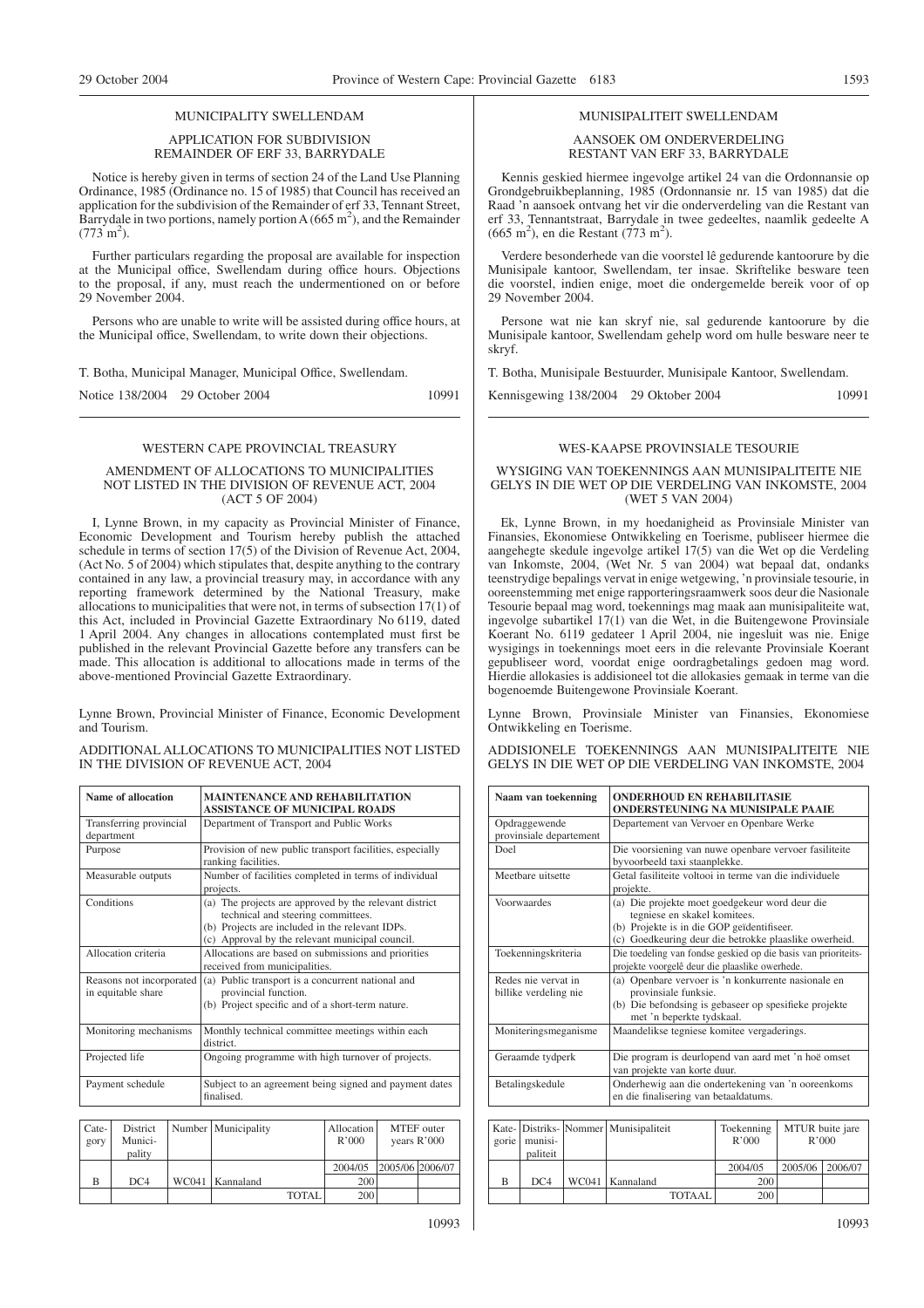# *SUID-AFRIKA EERSTE –* KOOP SUID-AFRIKAANS VERVAARDIGDE GOEDERE

# *SOUTH AFRICA FIRST –* BUY SOUTH AFRICAN MANUFACTURED GOODS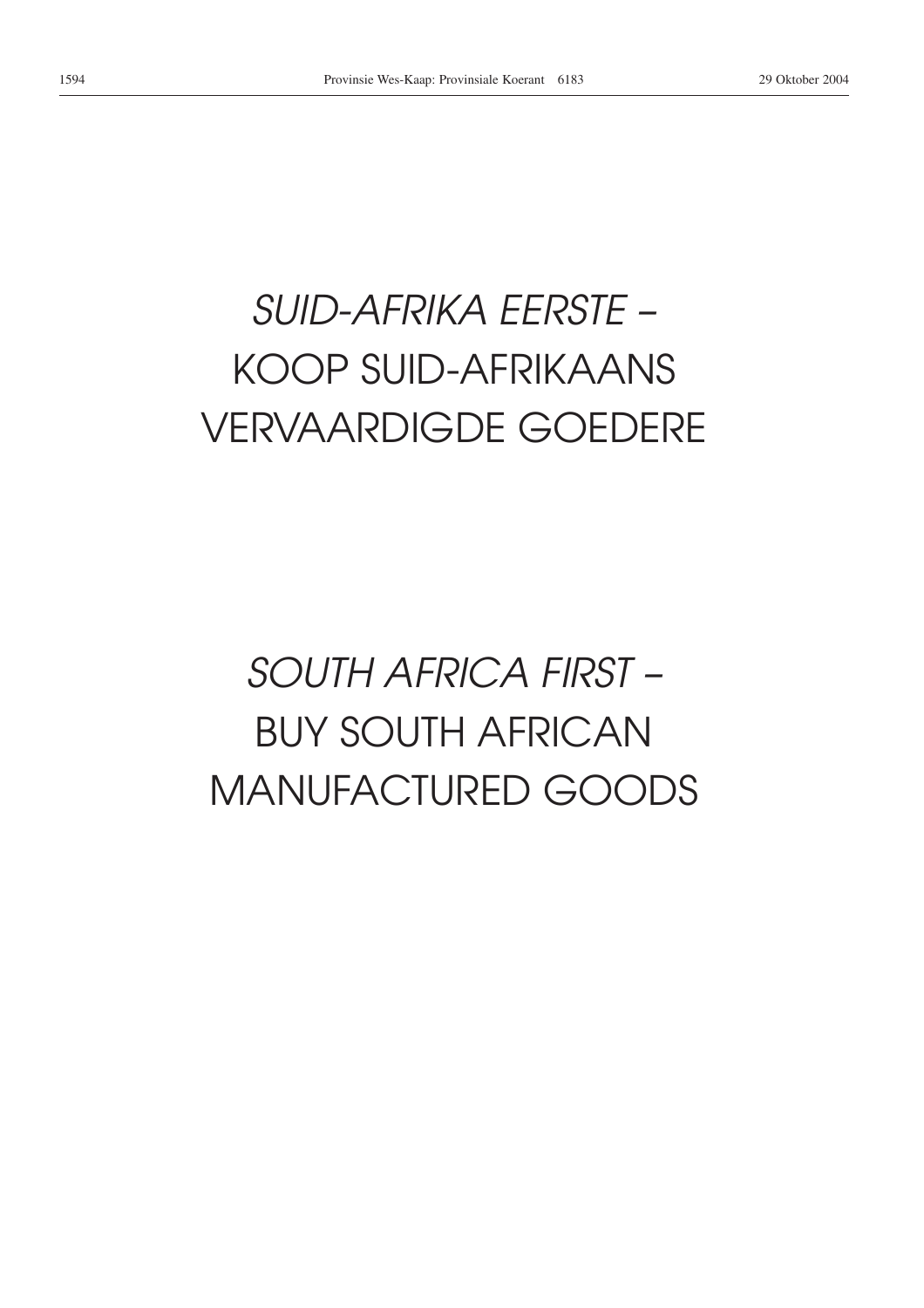| The "Provincial Gazette" of the<br><b>Western Cape</b>                                                                                                                                                                              | Die "Provinsiale Koerant" van die<br><b>Wes-Kaap</b>                                                                                                                                                                                                                |
|-------------------------------------------------------------------------------------------------------------------------------------------------------------------------------------------------------------------------------------|---------------------------------------------------------------------------------------------------------------------------------------------------------------------------------------------------------------------------------------------------------------------|
| appears every Friday, or if that day is a public holiday, on the last preceding<br>working day.                                                                                                                                     | verskyn elke Vrydag of, as die dag 'n openbare vakansiedag is, op die laaste vorige<br>werkdag.                                                                                                                                                                     |
|                                                                                                                                                                                                                                     |                                                                                                                                                                                                                                                                     |
| <b>Subscription Rates</b>                                                                                                                                                                                                           | Tarief van Intekengelde                                                                                                                                                                                                                                             |
| R112,25 per annum, throughout the Republic of South Africa.                                                                                                                                                                         | R112,25 per jaar, in die Republiek van Suid-Afrika.                                                                                                                                                                                                                 |
| R112,25 + postage per annum, Foreign Countries.                                                                                                                                                                                     | R112,25 + posgeld per jaar, Buiteland.                                                                                                                                                                                                                              |
| Subscriptions are payable in advance.                                                                                                                                                                                               | Intekengeld moet vooruitbetaal word.                                                                                                                                                                                                                                |
| Single copies are obtainable at Room 9-06, Provincial Building, 4 Dorp Street,<br>Cape Town 8001, at R3,00 per copy.                                                                                                                | Los eksemplare is verkrygbaar by Kamer 9-06, Provinsiale-gebou,<br>Dorpstraat 4, Kaapstad 8001, teen R3,00 per eksemplaar.                                                                                                                                          |
|                                                                                                                                                                                                                                     |                                                                                                                                                                                                                                                                     |
| Advertisement Tariff                                                                                                                                                                                                                | Advertensietarief                                                                                                                                                                                                                                                   |
| First insertion, R15,85 per cm, double column.                                                                                                                                                                                      | Eerste plasing, R15,85 per cm, dubbelkolom.                                                                                                                                                                                                                         |
| Fractions of cm are reckoned as a cm.                                                                                                                                                                                               | Gedeeltes van 'n cm word as een cm beskou.                                                                                                                                                                                                                          |
|                                                                                                                                                                                                                                     |                                                                                                                                                                                                                                                                     |
| Notices must reach the Director-General not later than 10:00 on the last working<br>day but one before the issue of the Gazette.                                                                                                    | Kennisgewings moet die Direkteur-generaal uiterlik om 10:00 op die voorlaaste<br>werkdag voor die uitgawe van die Koerant bereik.                                                                                                                                   |
| Whilst every effort will be made to ensure that notices are published as submitted<br>and on the date desired, the Administration does not accept responsibility for<br>errors, omissions, late publications or failure to publish. | Hoewel alle pogings aangewend sal word om te sorg dat kennisgewings soos<br>ingedien en op die verlange datum gepubliseer word, aanvaar die Administrasie nie<br>verantwoordelikheid vir foute, weglatings, laat publikasies of versuim om dit te<br>publiseer nie. |
| All correspondence must be addressed to the Director-General, P.O. Box 659,<br>Cape Town 8000, and cheques, bank drafts, postal orders and money orders must<br>be made payable to the Provincial Administration Western Cape.      | Alle briefwisseling moet aan die Direkteur-generaal, Posbus 659, Kaapstad<br>8000, gerig word en tjeks, bankwissels, posorders en poswissels moet aan die<br>Provinsiale Administrasie Wes-Kaap.                                                                    |
|                                                                                                                                                                                                                                     |                                                                                                                                                                                                                                                                     |